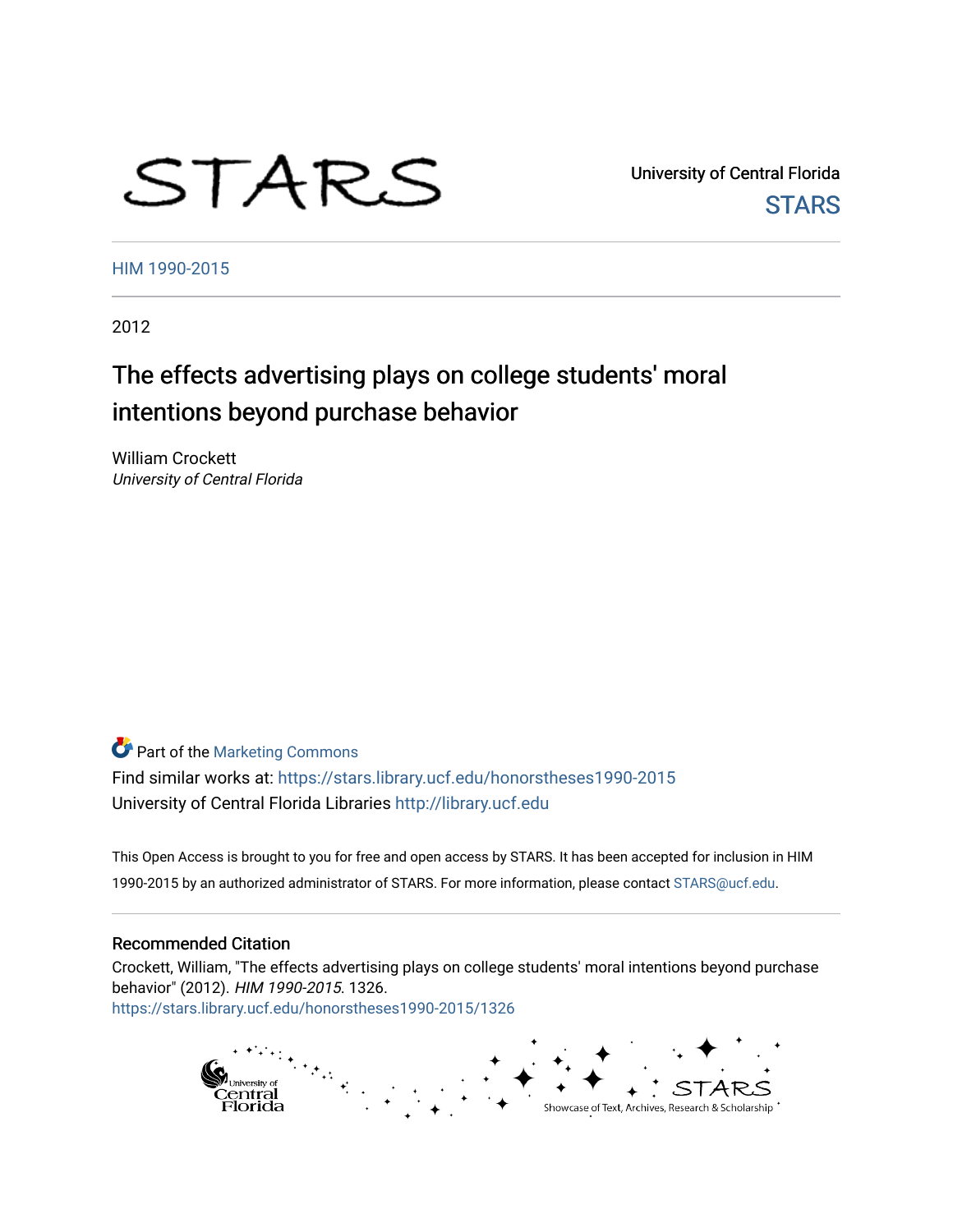# THE EFFECTS ADVERTISING PLAYS ON COLLEGE STUDENTS' MORAL INTENTIONS BEYOND PURCHASE BEHAVIOR

by

# WILLIAM CROCKETT

A Thesis submitted in partial fulfillment of the requirements for the honors in the Major Program in Marketing in the College of Business Administration and in the Burnett Honors College at the University of Central Florida Orlando, Florida

Summer Term 2012

Thesis Chair: Dr. Carolyn Massiah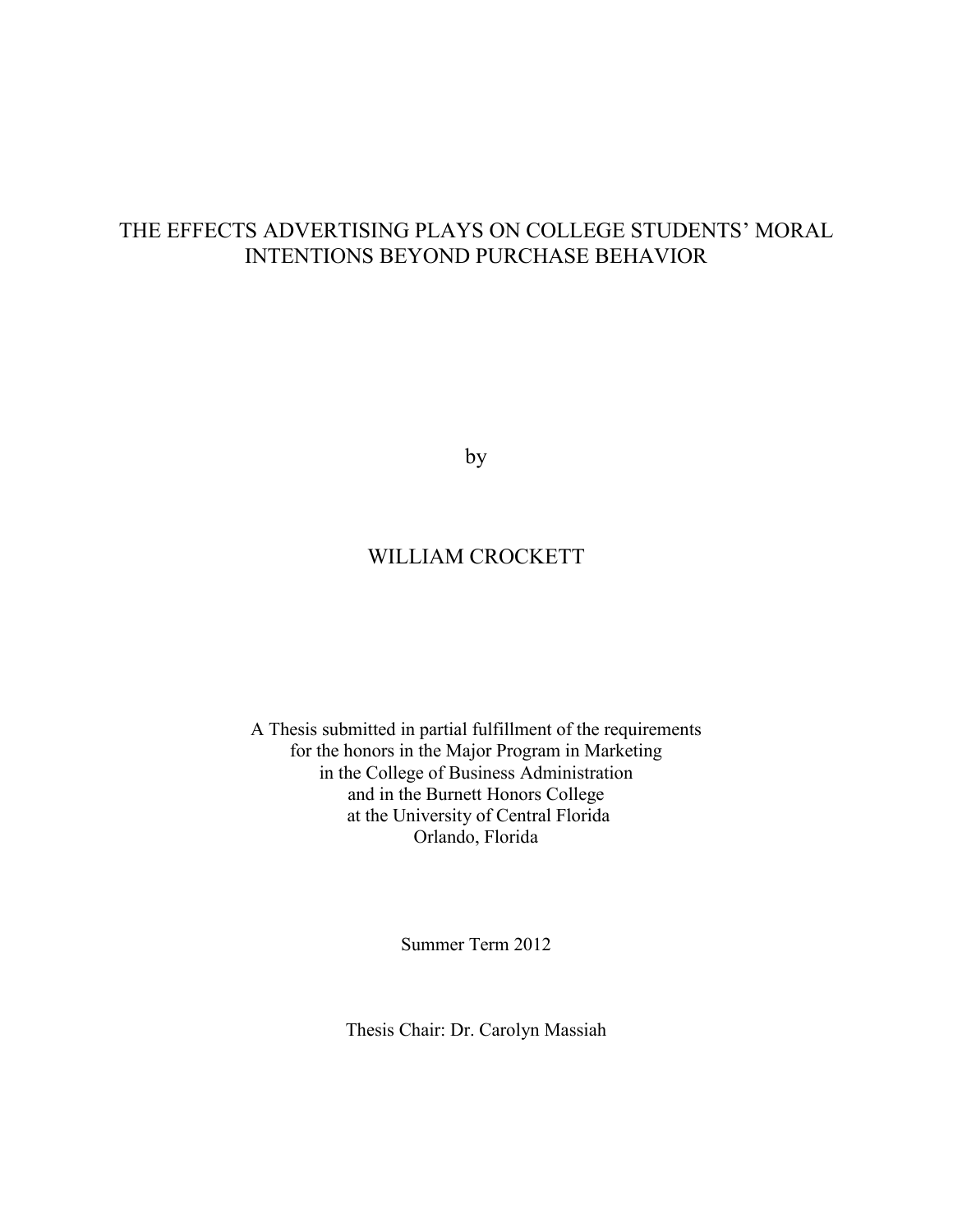© 2012 William S. Crockett Jr.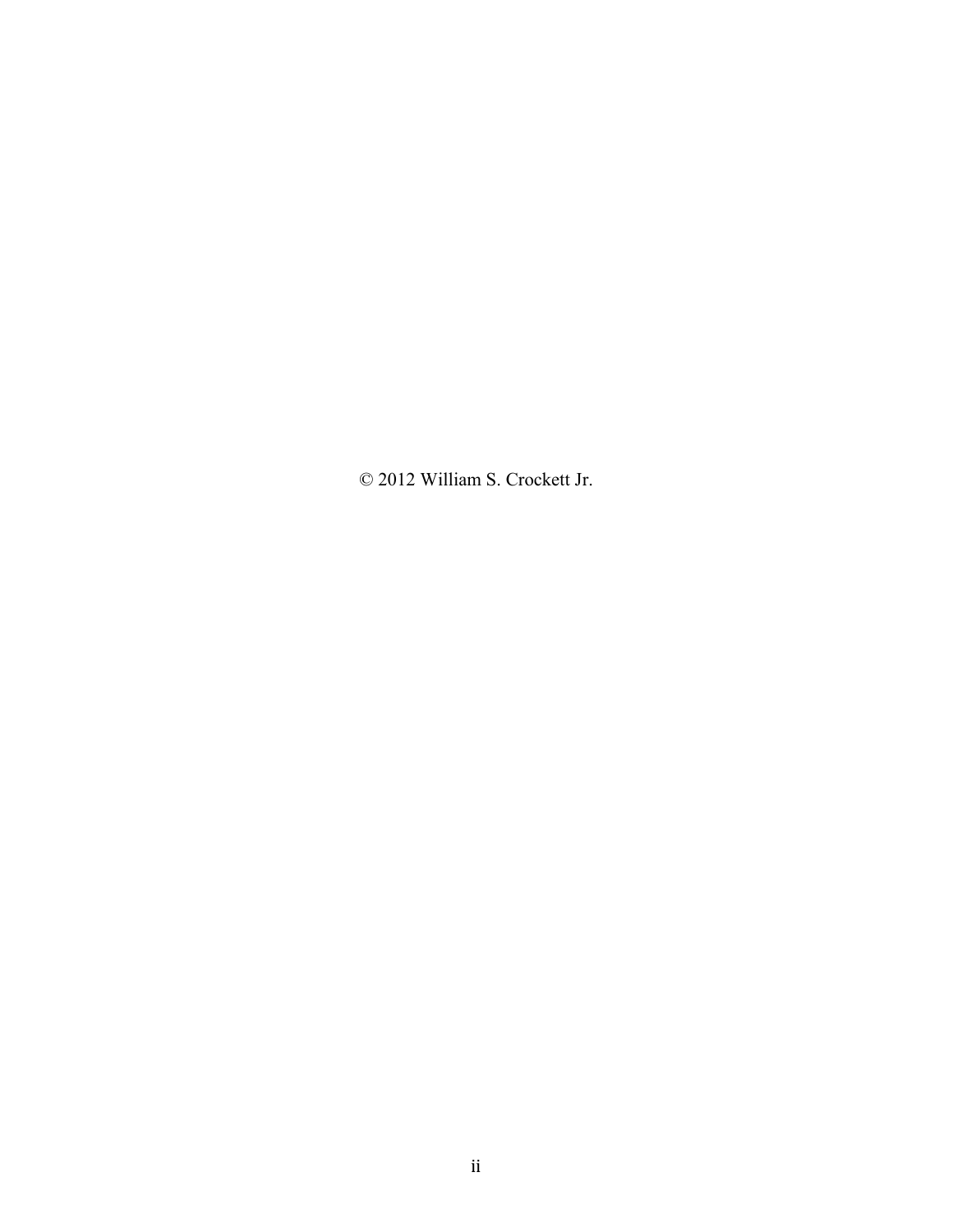# **ABSTRACT**

Advertisements affect our daily lives and as technology and the practice of marketing has developed over the course of history, we have become exposed to greater amounts of product and service campaigns. The purpose of advertisements is to educate the consumer with the goal of ultimately selling the product, and many companies and organizations would not be able to survive without the use of advertisements. Ultimately, it is a necessity for a business to prosper in a competitive market, but there are possible side-effects for the consumer that are beyond the intentions to buy.

The purpose of this thesis is to explore the effects advertisements play on the college student in particular. Different static/multi media advertisements have been shown to various college students ranging in gender and background to discover the comprehensive ramifications of specific promotions to study the moral and ethical impact that advertisements play on students' moral intent. An analysis and conclusion will be given, along with ideas for possible future studies. Recommendations will also be stated for marketers to be morally responsible for the advertisements they portray so the audience is not effected in a way that can lead to unwanted consequences.

Ultimately, the results did not support the original hypotheses, leading to thoughtprovoking questions concerning our current marketing practices and the effectiveness of static and multimedia advertisements on college students. Future studies need to take place to reveal the accuracy of the study and to ultimately answer the question, "Are current marketing advertisements influencing the audience at hand?"

iii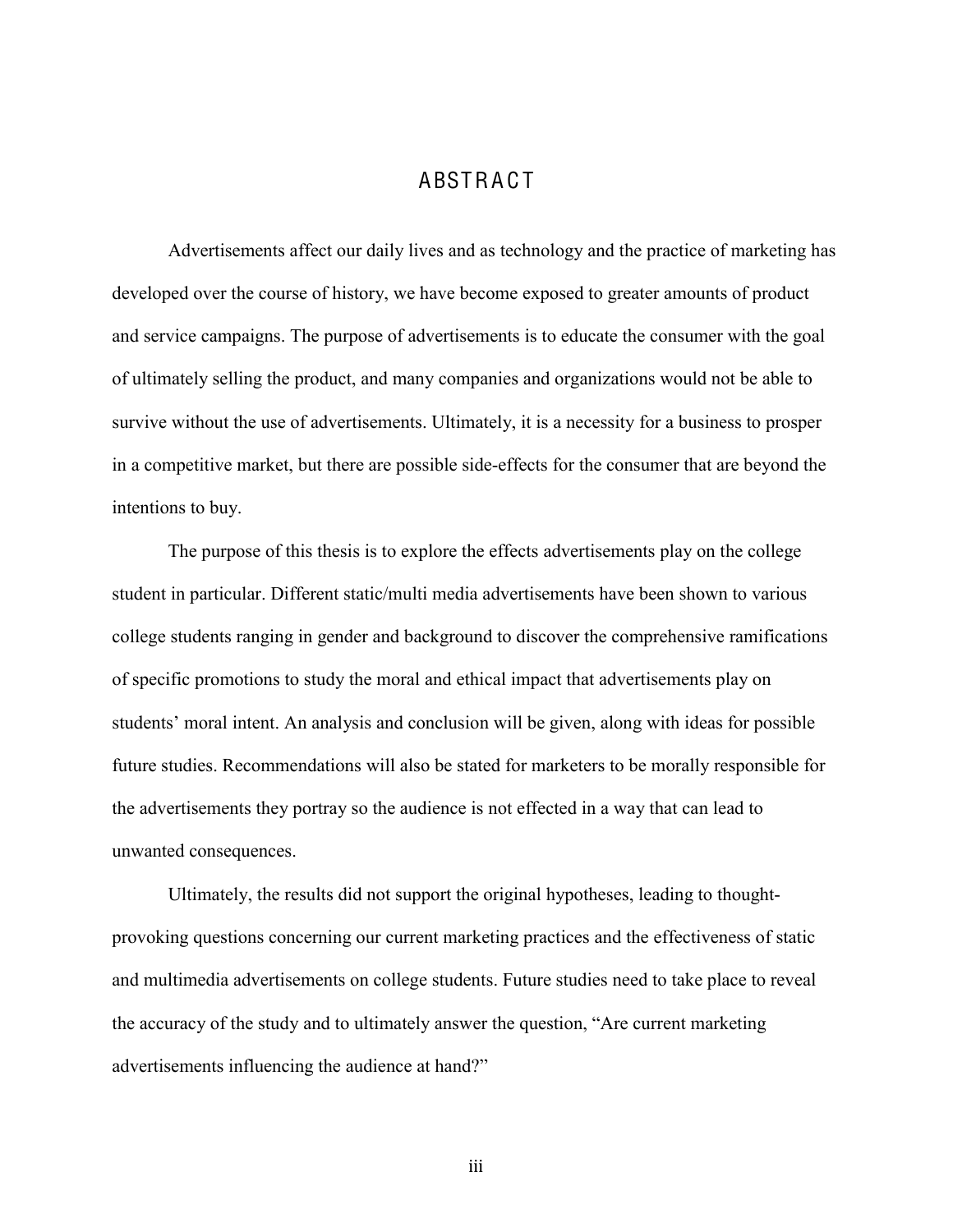# A C K NO W L EDG E M ENTS

I give thanks to my Lord Jesus Christ who has saved me from sin and death. Through every instance, I know His unfailing love is present in my life, and my Father in heaven is there for me, for I am his adopted child and by faith, I am saved.

- I also give thanks to my family who has supported me through all my efforts, my entire life, and even in times of hardship. To my loving mother and wise father and awesome brother, along with my grandparents on both sides, I give thanks for each one of you.
- Dr. Carolyn Massiah also deserves such acknowledgement for her patience and guidance through this HIM program. There are few professors that are as dedicated as her, and such a living blessing in my life.
- Finally, to all my professors at the University of Central Florida and each team I have been apart of, thank you all for such wonderful support. May God bless each one of you.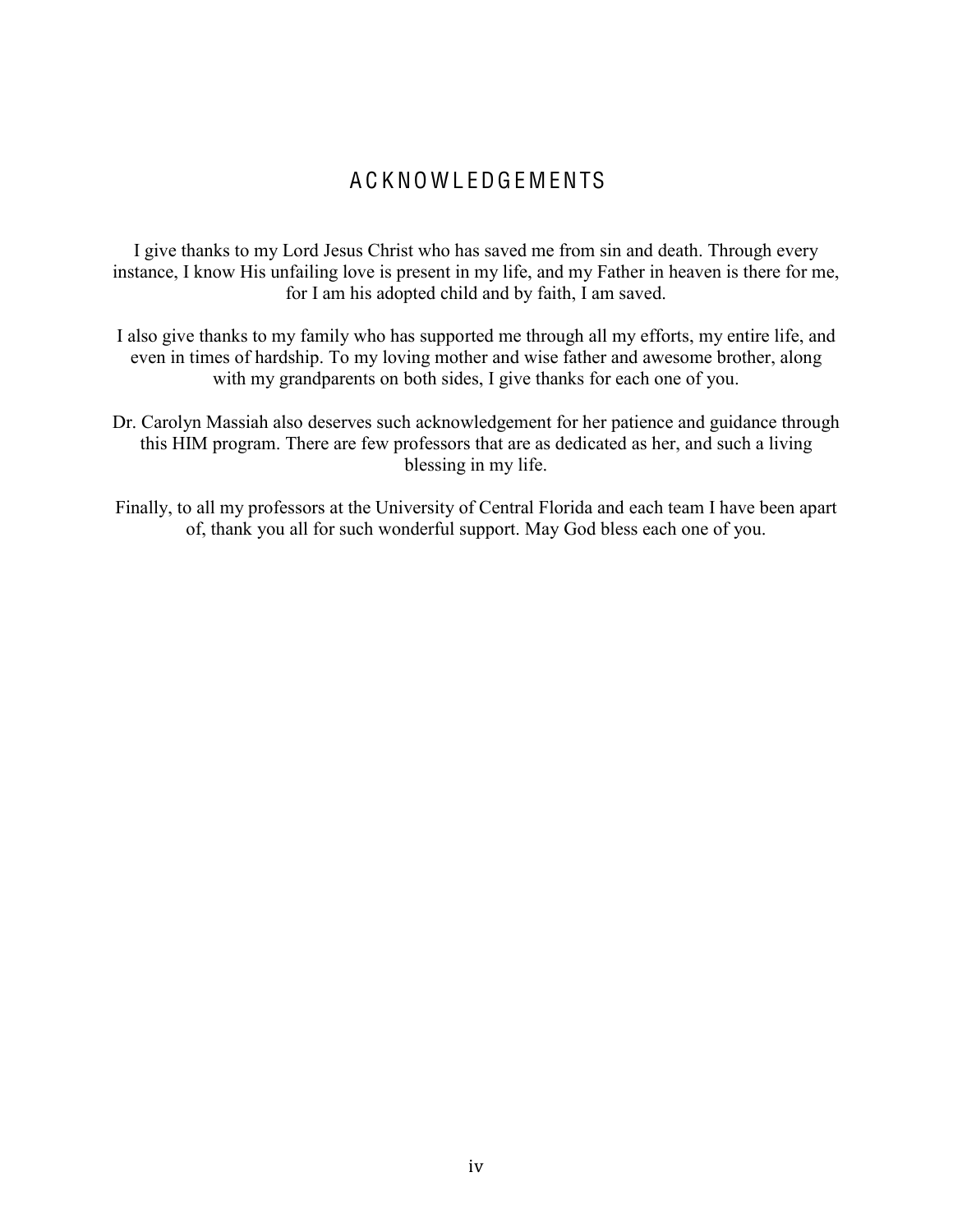# TABLE OF CONTENTS

| APPENDIX A: INSTITUTIONAL REVIEW BOARD APPROVAL 14 |
|----------------------------------------------------|
|                                                    |
|                                                    |
|                                                    |
|                                                    |
|                                                    |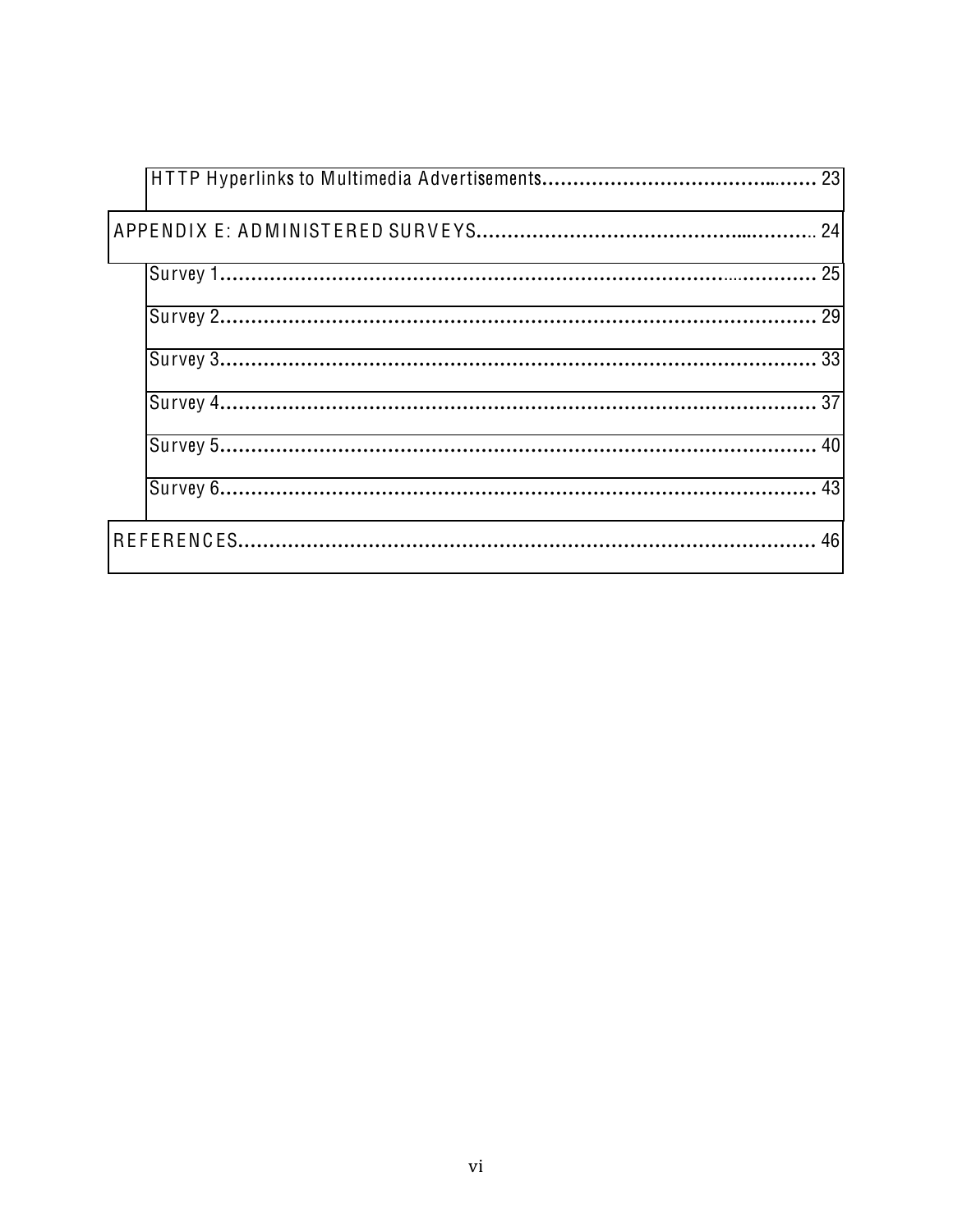# LIST OF FIGURES

|--|--|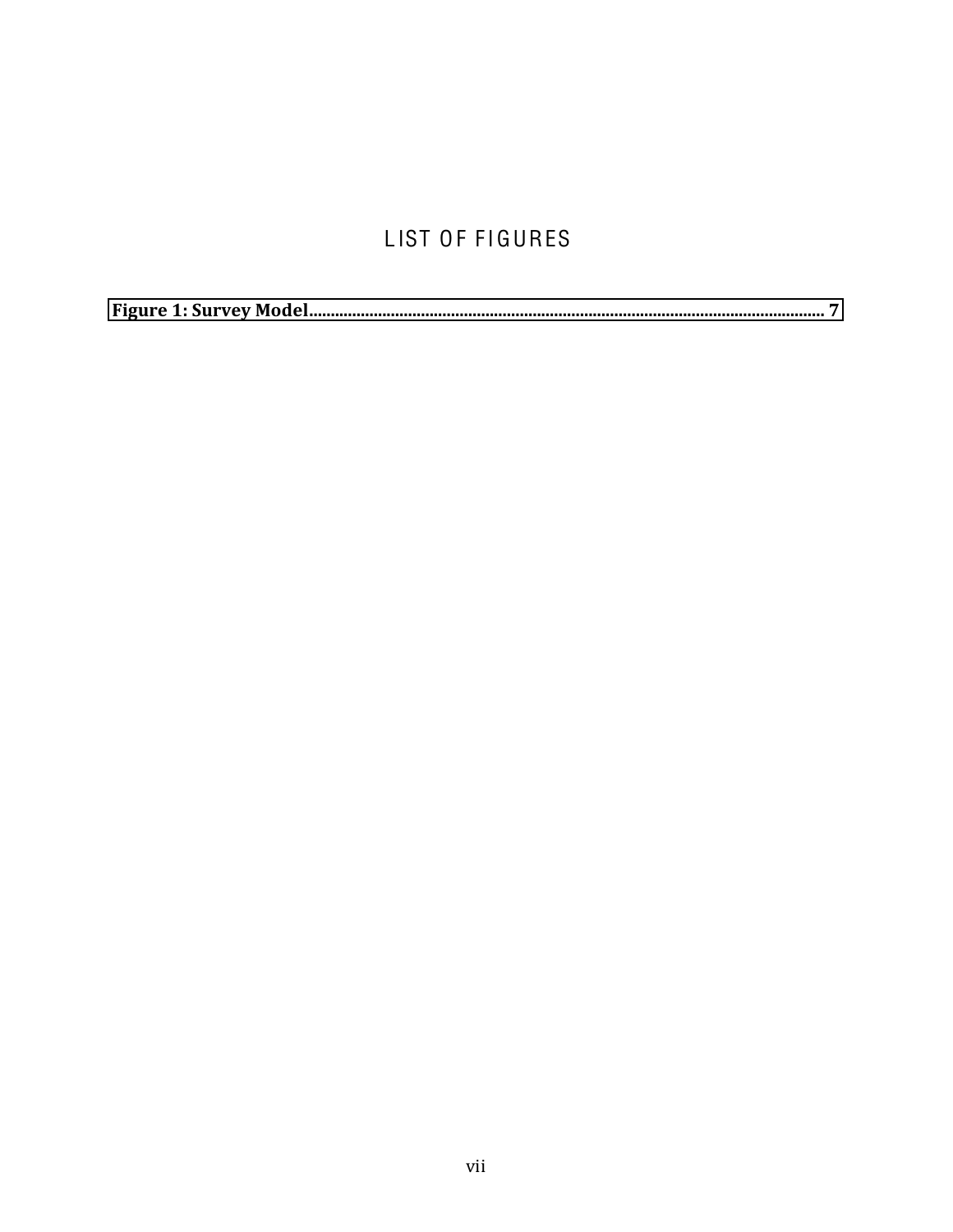# C H APT ER ONE: INTRODUC T ION

<span id="page-8-0"></span>Advertisements are part of our social environment in the  $21<sup>st</sup>$  century, and can be seen throughout any industrialized country. The average American is exposed to as many as 5,000 advertisements a day, stated by Jay Walker-Smith, and nearly 10,000,000 in their lifetime (Anderson & Palma, 2010). Ranging from print advertisements to commercials, consumers are bombarded with companies compelling them to purchase a product or service, and if the process of marketing and advertisements is not used in an ethical manner, disastrous results can occur within a society (Pollay, 1986). An individual's environment has a direct influence on their attitude and behaviors; as such, the advertisements that are part of this environment can alter and potentially damage the audience to which they are being exposed (Gulas, 2000). For instance, certain advertisements can be seen as encouraging selfish, materialistic, and wicked desires (Pollay, 1986). Some have even argued that advertisements compete with prominent spiritual teachings of love, kindness, and goodness (Pollay, 1986).

Not all marketing advertisements are as damaging as others, but some can have long-term effects (Martin, 1993). It is important to note that negatively charged advertisements not only bring upon a change in the mental thinking of a subject, but also influence the actions of that subject (Capella, 2010). The objective of this research study is to examine the short-term effects of advertisements on a person's intentions beyond that of purchasing desire. The focus of this research is to find how advertisements affect the moral, ethical, and spiritual attitudes of its viewers. Hence, the current study attempts to answer the following research questions: 1) Do some advertisements increase the likelihood of a college student committing an illegal act? 2) Do

\$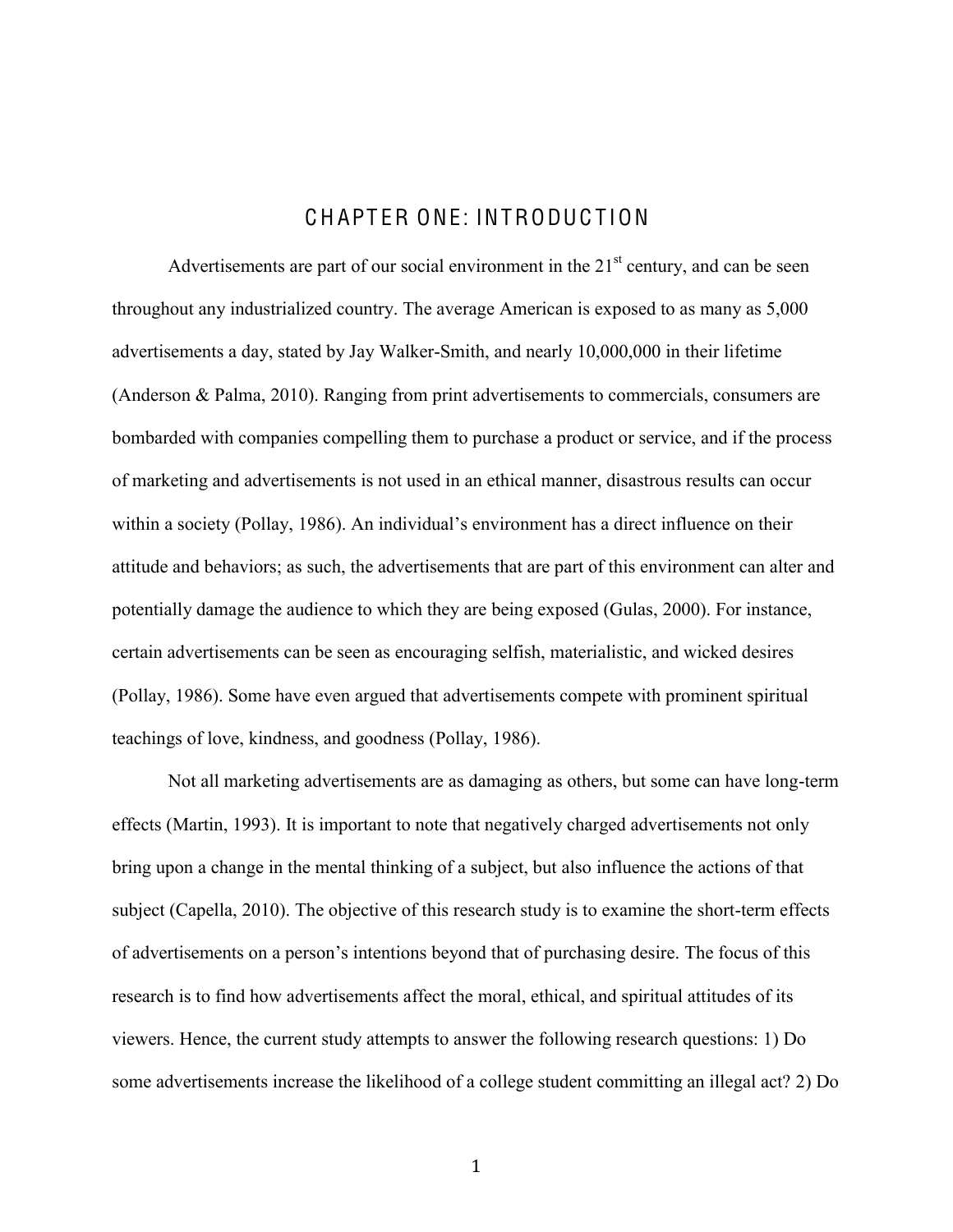popular and familiar advertisements lead college students away from what the majority of society would consider to be morally and ethically esteemed lives? 3) Do the effects of many modern marketing messages damage the spiritual purity of the viewer? 4) Do some advertisements encourage a student to live a "sin free" lifestyle depicted in the Bible?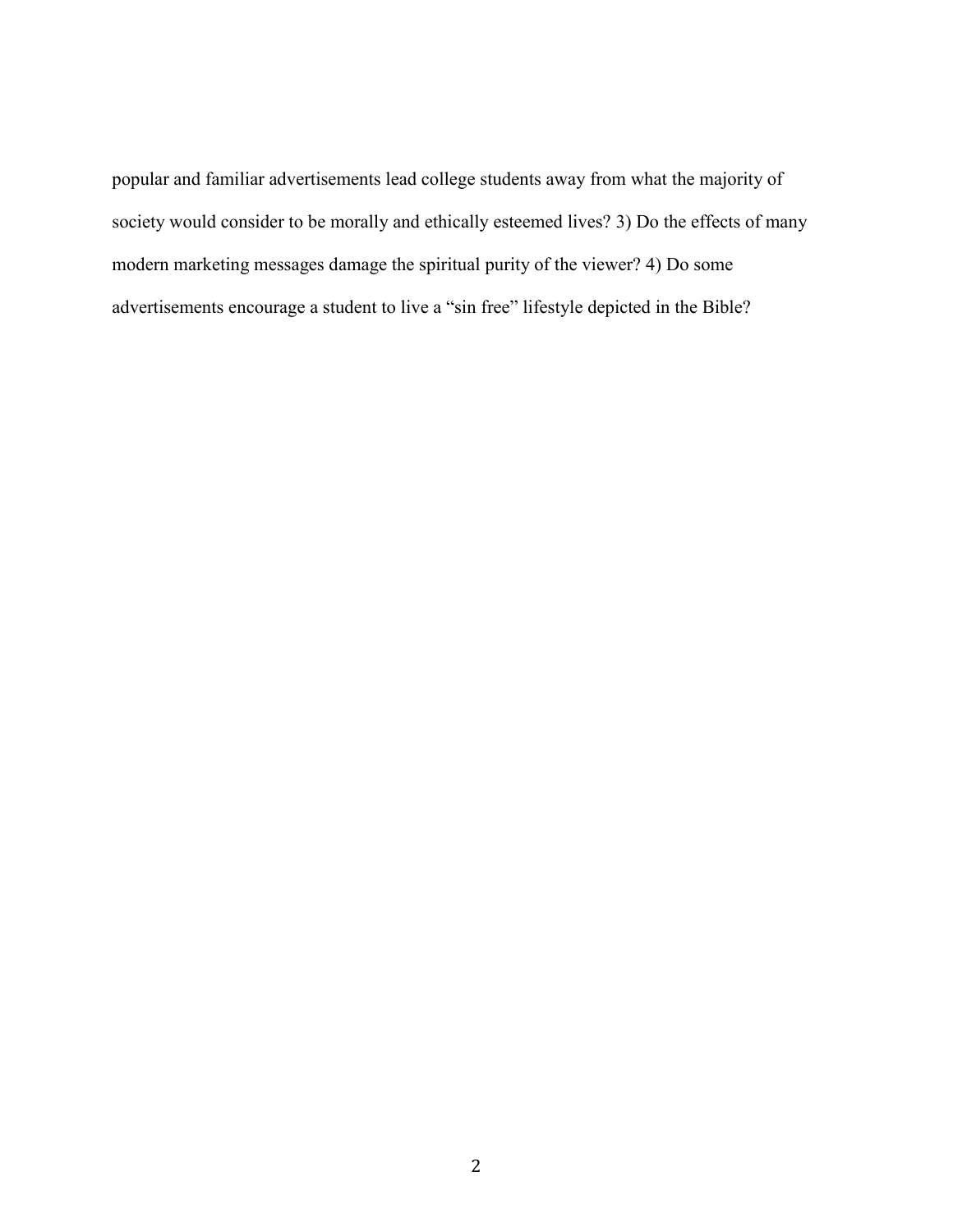# C H APT ER T W O: L I T ERA TURE RE VI E W

<span id="page-10-0"></span>Research has identified that there are side effects of marketing and advertisements on viewers (Martin, 1993). The extant literature reviewed on this subject matter suggests that, in addition to the intended purchase behavior, there may exist some damaging side effects on a marketer's audience (Pollay, 1986). Consequently, in spite of a marketer's intended goal of selling a product or service, research is needed to examine the precise results of certain exposure of advertisements. For instance, the rise in more "edgy" advertisements is pushing the bar higher for other marketers to follow and can lead to an increase in the amount of unethical and immoral behavior of consumers (Capella, 2010).

The history of modern day marketing finds its roots in the country that has distinguished itself most in the media - namely, the United States - and it is safe to assume that many countries of the world have been influenced by its marketing practices (Chan, 2009). Existing research demonstrates a proven influence of American marketing practices in Europe as well as in rural parts of China (Chan, 2009). Findings show a positive correlation between television commercial exposure and materialistic values that modern day marketing methods have influenced. (Chan, 2009). Results of a study found that "heavy television viewers had a higher level of perceived affluence than light television advertising viewers" (Chan, 2009, pg 133). Existing research also contends that this form of increased exposure leads to a loss in the desire to love others, and focuses more on the self (Pollay, 1986). Even as children, consumers find themselves influenced by constant exposure to advertisements, to the point where their self-esteem and self-perception begin to change (Martin, 1993). The very essence of a person's moral foundation can be shaken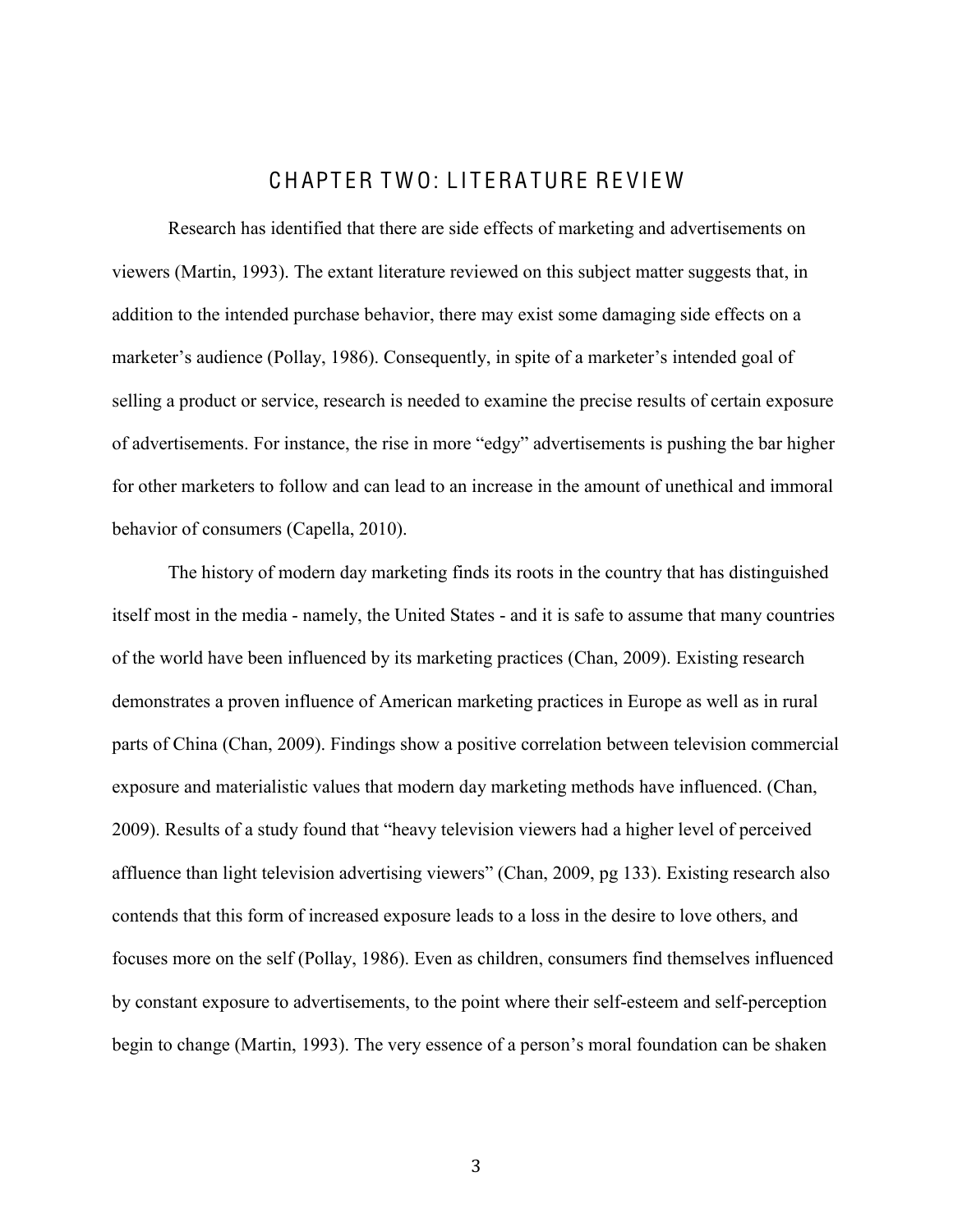due to the effects of unethical advertising practices (Pollay, 1986). In fact, some acts leading to violence or illegal activity have been linked to advertising messages (Capella, 2010).

Advertising messages have been deeply threaded into both American culture and the American education process. Americans learn from seeing on a daily basis, and as this occurs, some may argue that they repeat what they see and learn. If this is true, a vast amount of what they see are things that could possibly lead to unlawful and immoral acts. What more could one do but act in such a manner if they truly repeat what they see? As technology develops, people have sensed a shift in the manner in which the overall culture perceives, acts, and thinks (Pollay, 1986). Humankind has become faster paced, and has learned to take in more information than previously used to. If the world were to take someone from the  $15<sup>th</sup>$  century and bring him or her to the present day, it could be safe to assume they might be bombarded by information around them, and it would completely overwhelm them. Much of the population of the world has been "trained" one could say, to take in more and more advertisements and comprehend a larger amount than previously done in history.

The use of advertisements obviously influences the viewer. This can be seen since the beginning of advertisements, but the important note is to figure out how. As mentioned previously, humans are influenced by what they see, so the argument can be made that if one watches cable TV, an individual's future actions are not only being influenced by the movie or TV show, but also by the commercials which are being aired in between the episode segments. Evidence can be shown concerning actions that could lead to something as extreme as violence, as stated, "In addition, Bushman (2005) looked at research across several hundred investigations spanning decades and states unequivocally that violent television programs beget generalized

 $\overline{4}$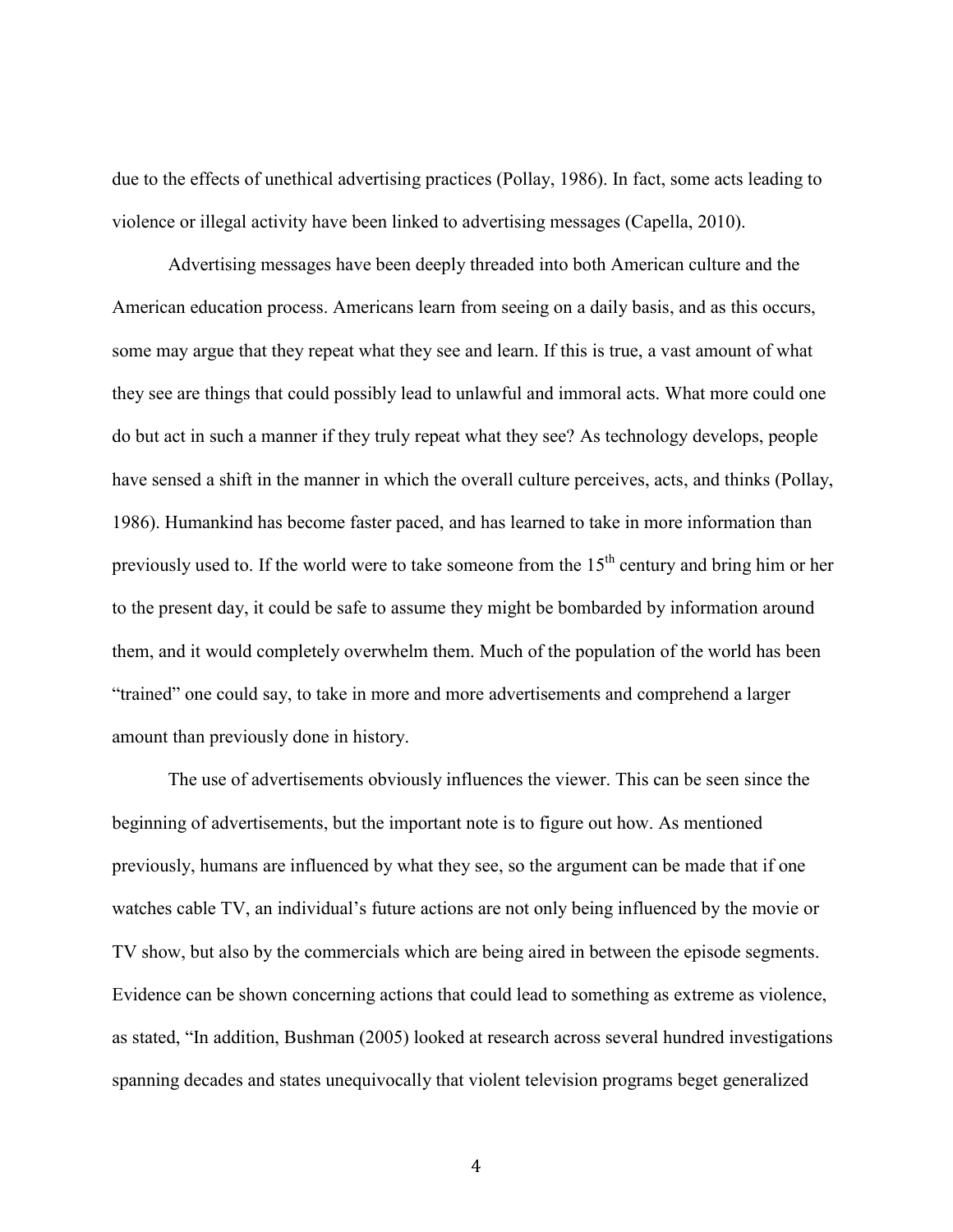violence in society" (Capella, 2010, pg 38). Even static advertising such as billboards and road signs provide consumers with images, which could possibly lead to immoral acts.

Sexualized advertisements and violent advertisements can be seen on TV and in theatres throughout the United States. The article titled, "The Impact of Violence Against Women in Advertisements," reports the findings of studies that demonstrate an increase in sexualized women appeals from one-third in 1964 to one-half in 2003 (Reichert, LaTour, and Kim 2007). Numerous persons suggest that increased violence related with advertisements will continue to grow due to an increased acceptance of more and more edgy advertisements (Capella, 2010). Data suggests that "images of female "pleasure" coupled with male sexual aggression triggers thought patterns that encourage violence against women," and with greater exposure can lead to, "greater acceptance" (Capella, 2010, pg 57). A majority of educated American adults would argue that advertising is not a realistic picture of true life, even as certain action movies are not a realistic picture of true life, but many other demographics might be ignorant to this fact. Some researchers argue that this is incredibly true for young girls, and as they observe the advertisements concerning beauty, they begin to believe that they should look the way the models look. As a result, they begin to lose respect for themselves because they do not look like the models, but like every day young ladies (Martin, 1997). One may also argue that individuals who live in other countries, but who have the opportunity to view American advertisements, may develop a distorted view of beauty as well.

Ultimately, advertisements provide potential buyers with information about a product or service that can eventually lead to the satisfaction of an important need for the consumer. The most basic function of the advertisement is to make an audience aware of and interested in a

(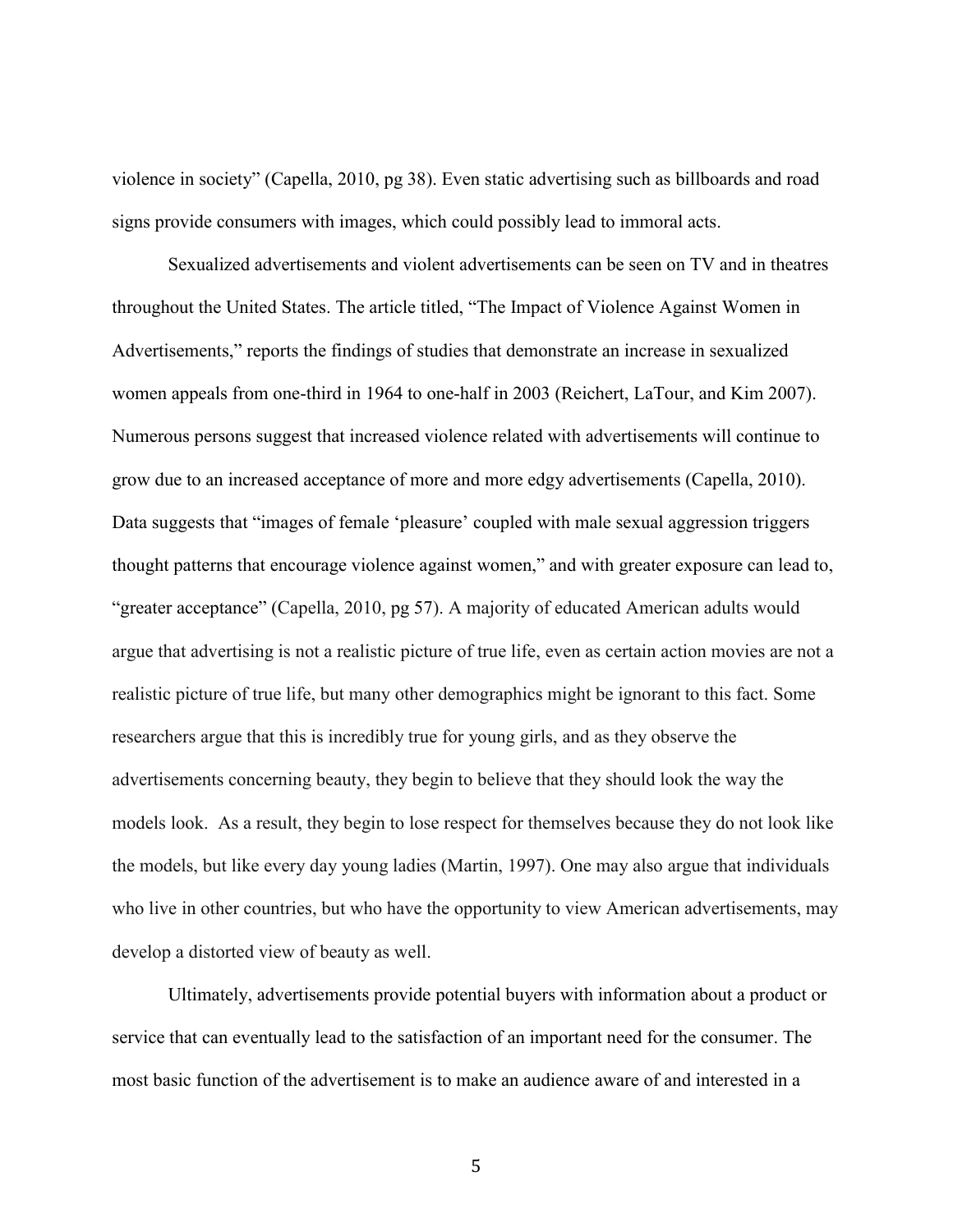particular product; however, some have argued that advertising professionals may have lost sight of this basic goal and that, "the possible distortion of the relative importance of various values may have far-reaching consequences." (Pollay, 1986, pg 911). According to observations concerning modern day advertisements, many marketers are degrading the basic principles many families have learned in their spiritual teachings and are, in fact, dancing along the lines of sin (Pollay, 1986). The current research attempts to explore the moral and ethical roles of marketers and the adverse effects that marketing messages have on their audiences beyond purchase intentions.

#### <span id="page-13-0"></span>Research Hypothesis

H1: The consumer's intentions, aside from purchase intentions of a product or service, are significantly influenced by particular types of advertisements.

H2: The longer the duration a consumer is exposed to the advertisement, the greater the change his or her intentions will be.

H3: Consumers will have a stronger reaction to a multimedia ad than a static ad.

H3a: Those consumers who view the immoral multimedia (party/drinking ads) will have significantly different and more negative intentions than those consumers who view the immoral static (party/drinking ads).

H3b: Those consumers who view the moral multimedia (religious ads) will have a significant difference in intentions than those who view the moral static (religious ads.)

H4: There will be a significant difference in intentions once the advertisements are viewed across genders.

H4a: Women who view the moral ads (religious ads) will be more likely than their male counterparts to desire morally right intentions.

H4b: Males who view the immoral ad (party/drinking ads) will be more likely than their female counterparts to desire immorally wrong intentions.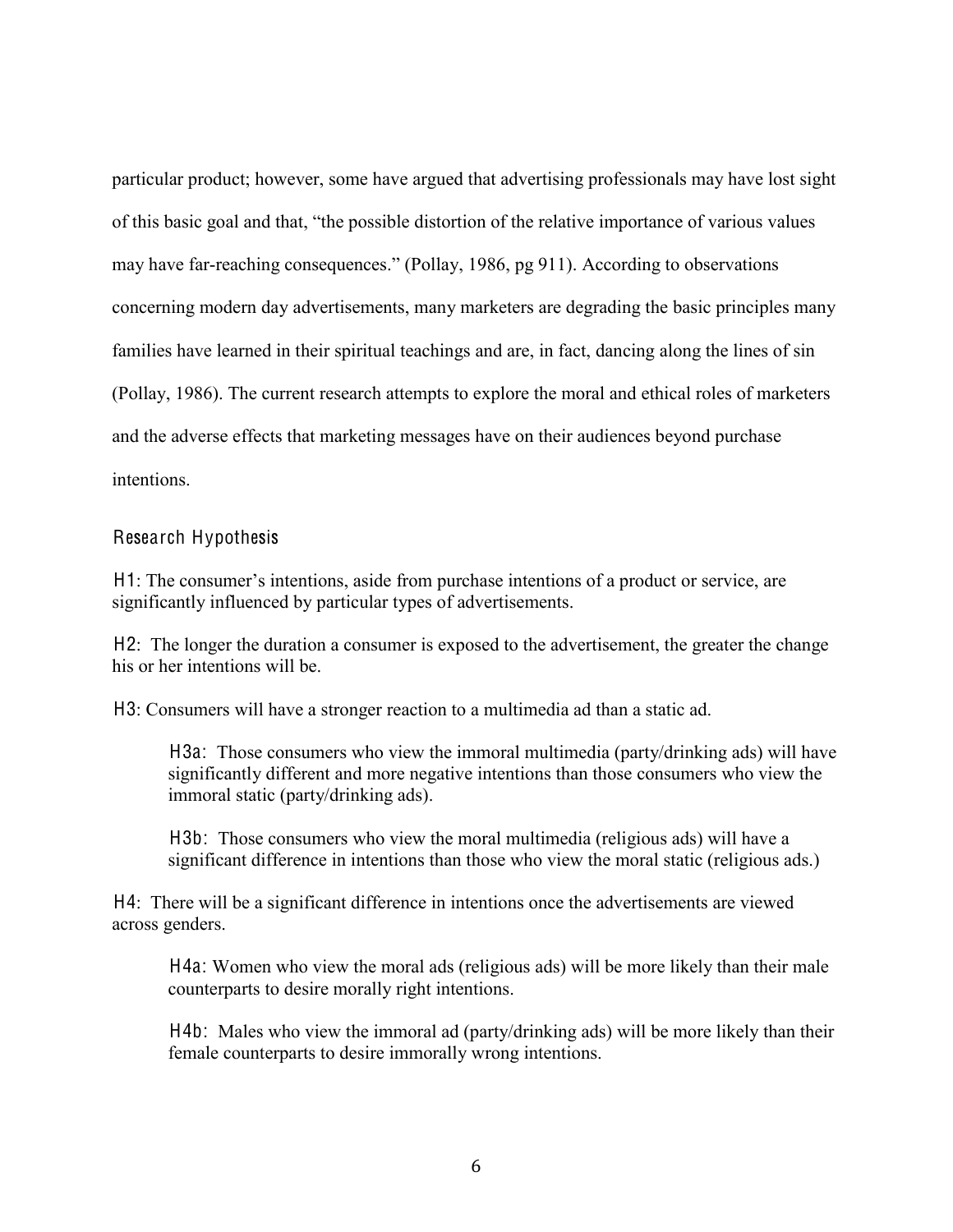# C H APT ER T HRE E: M E T H ODO L O G Y

#### <span id="page-14-1"></span><span id="page-14-0"></span>**Participants**

The research sample for the present study consists of undergraduate students enrolled in several marketing courses at a major southeastern university. Data were collected from 168 participants. The average age of participants was 23.02 years; 45.8 percent were women and 54.2 percent were men. Participants were provided extra credit in their respective courses for participation in the study.

#### <span id="page-14-2"></span>Research Design

Respondents were asked to participate in a study about public service advertisements. They were then provided the survey instrument. The survey instrument then provided either a static advertisement or a link to a video of one of the six types of advertisements utilized in the study which assessed likelihood to behave in a positive manner after viewing specific advertisements.

The basic model of this research design is illustrated below.

<span id="page-14-3"></span>

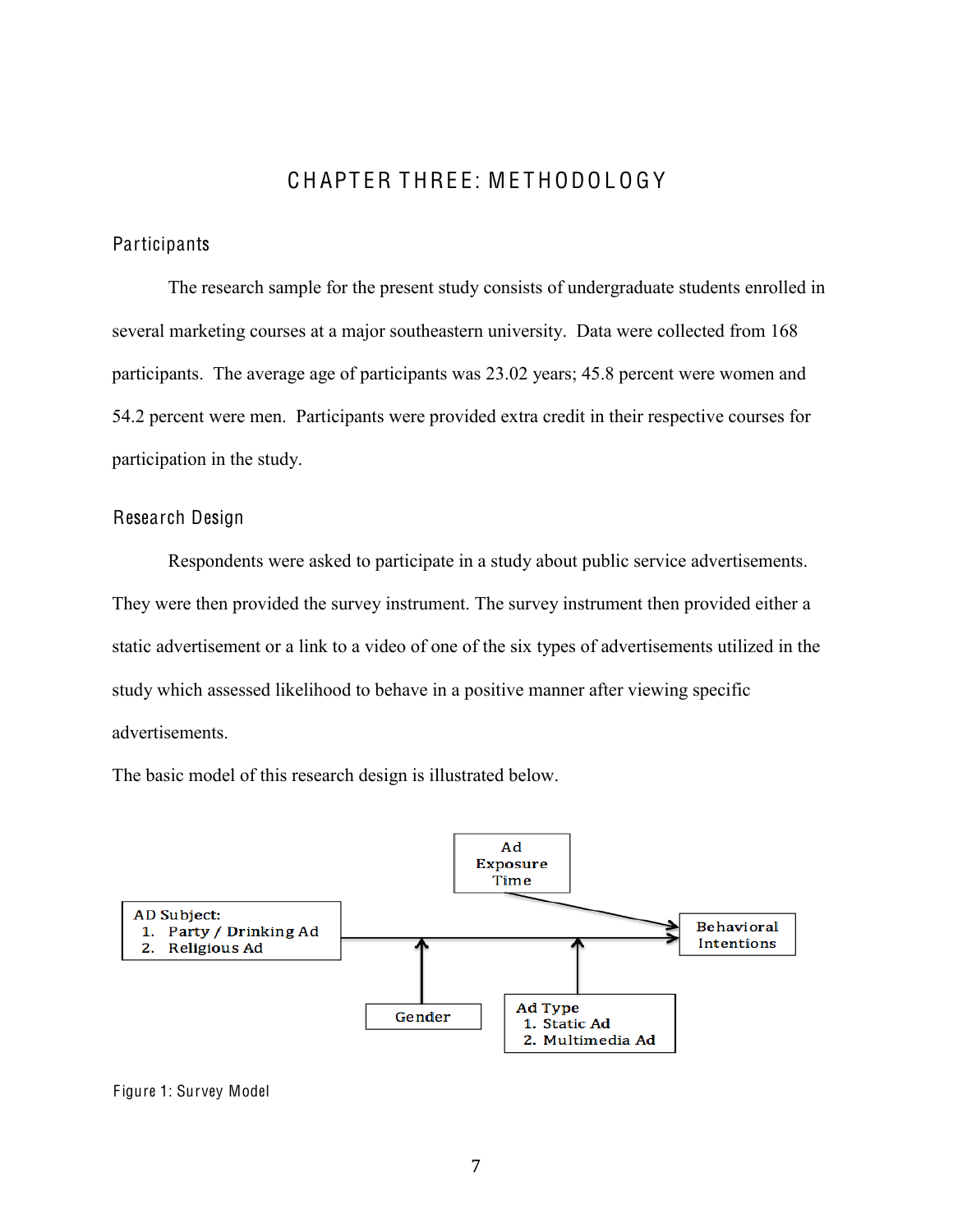## <span id="page-15-0"></span>Measures

The likelihood to perform positive behaviors after viewing static or multimedia advertisement was assessed using a scale created for this study. Unfortunately, the Cronbach's alpha for the initial use of this scale was .55. The initial scale is included in the survey in the appendix of this study.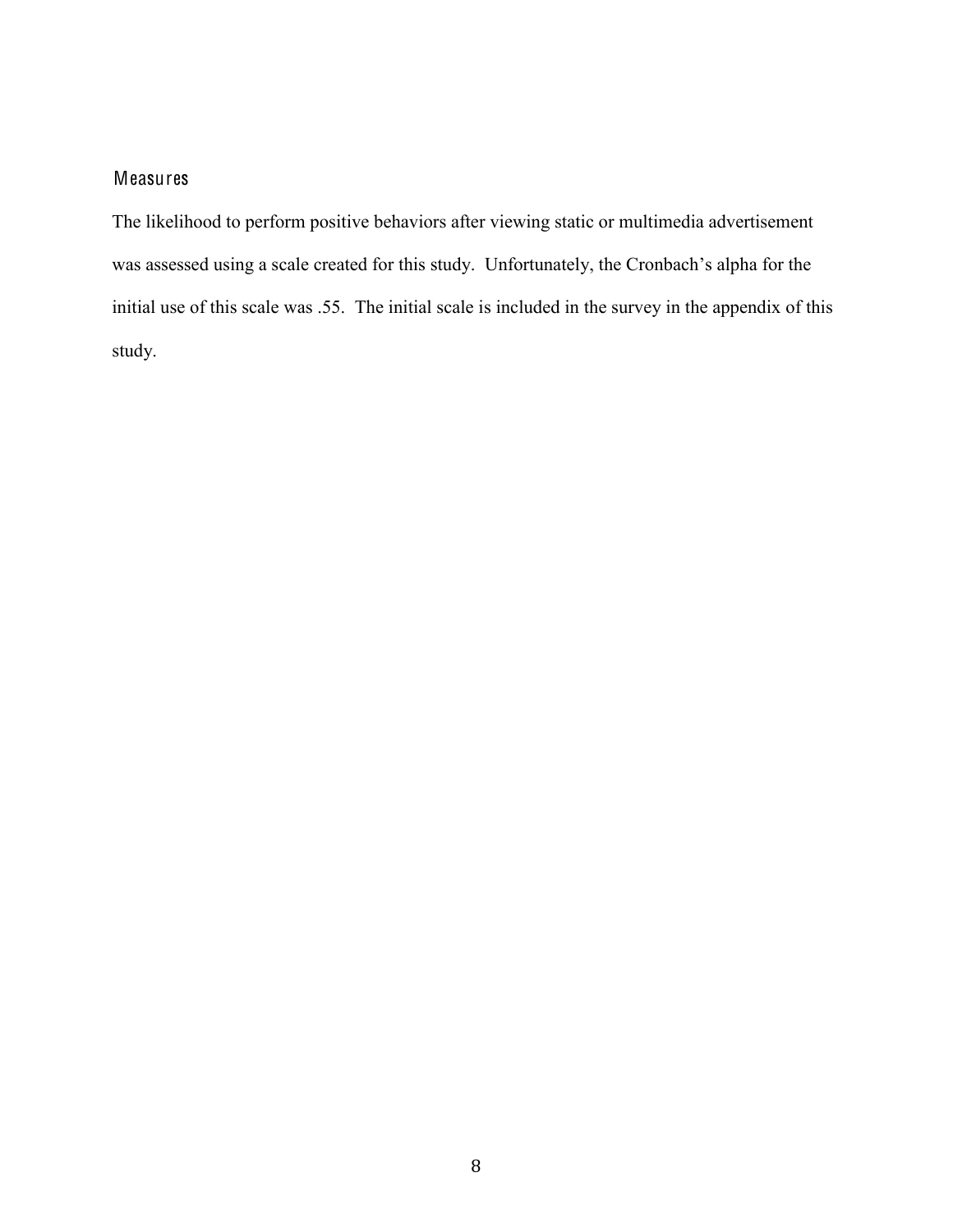# CHATPER FOUR: RESULTS

#### <span id="page-16-1"></span><span id="page-16-0"></span>Analyses of Variances

A two-way between-groups analyses of variance was conducted to explore the impact of gender and subject of advertising on the probability of consumers acting in the desired manner in reaction to a specific advertisement. Subjects were divided into three groups according to the advertisement they viewed (a party advertisement, a religious advertisement, and a consumer product advertisement). The interaction between gender and advertisement subject was not statistically significant,  $F(2,161) = 1.72$ ,  $p = .18$ . There was also not a statistically significant main effect for gender (F(1,161) = 2.15,  $p = .14$ ) or advertising subject (F(2,161) = .30,  $p = .74$ ). As such, H1 was not supported and advertising subject matter does not appear to influence consumers' moral intentions. Also, H4 (H4a and H4b) did not find support. There were no significant differences between males and females.

A two-way between-groups analyses of variance was conducted to explore the impact of subject of advertisement and type of advertising on probability of consumers acting in the desired manner in reaction to a specific advertisement. Subjects were divided into two groups according to the type of advertisement they viewed (a static print advertisement or a multimedia advertisement). Subjects that viewed advertisements were separated into three groups according to the advertisement subject they were assigned (either a party advertisement, a religious advertisement, or a consumer product advertisement). The interaction between advertisement subject and advertisement type was not statistically significant,  $F(2,161) = 1.84$ ,  $p = 16$ . There was also not a statistically significant main effect for advertisement subject  $(F(2,161) = .57)$ ,  $p=.57$ ) or advertising type (F(1,161) = 3.74,  $p=.06$ ). As such H3 (H3a and H3b) was not

,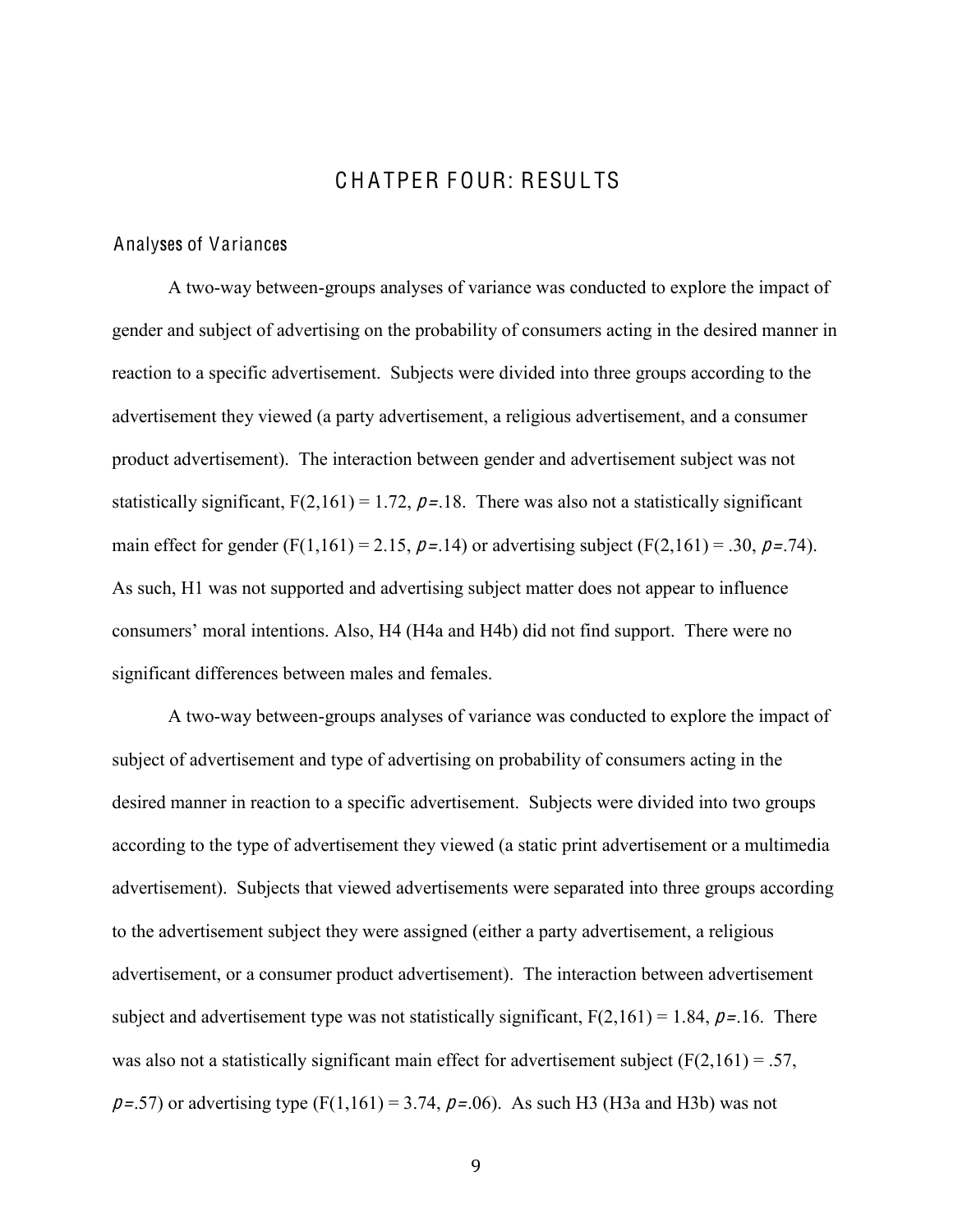supported and advertising subject matter does not appear to influence consumers' moral intentions. Also, H2 does not find support. Consumers experienced a longer duration with the multimedia advertisements; however, there were no significant differences in intentions across the two types of advertisements. Tables 1 and 2 in the appendix present the results from the ANOVAs.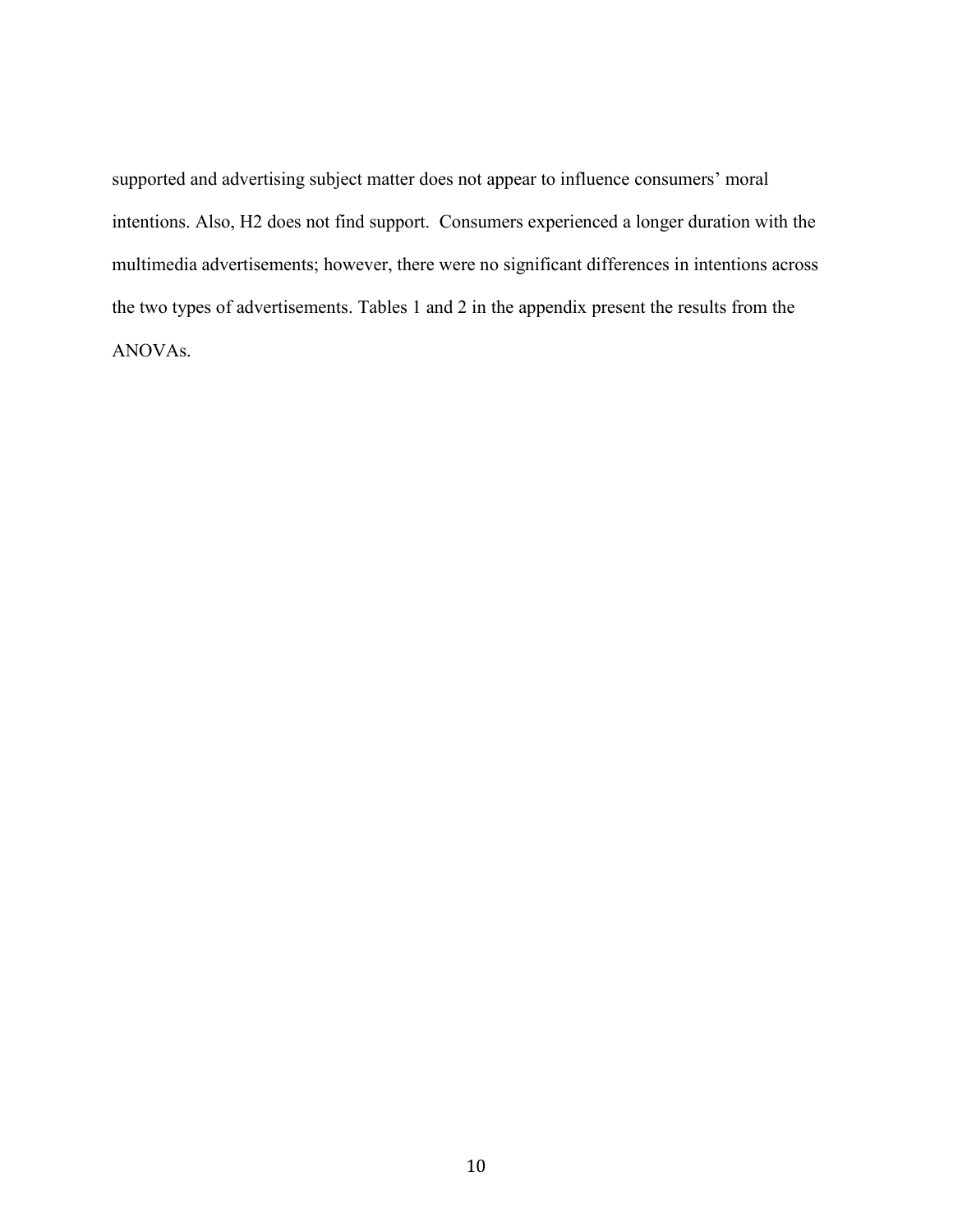# CHAPTER FIVE: DISCUSSION

#### <span id="page-18-1"></span><span id="page-18-0"></span>Conclusions

The results of the study were unanticipated after reviewing past studies by other researchers in this area. Each of the four hypotheses were ultimately not supported with the scale being used, even with the radical difference in advertisement matter and type. According to the study, consumers' intentions were not influenced by the advertisements given in the environment they were presented, and the particular ad (either party or religious) had no effect on what they planned to do in the immediate future. This included the likelihood of studying, attending a church/religious facility, or drinking alcohol. It was assumed that an advertisement that promoted the consummation of alcohol would have an immediate influence on the viewer overall, but according to the study, it had no effect. Even the reminder of a Christian Ministry ad, played little effect on their intentions on attending a church in the coming week. It seemed the participants were ultimately transfixed in their future intentions and the substance of these advertisements did not have the perceived influence previously hypothesized. The duration of the advertisement (static or multimedia) seemed to have no effect on the participant. One would assume that a longer commercial would have more influence on a viewer, but according to this study, the assumption was not supported. Even the difference in male and female seemed to have little weight in the matter of influence. According to the study, H4 was not supported and therefore, men and women do not differ in the impact these types of advertisements play on their future intent.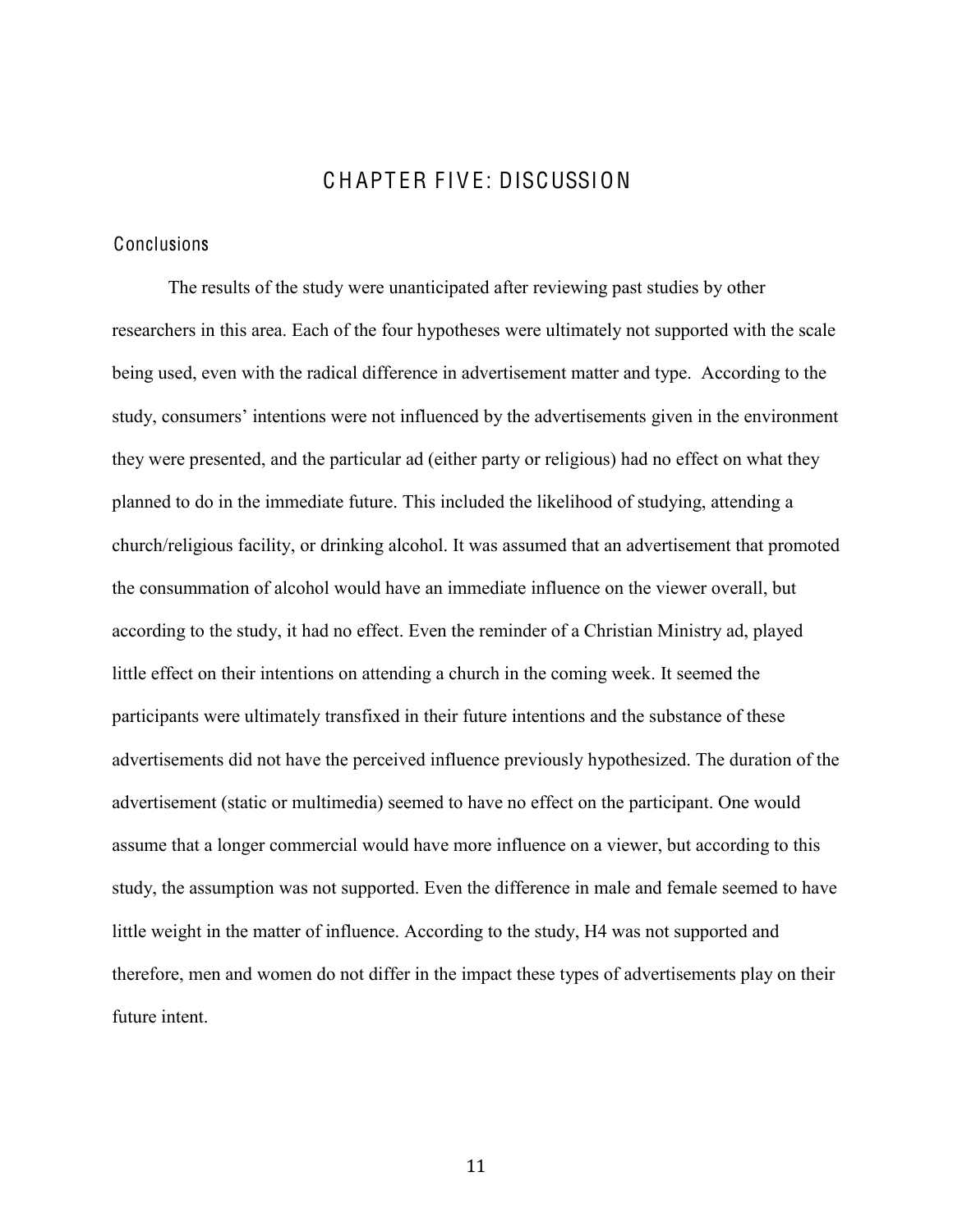#### <span id="page-19-0"></span>Implications for Marketing Managers

The results of the study should motivate a marketer in the direction of novel ventures with the goal of reaching the college audience and away from traditional means of advertisements. Previously, one would assume that advertisements, either a billboard or a 30 second commercial, would suffice in influencing the viewer, but according to the research conducted, these methods seem to have little or no effect on the educated adult. In a day filled with thousands of advertisements, the viewer seems to be unreceptive and uninfluenced to the approach traditional marketing plays on their psyche. The overall environment could very well be so saturated with advertisements that they truly have a diminutive effect on the viewer. This is good news concerning the negative moral implications a traditional advertisement could play on a college student, but is vexing for the marketer and the business or organization administrating the advertisement. If the results of the study are true, marketers need to take proper actions and innovate their approach, away from traditional means. Personalized strategies of promotion could lead to greater influence and allow the viewer to be more attracted and, ultimately, more likely influenced to purchase a certain product. Even moving away from static and multimedia ads, and directly target the audience in person on the college campus, could be innovative enough to draw in the attention desired.

The study is stirring because it seems that the field of marketing is entering into a new era of challenges. Traditional means are becoming unsuccessful and the audience is changing, but it is important to note, this study should not outweigh past studies on the effects advertisements play on a person's moral and ethical being without being first replicated with different segments of the market and other demographics.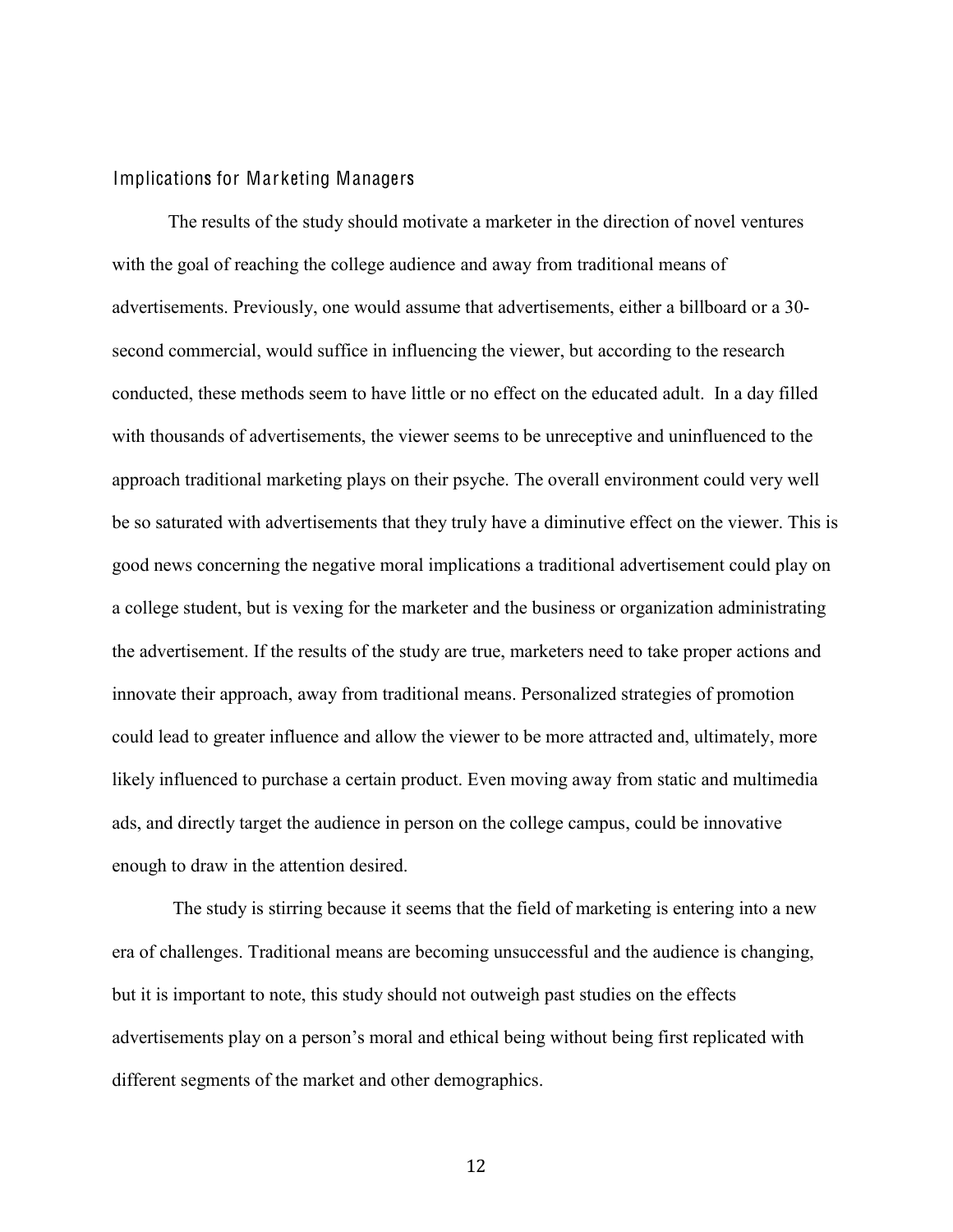#### <span id="page-20-0"></span>Recommendations for Further Research

An inspection of the scale used in this study should be conducted and modifications should be implemented if found necessary. The model of the study has room for change and revision, but the base foundation should remain the same. The simplicity of having six separate groups of static and multimedia advertisements, with two opposite extreme types of advertisements and a neutral ad, is straightforward and uncomplicated. A researcher could study the effects of organic food advertisements (such as Wholefoods) compared to fast food advertisements (such as Checkers) and measure the effects these advertisements play on a certain demographics' moral intentions outside purchasing behavior.

Recreating the same scenario with a religious ad and a party ad could be conducted to test the results that were found in this study. If the results are similar for the college demographic, then future research could be done to find ads that could actually influence the college student. Other demographics should be analyzed as well, possibly even in conducting the same model in a foreign country or a rural area in the United States, to test the amount of influence these advertisements play on different groups of people.

Further research should evolve with the times to continuously check the implications of current marketing advertisements, making sure that they align with ethical and moral principles. When an advertisement is tested and proves to lead to immoral acts, such as an increased likelihood in underage drinking, proper steps (even legal steps) should take place to protect the audience from such consequences.

13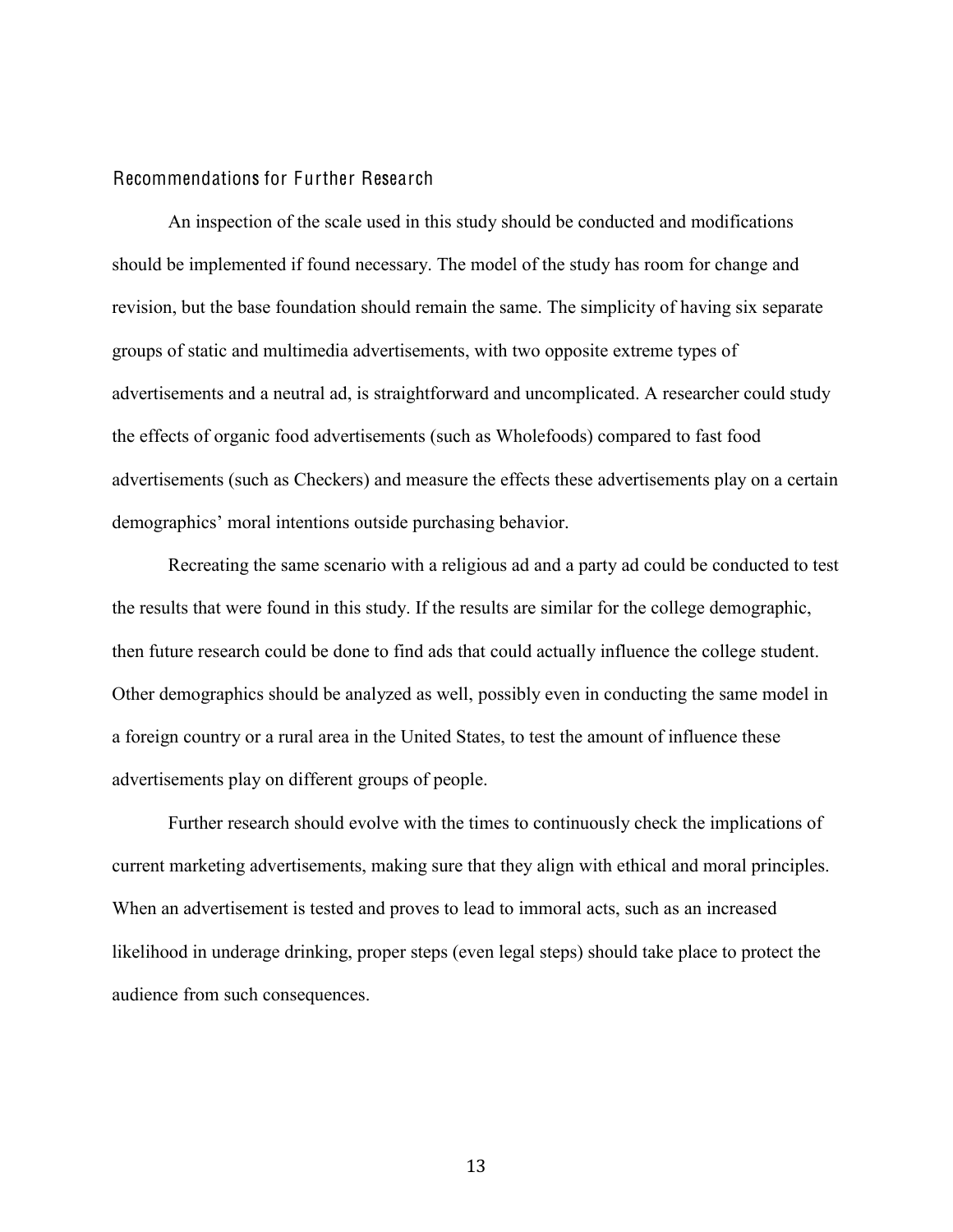<span id="page-21-0"></span>APPENDIX A: INSTITUTIONAL REVIEW BOARD APPROVAL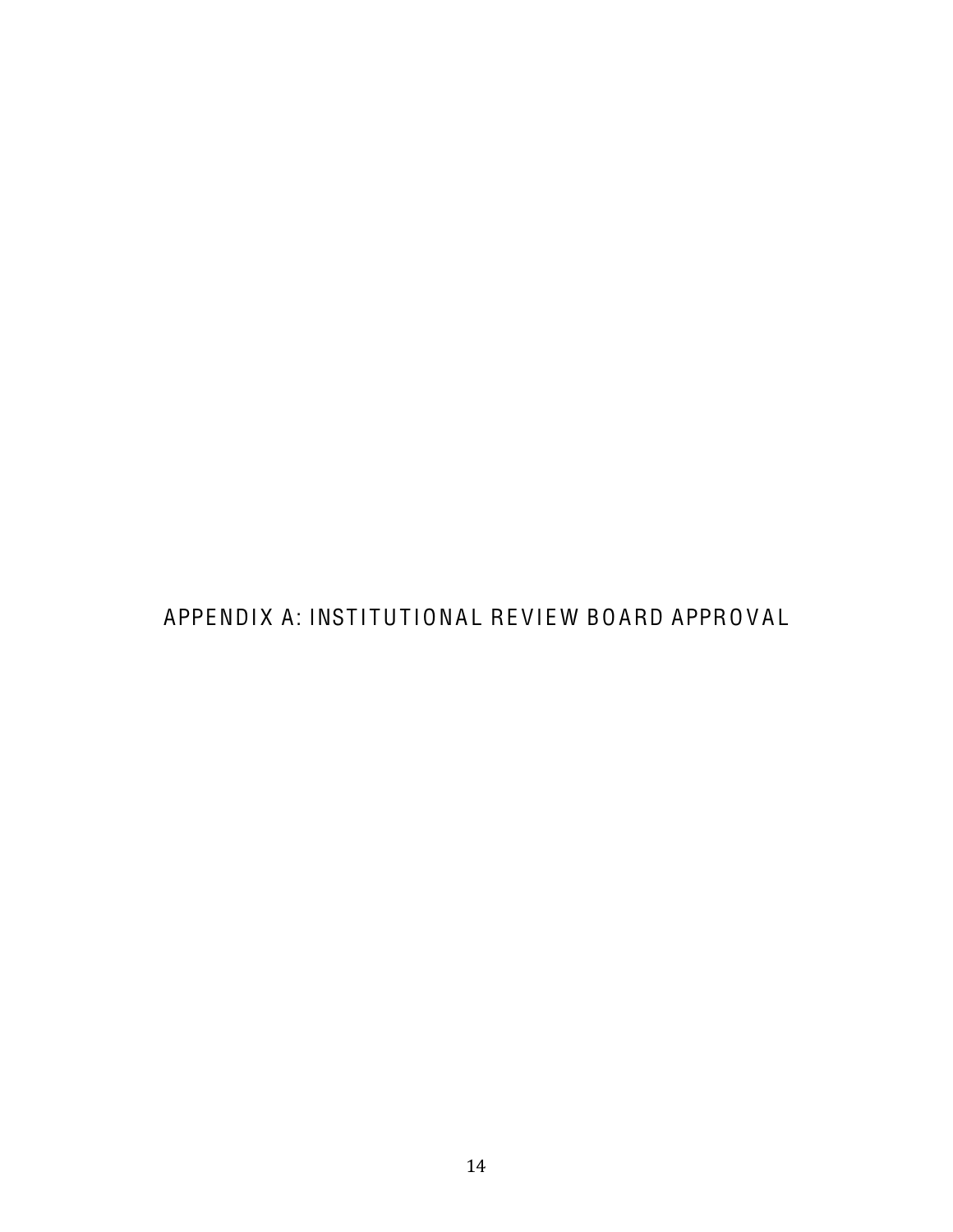

University of Central Florida Institutional Review Board Office of Research & Commercialization 12201 Research Parkway, Suite 501 Orlando, Florida 32826-3246 Telephone: 407-823-2901 or 407-882-2276 www.research.ucf.edu/compliance/irb.html

# **Approval of Exempt Human Research**

| From: | <b>UCF Institutional Review Board #1</b> |  |  |  |  |
|-------|------------------------------------------|--|--|--|--|
|       | FWA00000351, IRB00001138                 |  |  |  |  |

To: William S. Crockett and Co-PI: Carolyn Anne Massiah

Date: July 06, 2012

Dear Researcher:

On 7/6/2012, the IRB approved the following activity as human participant research that is exempt from regulation:

|                          | Type of Review: Exempt Determination                                             |
|--------------------------|----------------------------------------------------------------------------------|
|                          | Project Title: The effect of advertising plays on consumer behavioral intentions |
|                          | Investigator: William S Crockett                                                 |
| IRB Number: SBE-12-08483 |                                                                                  |
| Funding Agency:          |                                                                                  |
| Grant Title:             |                                                                                  |
| Research $ID: N/A$       |                                                                                  |

This determination applies only to the activities described in the IRB submission and does not apply should any changes be made. If changes are made and there are questions about whether these changes affect the exempt status of the human research, please contact the IRB. When you have completed your research, please submit a Study Closure request in iRIS so that IRB records will be accurate.

In the conduct of this research, you are responsible to follow the requirements of the Investigator Manual.

On behalf of Sophia Dziegielewski, Ph.D., L.C.S.W., UCF IRB Chair, this letter is signed by:

Signature applied by Joanne Muratori on 07/06/2012 12:10:35 PM EDT

Jame munitori

**IRB** Coordinator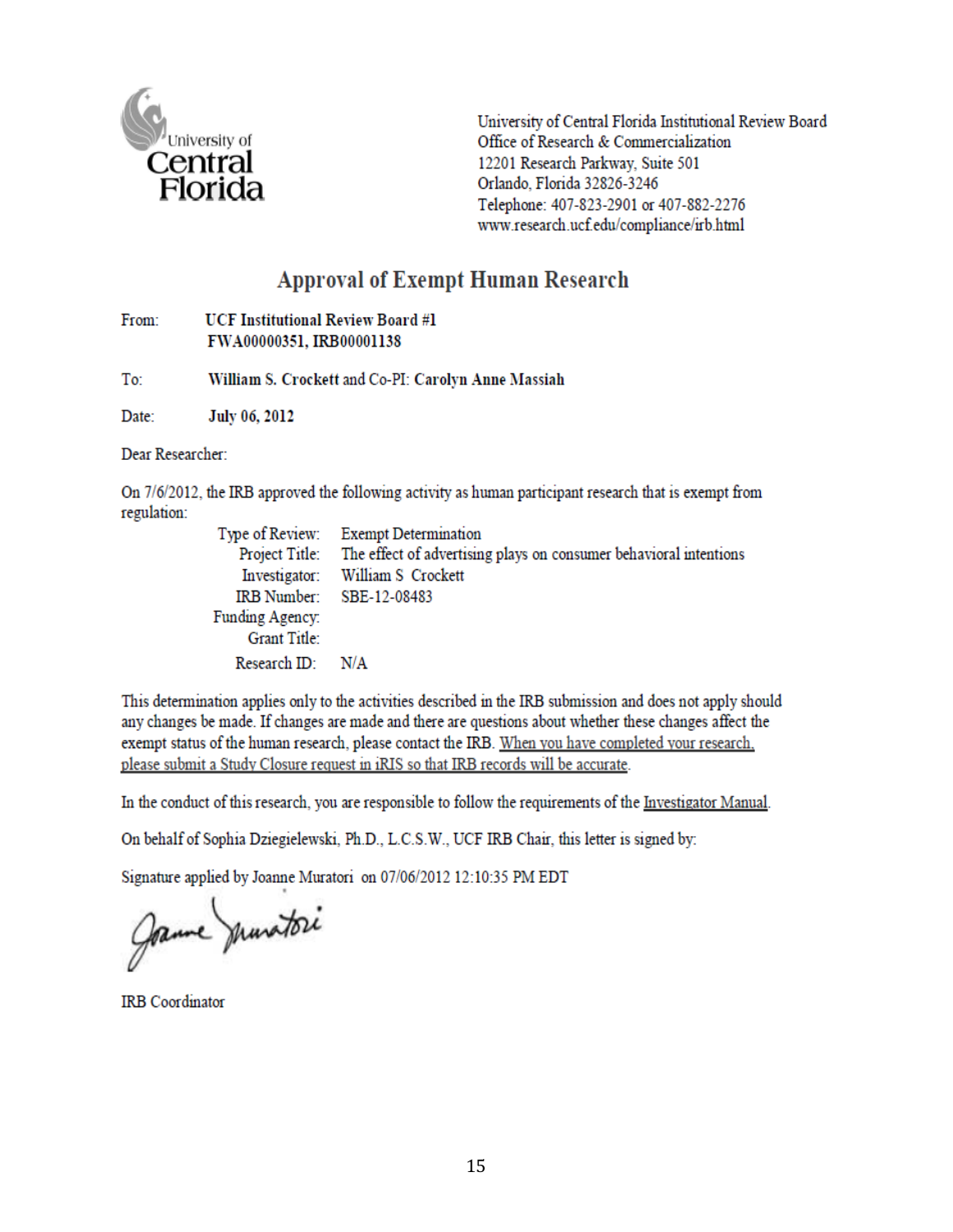# <span id="page-23-0"></span>APPENDIX B: RESEARCH RESULTS TABLES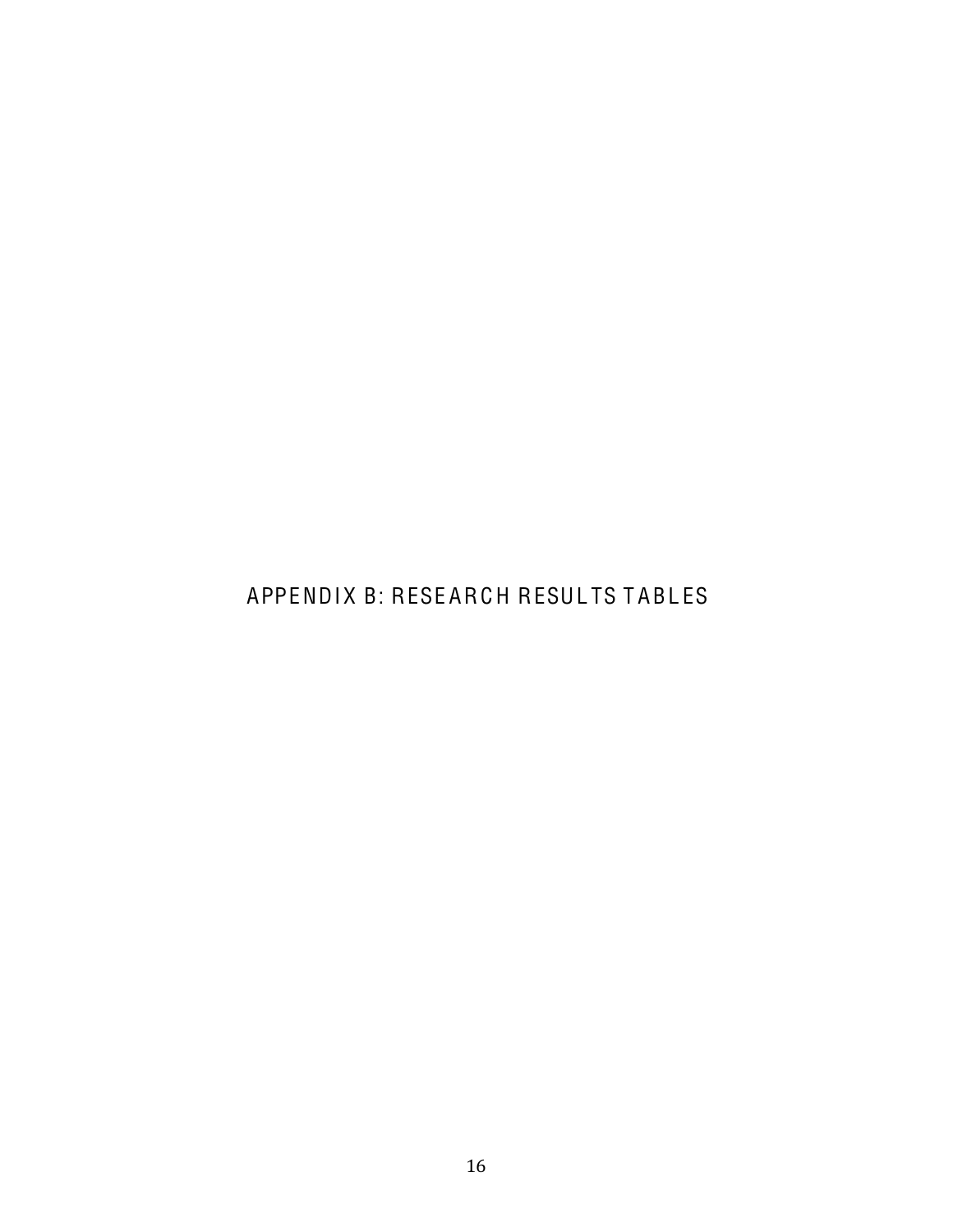# Table 1

## <span id="page-24-0"></span>Two-Way Analysis of Variance ( $DV = Likelihood$  the consumer will engage in a positive manner)

| Source                     | S.S.  | df  | F-value |
|----------------------------|-------|-----|---------|
| Advertisement Subject (AS) | .18   |     | .30     |
| Gender $(G)$               | .65   |     | 2.15    |
| $AS \times G$              | 1.03  |     | 1 72    |
| Error                      | 48.39 | 161 |         |

Corrected Model:  $R^2 = .04$ ;  $F = 1.35$ ;  $p = .25$ 

# Table 2

Two-Way Analysis of Variance ( $DV = Likelihood$  the consumer will engage in a positive manner)

| Source                     | S.S   | df  | F-value |
|----------------------------|-------|-----|---------|
| Advertisement Type (AT)    | 1 10  |     | 3.74    |
| Advertisement Subject (AS) | .34   |     | .57     |
| AT x AS                    | 1 09  |     | 1.84    |
| Error                      | 47.84 | 161 |         |

Corrected Model:  $R^2 = .05$ ;  $F = 1.73$ ;  $p = .13$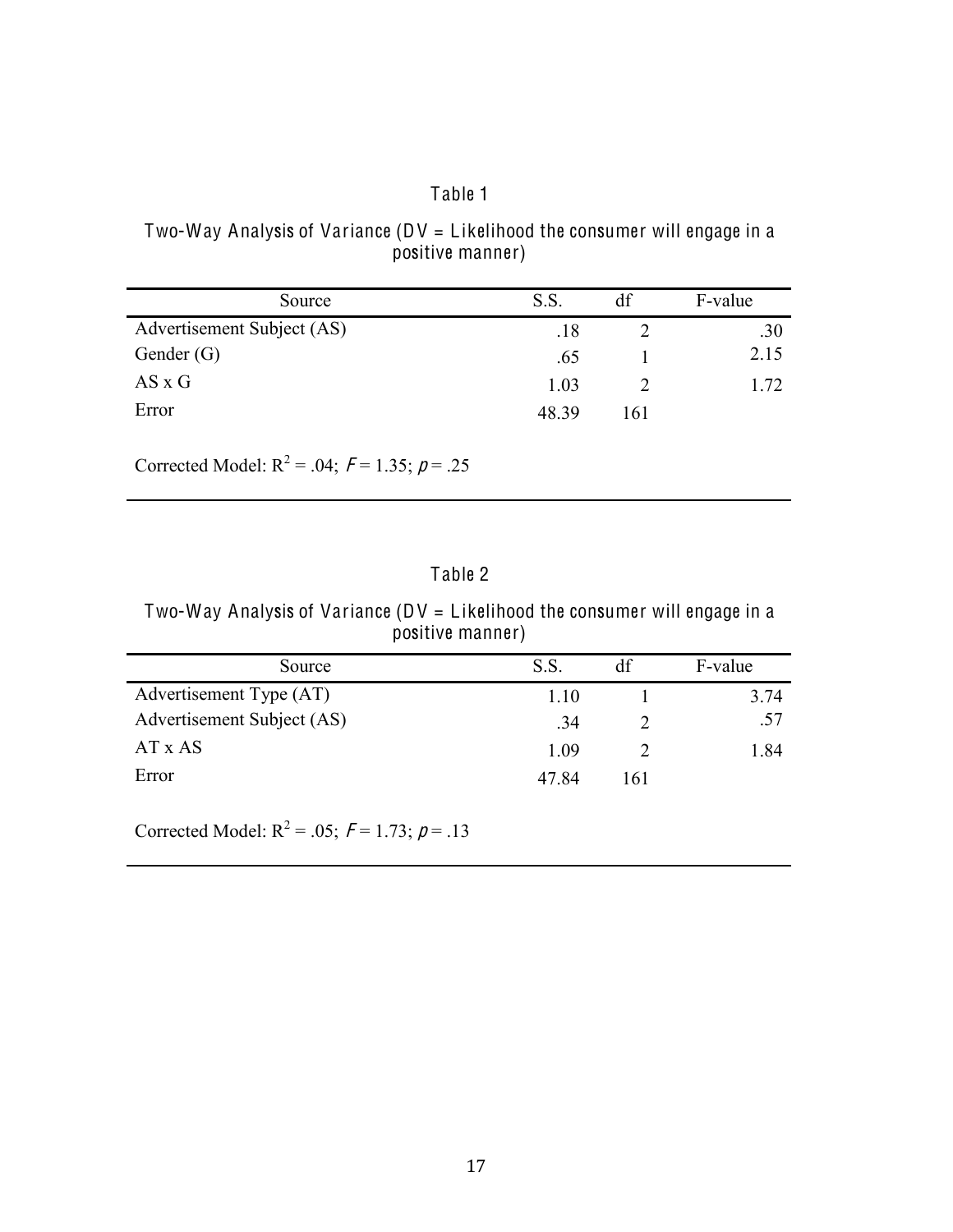<span id="page-25-0"></span>APPENDIX C: PRINT SURVEY ADS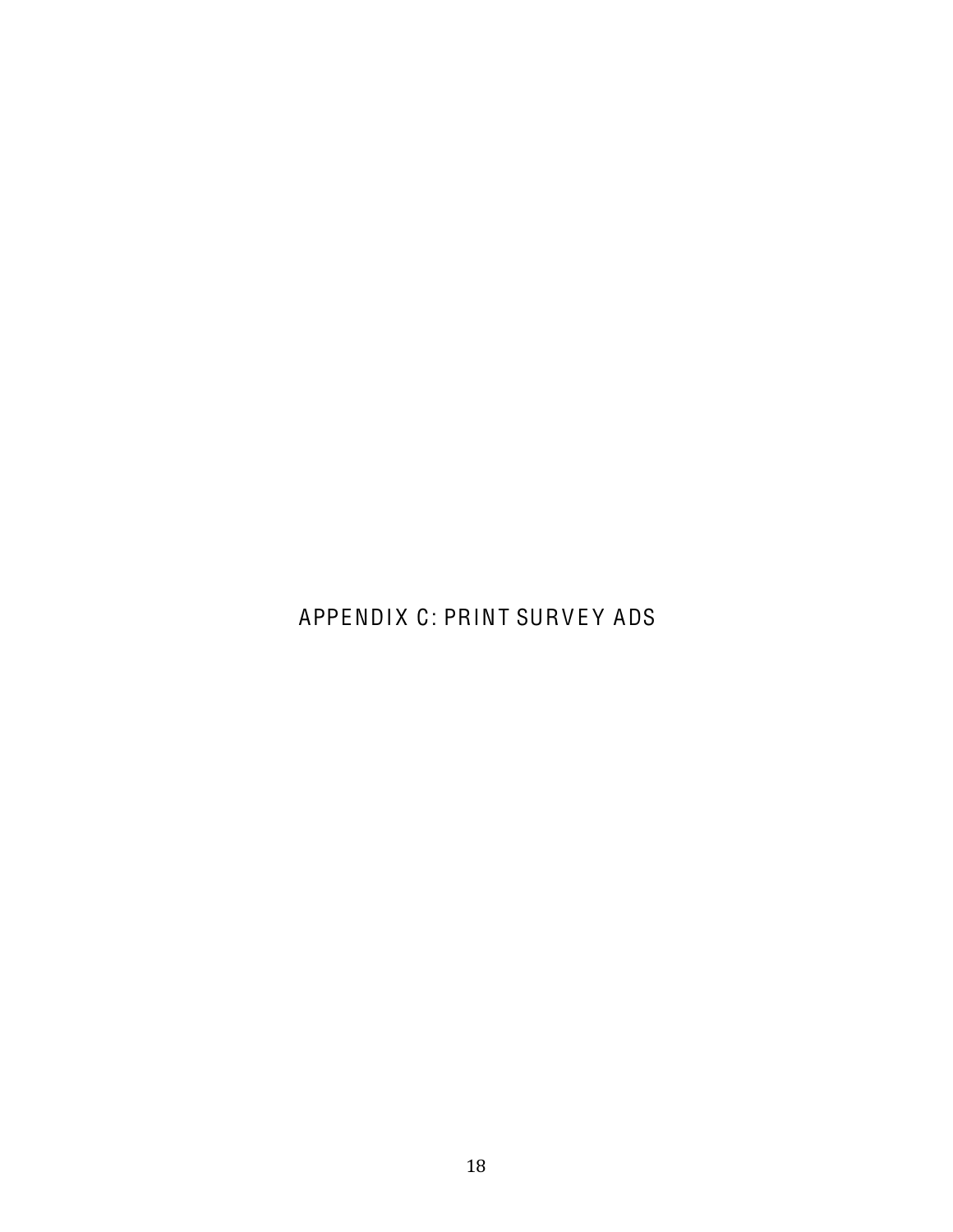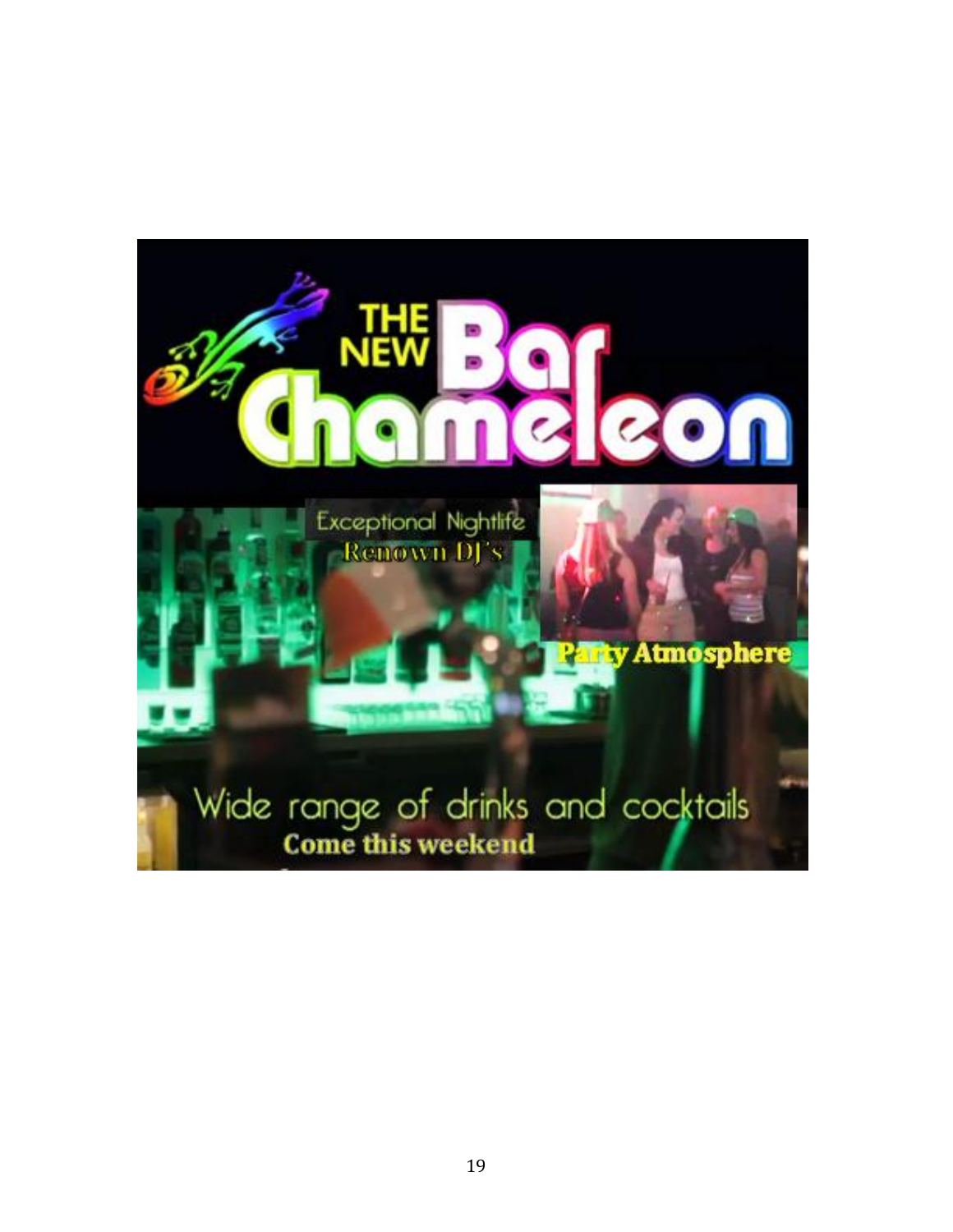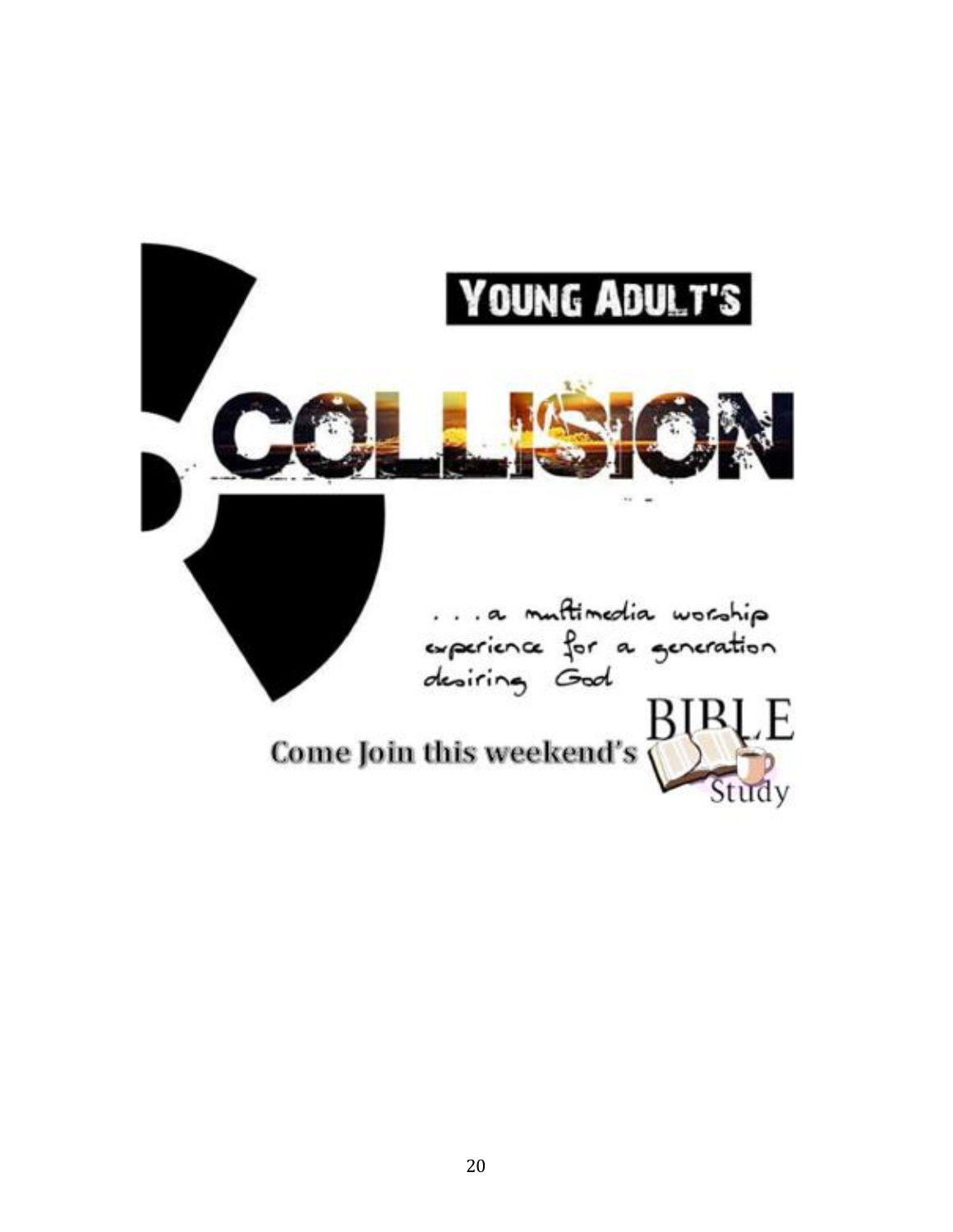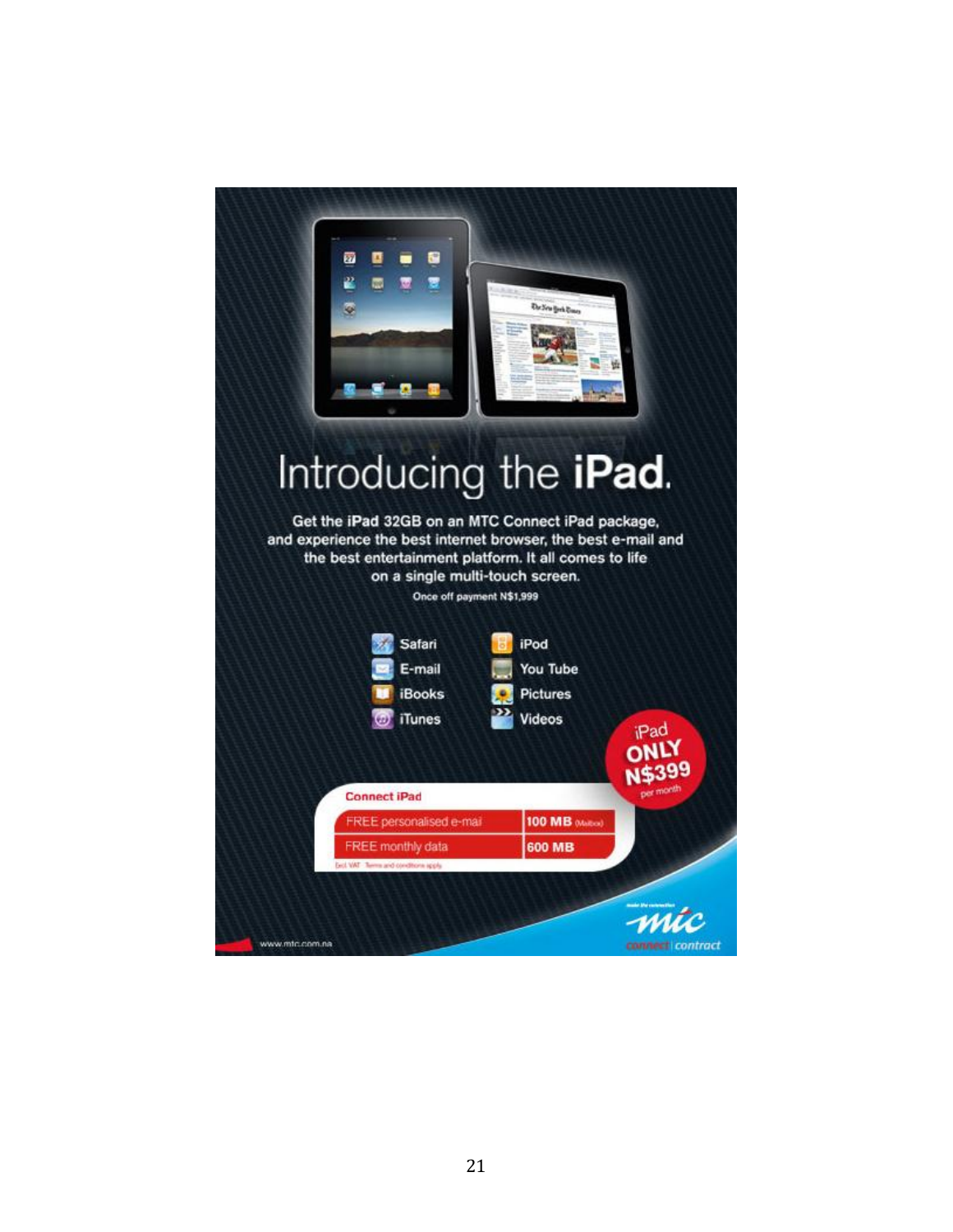<span id="page-29-0"></span>APPENDIX D: MULTIMEDIA SURVEY ADS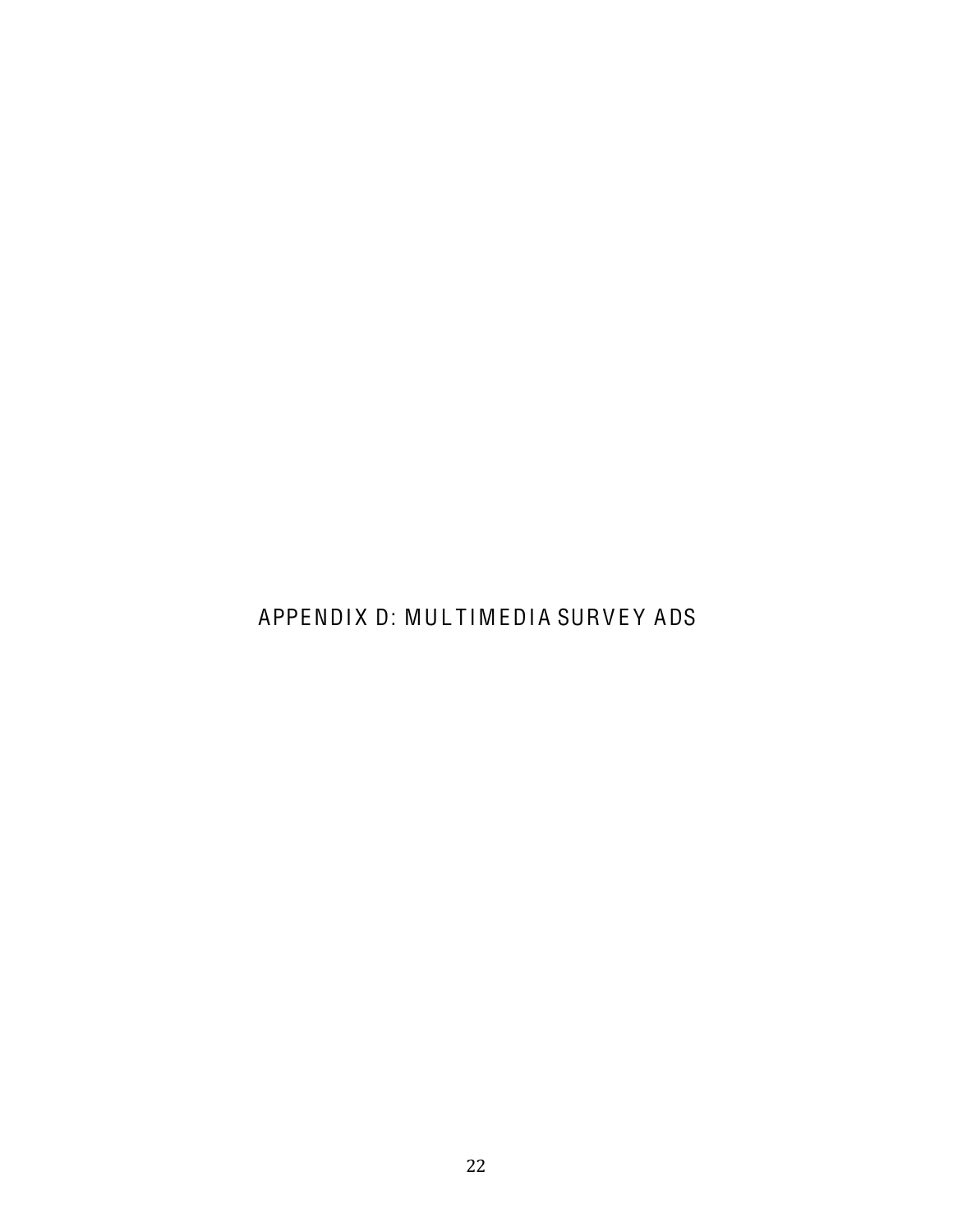HTTP Hyperlinks to Multimedia Advertisements

<span id="page-30-0"></span>http://www.youtube.com/watch?v=nNsr7Eugrjk<br>-Bar Chameleon Promo Video [Official 2012] (Date Accessed July 17, 2012)

http://www.youtube.com/watch?v=Nkr5st7hWU0 -Collision Ministries Promo Video (Date Accessed July 17, 2012)

http://www.youtube.com/watch?v=btfbIVGES1I -Apple iPad TV ad - "iPad is Delicious" (Date Accessed July 17, 2012)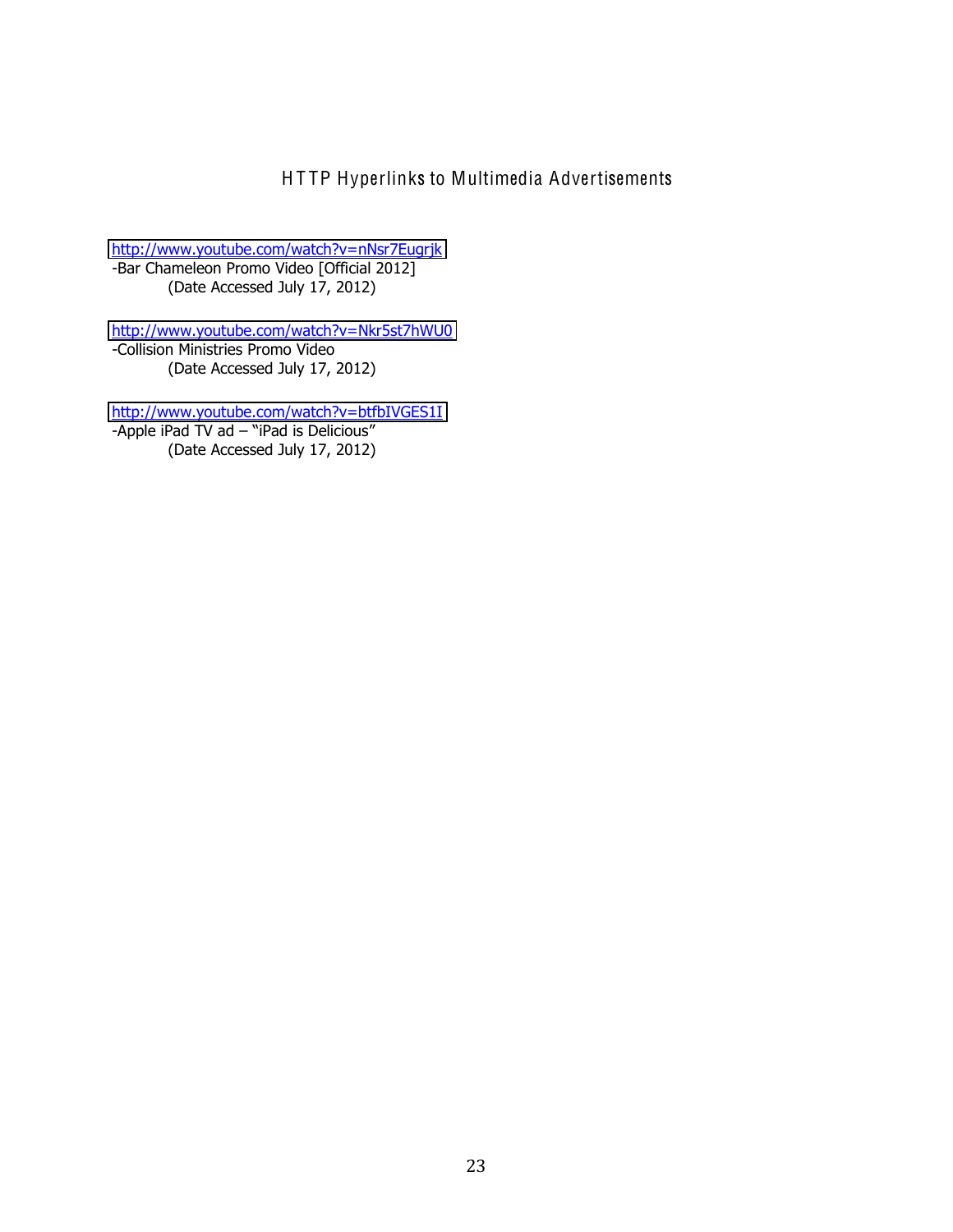# <span id="page-31-0"></span>APPENDIX E: ADMINISTERED SURVEYS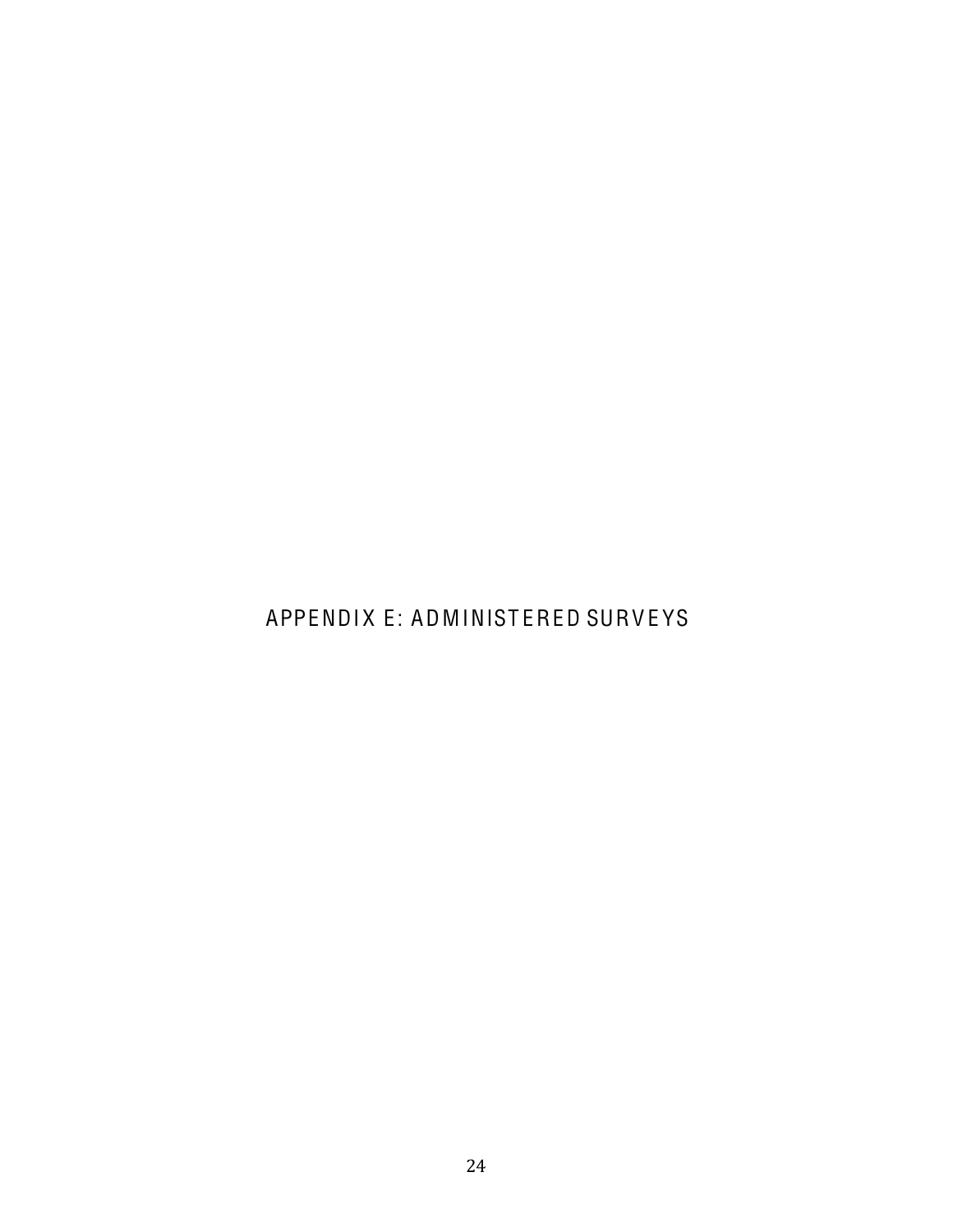# Survey 1

<span id="page-32-0"></span>INTRODUCTION: Thank you choosing to participate in this study. In this study, you have the opportunity to share your opinion about specific advertisements. You do not have to answer every question or complete every task. You will not lose any benefits if you skip questions or tasks. Thank you again for sharing your thoughts.

#### Pre-Ad Questions

| 1. What is your Gender? (please circle)<br>Male<br>Female |
|-----------------------------------------------------------|
| 2. What is your Age?<br>years                             |
| 3. What is your religion /faith?                          |
| 4. What is your country of origin (where were you born)?  |
| 5. What is your primary language?                         |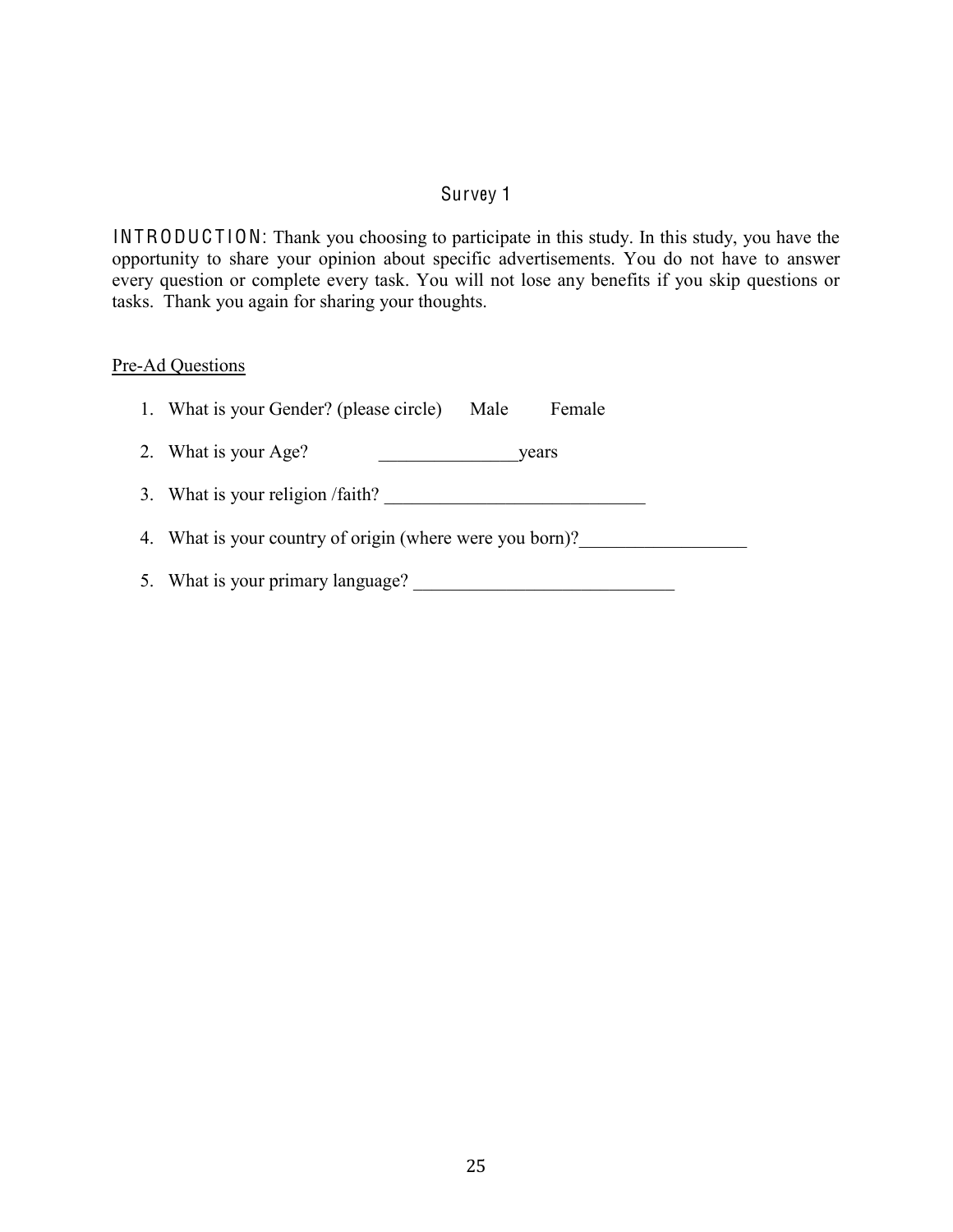Please view the following ad:



Describe the ad and thoughts that come to your mind when viewing it. You do not have to use complete sentences. Phrases and words are fine: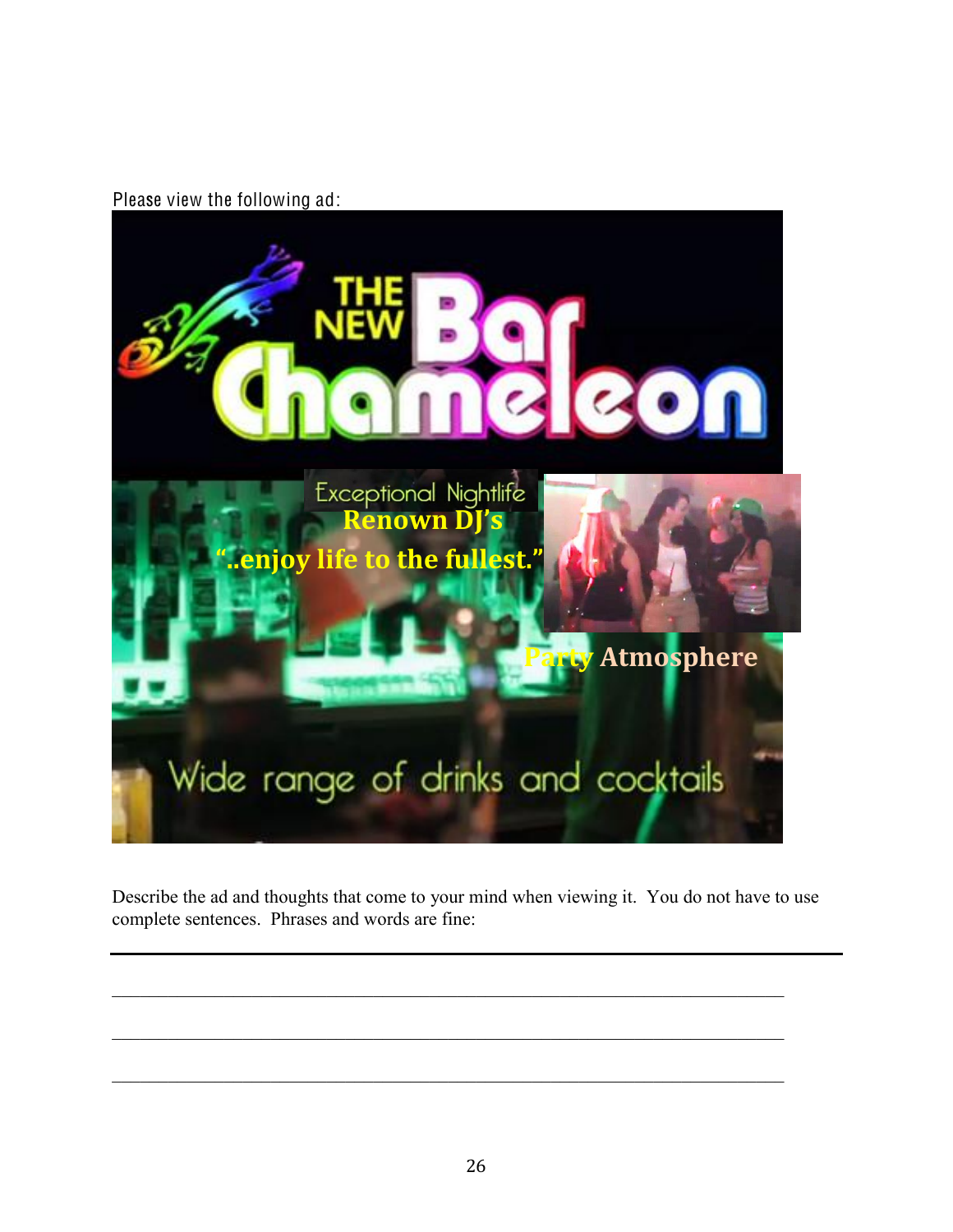## Post-Ad Questions

|    | 1. What are some of your favorite hobbies (list two hobbies/activities):                |                |                |                |                        |  |  |  |  |
|----|-----------------------------------------------------------------------------------------|----------------|----------------|----------------|------------------------|--|--|--|--|
|    | 2. Which of the following describes you: Extravert Introvert                            |                |                |                |                        |  |  |  |  |
|    | 3. What is your favorite food?                                                          |                |                |                |                        |  |  |  |  |
| 4. | How many hours of sleep did you get last night?                                         |                |                |                |                        |  |  |  |  |
|    | 5. I intend to drink alcohol this Friday night<br>Strongly<br>Disagree<br>1             | $\overline{2}$ |                | $3 \qquad 4$   | Strongly<br>Agree<br>5 |  |  |  |  |
|    | 6. This weekend I intend to study<br>Strongly<br>Disagree<br>1                          | $\overline{2}$ | $\overline{3}$ | $\overline{4}$ | Strongly<br>Agree<br>5 |  |  |  |  |
|    | 7. This weekend I intend to visit/call my family<br>Strongly<br>Disagree<br>1           | $\overline{2}$ | 3 <sup>7</sup> | $\overline{4}$ | Strongly<br>Agree<br>5 |  |  |  |  |
|    | 8. I will attend a bar/club this weekend<br>Strongly<br>Disagree<br>$\mathbf{1}$        | $\overline{2}$ | 3              | 4              | Strongly<br>Agree<br>5 |  |  |  |  |
| 9. | I intend to go to a church/religious facility this weekend<br>Strongly<br>Disagree<br>1 | 2              | 3              | 4              | Strongly<br>Agree<br>5 |  |  |  |  |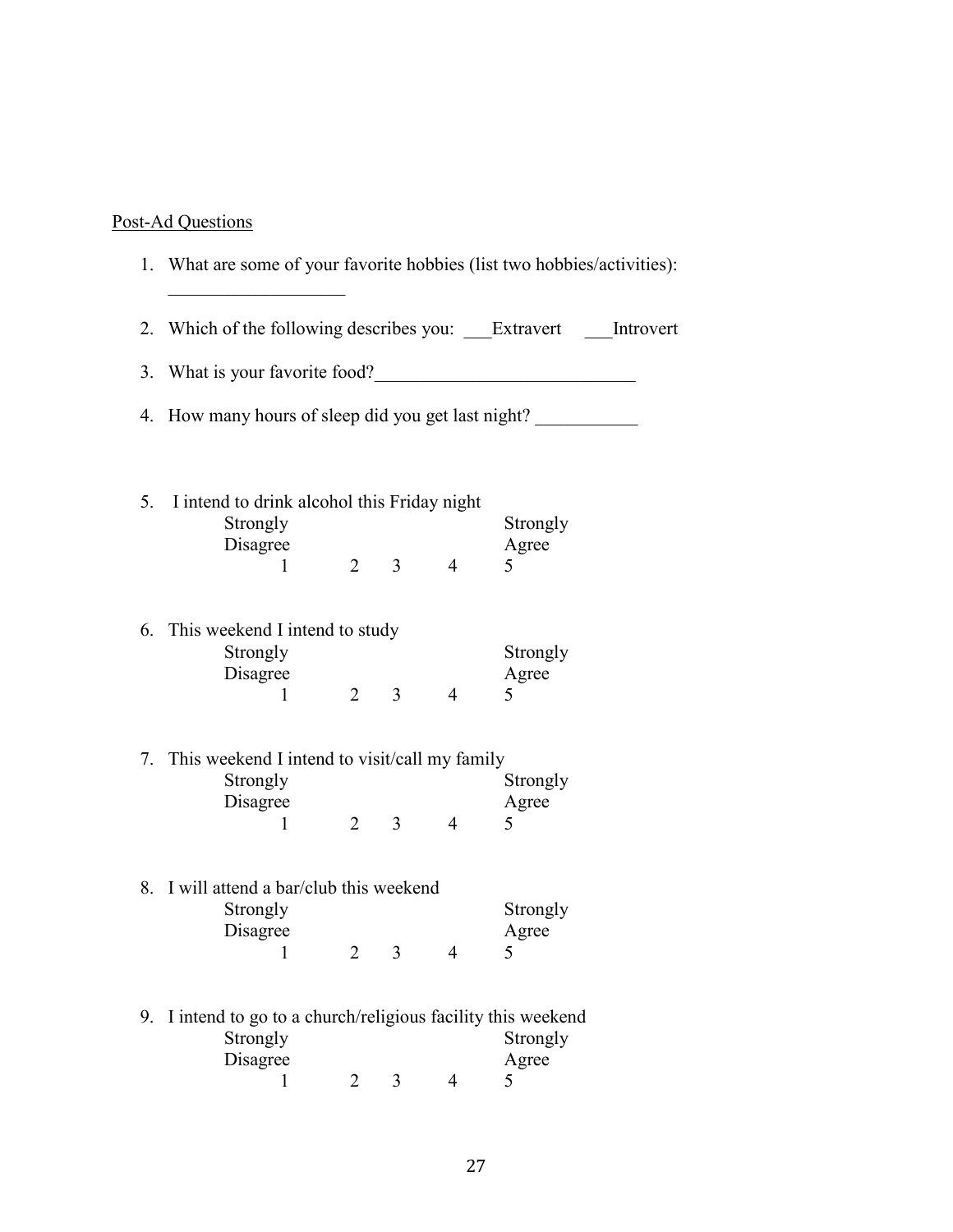| 10. I intend to pray later today |                                      |                |   |                |          |  |  |
|----------------------------------|--------------------------------------|----------------|---|----------------|----------|--|--|
|                                  | Strongly                             |                |   |                | Strongly |  |  |
|                                  | Disagree                             |                |   |                | Agree    |  |  |
|                                  | 1                                    | 2              | 3 | $\overline{4}$ | 5        |  |  |
|                                  |                                      |                |   |                |          |  |  |
|                                  | 11. I am confident in the way I look |                |   |                |          |  |  |
|                                  | Strongly                             |                |   |                | Strongly |  |  |
|                                  | Disagree                             |                |   |                | Agree    |  |  |
|                                  | 1                                    | $\overline{2}$ | 3 | $\overline{4}$ | 5        |  |  |
|                                  |                                      |                |   |                |          |  |  |
|                                  |                                      |                |   |                |          |  |  |
|                                  | 12. I feel I am a good person        |                |   |                |          |  |  |
|                                  | Strongly                             |                |   |                | Strongly |  |  |
|                                  | Disagree                             |                |   |                | Agree    |  |  |
|                                  | 1                                    | $\overline{2}$ | 3 | $\overline{4}$ | 5        |  |  |
|                                  |                                      |                |   |                |          |  |  |
|                                  |                                      |                |   |                |          |  |  |
|                                  | 13. My life has meaning              |                |   |                |          |  |  |
|                                  | Strongly                             |                |   |                | Strongly |  |  |
|                                  | Disagree                             |                |   |                | Agree    |  |  |
|                                  | 1                                    | 2              | 3 | 4              | 5        |  |  |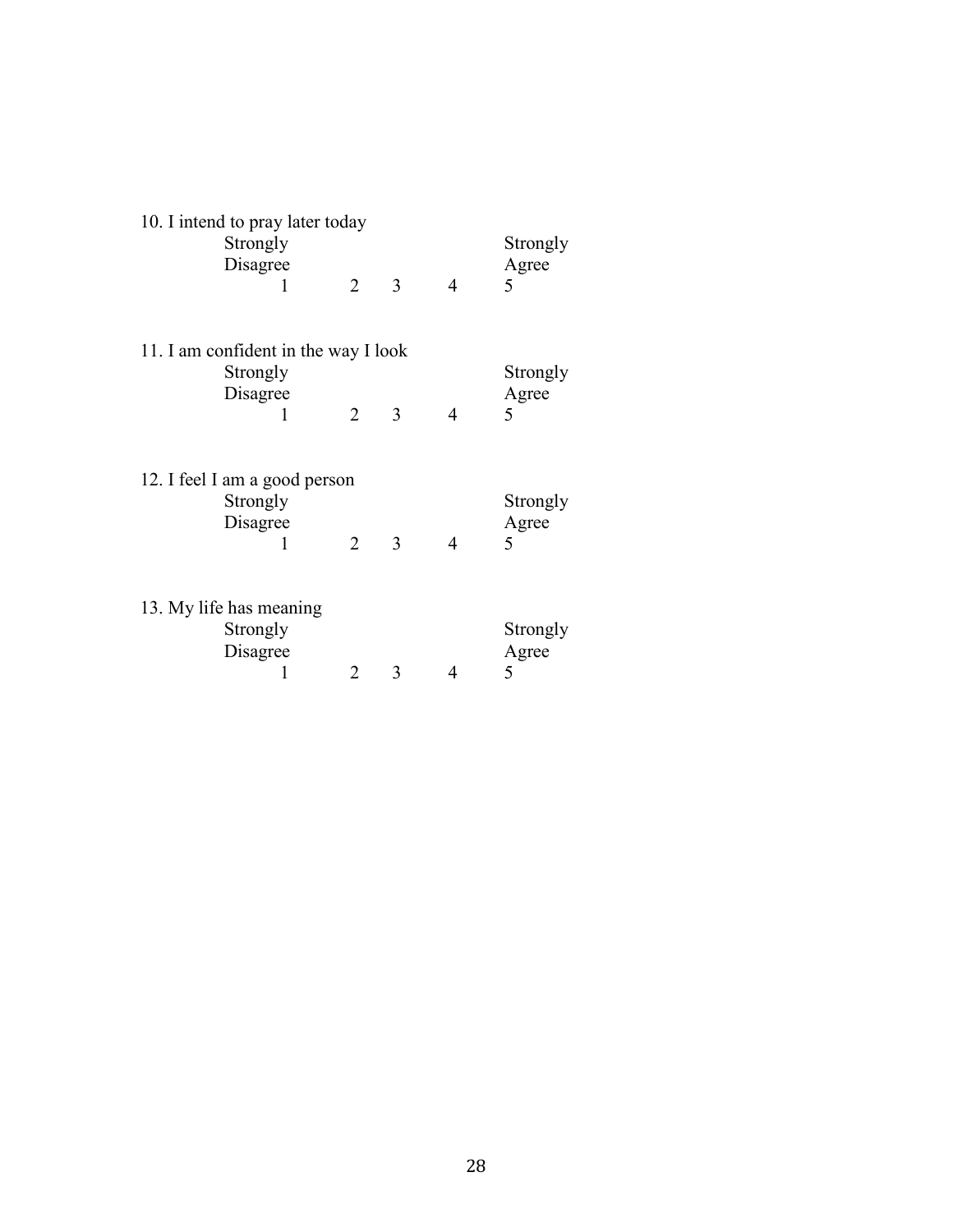# Survey 2

<span id="page-36-0"></span>INTRODUCTION: Thank you choosing to participate in this study. In this study, you have the opportunity to share your opinion about specific advertisements. You do not have to answer every question or complete every task. You will not lose any benefits if you skip questions or tasks. Thank you again for sharing your thoughts.

#### Pre-Ad Questions

| 1. What is your Gender? (please circle)<br>Female<br>Male |
|-----------------------------------------------------------|
| 2. What is your Age?<br>years                             |
| 3. What is your religion /faith?                          |
| 4. What is your country of origin (where were you born)?  |
| 5. What is your primary language?                         |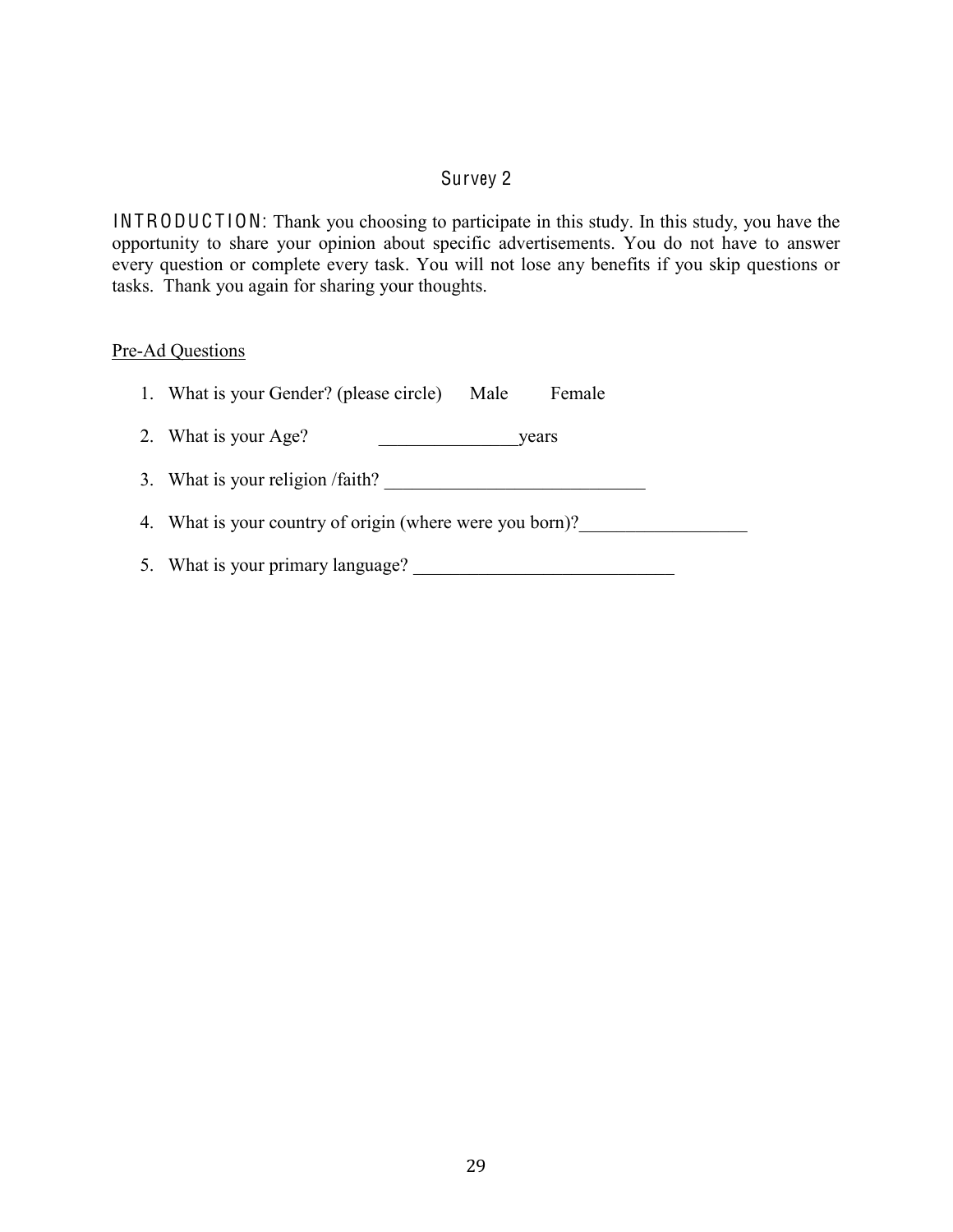Please view the following ad:



Describe the ad and thoughts that come to your mind when viewing it. You do not have to use complete sentences. Phrases and words are fine: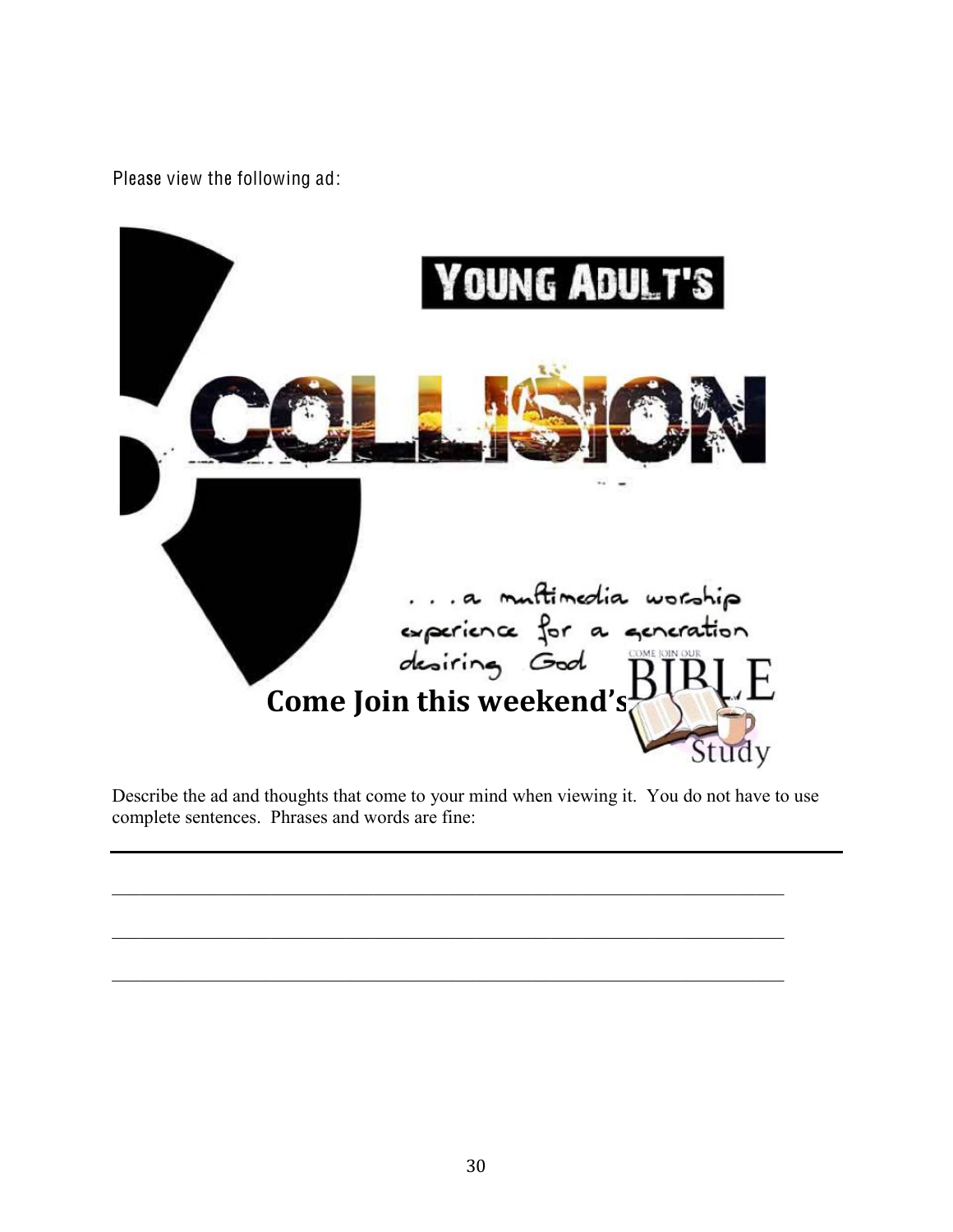# Post-Ad Questions

|    | 1. What are some of your favorite hobbies (list two hobbies/activities):   |                |                |                |                                                |  |
|----|----------------------------------------------------------------------------|----------------|----------------|----------------|------------------------------------------------|--|
| 2. | Which of the following describes you: Extravert Introvert                  |                |                |                |                                                |  |
| 3. | What is your favorite food?                                                |                |                |                | <u> 1989 - Jan Sterling Sterling (f. 1989)</u> |  |
| 4. | How many hours of sleep did you get last night?                            |                |                |                |                                                |  |
| 5. | I intend to drink alcohol this Friday night<br>Strongly<br>Disagree<br>1   | $\overline{2}$ | $\overline{3}$ | $\overline{4}$ | Strongly<br>Agree<br>5                         |  |
| 6. | This weekend I intend to study<br>Strongly<br>Disagree<br>1                | $\overline{2}$ | 3              | $\overline{4}$ | Strongly<br>Agree<br>5                         |  |
| 7. | This weekend I intend to visit/call my family<br>Strongly<br>Disagree<br>1 | $\overline{2}$ | 3 <sup>1</sup> | $\overline{4}$ | Strongly<br>Agree<br>5                         |  |
|    | 8. I will attend a bar/club this weekend<br>Strongly<br>Disagree<br>1      | $\overline{2}$ | $\overline{3}$ | $\overline{4}$ | Strongly<br>Agree<br>5                         |  |

| 9. I intend to go to a church/religious facility this weekend |  |          |
|---------------------------------------------------------------|--|----------|
| Strongly                                                      |  | Strongly |
| Disagree                                                      |  | Agree    |
|                                                               |  |          |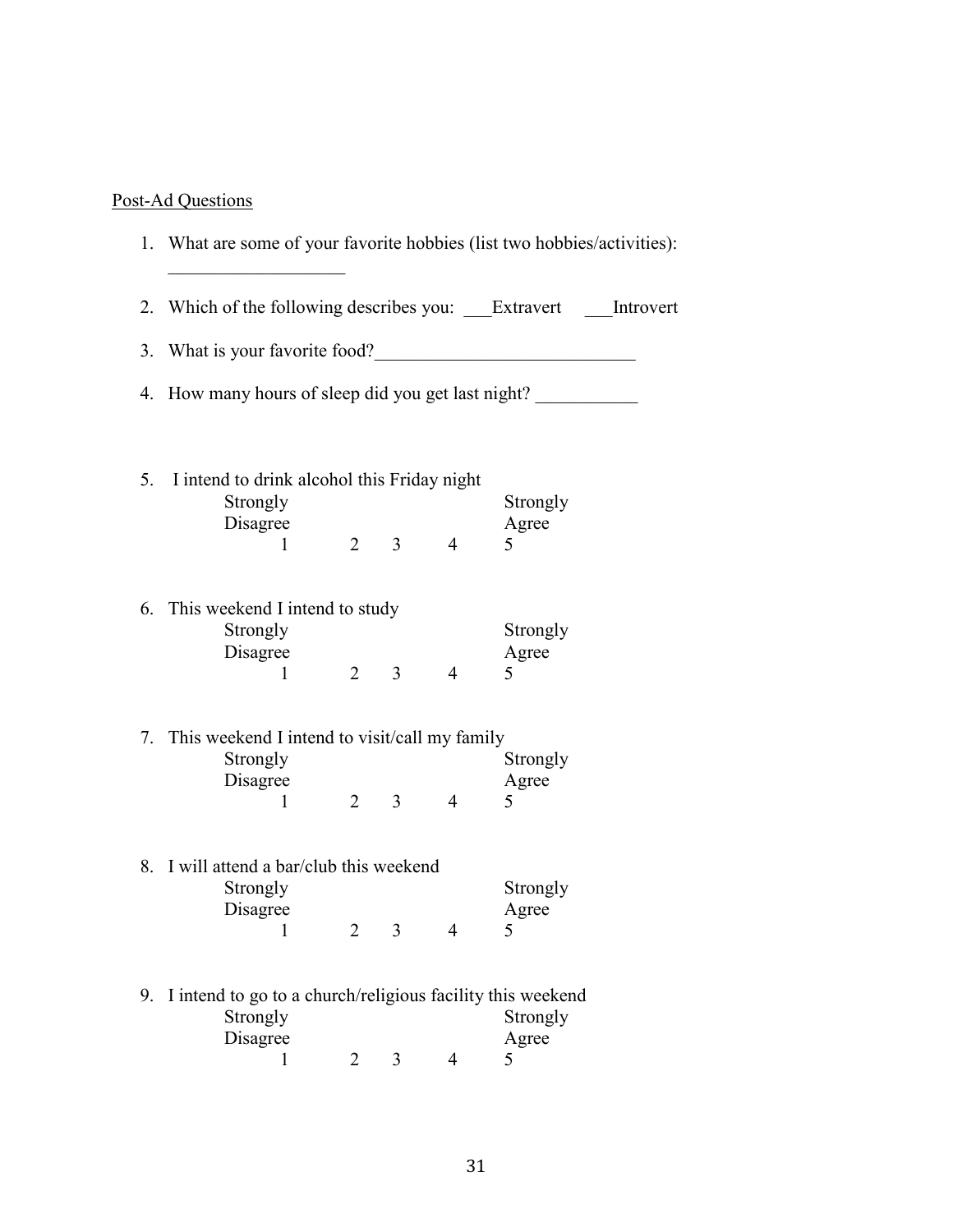| 10. I intend to pray later today<br>Strongly |                |   |                | Strongly               |
|----------------------------------------------|----------------|---|----------------|------------------------|
| Disagree<br>1                                | 2              | 3 | $\overline{4}$ | Agree<br>5             |
| 11. I am confident in the way I look         |                |   |                |                        |
| Strongly<br>Disagree<br>1                    | $\overline{2}$ | 3 | $\overline{4}$ | Strongly<br>Agree<br>5 |
| 12. I feel I am a good person                |                |   |                |                        |
| Strongly<br>Disagree<br>1                    | $\overline{2}$ | 3 | $\overline{4}$ | Strongly<br>Agree<br>5 |
|                                              |                |   |                |                        |
| 13. My life has meaning<br>Strongly          |                |   |                | Strongly               |
| Disagree<br>1                                | 2              | 3 | 4              | Agree<br>5             |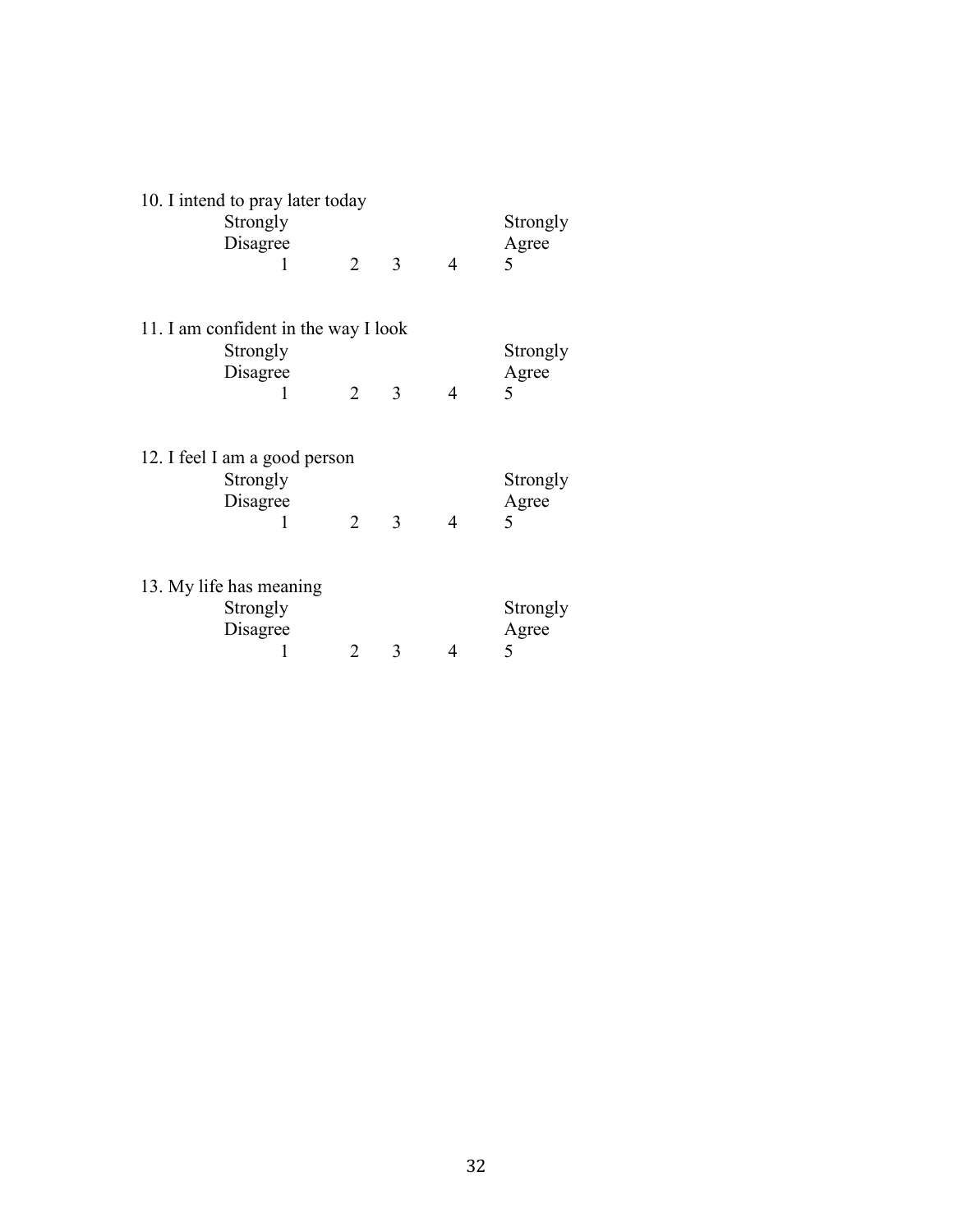## Survey 3

<span id="page-40-0"></span>INTRODUCTION: Thank you choosing to participate in this study. In this study, you have the opportunity to share your opinion about specific advertisements. You do not have to answer every question or complete every task. You will not lose any benefits if you skip questions or tasks. Thank you again for sharing your thoughts.

# Pre-Ad Questions

| 1. What is your Gender? (please circle)<br>Male<br>Female |  |  |  |  |  |
|-----------------------------------------------------------|--|--|--|--|--|
| 2. What is your Age?<br>years                             |  |  |  |  |  |
| 3. What is your religion /faith?                          |  |  |  |  |  |
| 4. What is your country of origin (where were you born)?  |  |  |  |  |  |
| 5. What is your primary language?                         |  |  |  |  |  |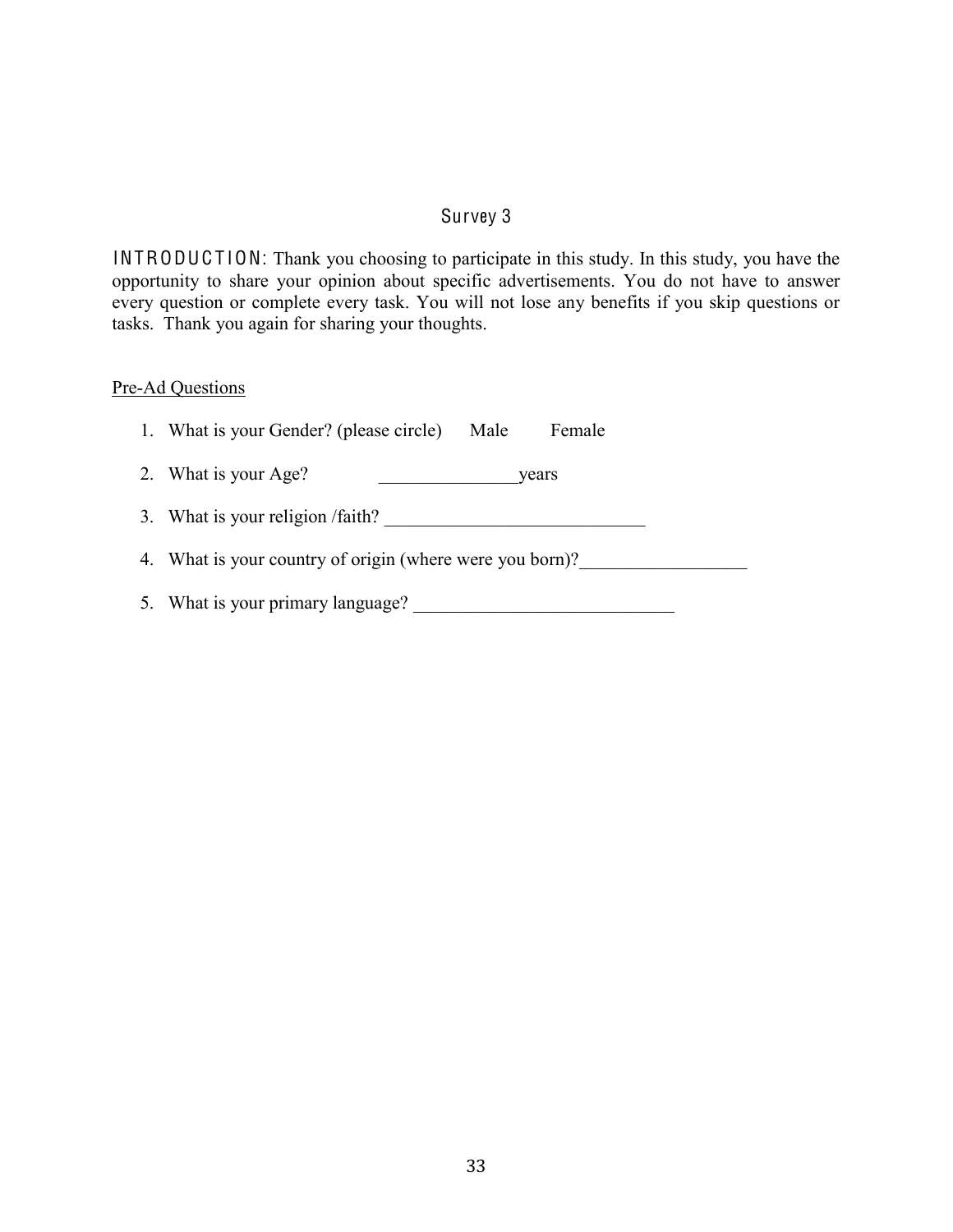Please view the following ad:



Describe the ad and thoughts that come to your mind when viewing it. You do not have to use complete sentences. Phrases and words are fine: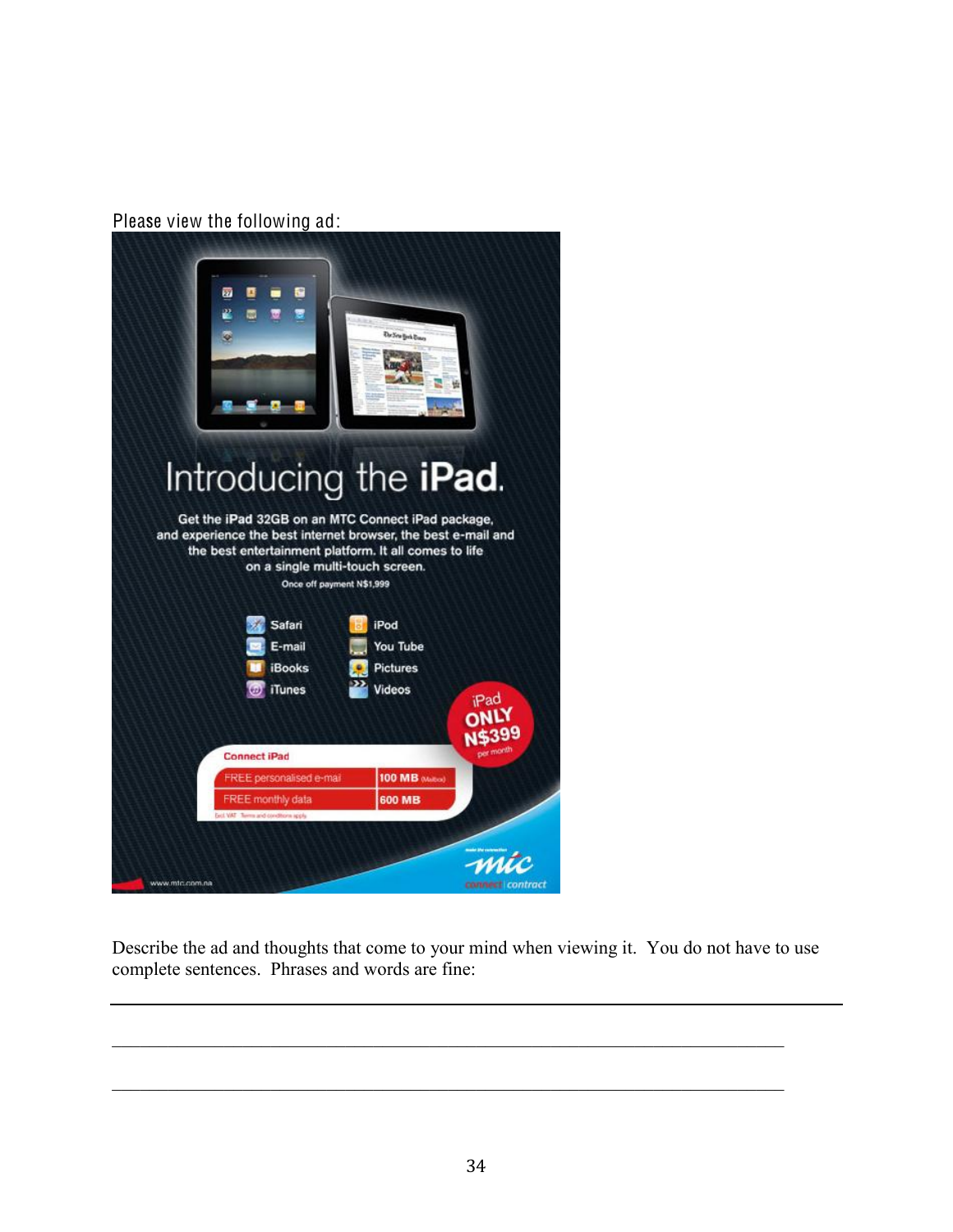# Post-Ad Questions

|    | 1. What are some of your favorite hobbies (list two hobbies/activities):      |                |                |                |                        |  |  |  |
|----|-------------------------------------------------------------------------------|----------------|----------------|----------------|------------------------|--|--|--|
| 2. | Which of the following describes you: Extravert Introvert                     |                |                |                |                        |  |  |  |
| 3. | What is your favorite food?<br><u>Letting</u>                                 |                |                |                |                        |  |  |  |
| 4. | How many hours of sleep did you get last night?                               |                |                |                |                        |  |  |  |
| 5. | I intend to drink alcohol this Friday night<br>Strongly                       |                |                |                | Strongly               |  |  |  |
|    | Disagree<br>1                                                                 | $\overline{2}$ | 3              | $\overline{4}$ | Agree<br>5             |  |  |  |
| 6. | This weekend I intend to study<br>Strongly<br>Disagree<br>$\mathbf{1}$        | $\overline{2}$ | $\overline{3}$ | $\overline{4}$ | Strongly<br>Agree<br>5 |  |  |  |
| 7. | This weekend I intend to visit/call my family<br>Strongly<br>Disagree<br>1    | $\overline{2}$ | $\overline{3}$ | $\overline{4}$ | Strongly<br>Agree<br>5 |  |  |  |
| 8. | I will attend a bar/club this weekend<br>Strongly<br>Disagree<br>$\mathbf{1}$ | $\overline{2}$ | $\overline{3}$ | $\overline{4}$ | Strongly<br>Agree<br>5 |  |  |  |
|    |                                                                               |                |                |                |                        |  |  |  |

 $\mathcal{L}_\text{max}$  , and the contribution of the contribution of the contribution of the contribution of the contribution of the contribution of the contribution of the contribution of the contribution of the contribution of t

| 9. I intend to go to a church/religious facility this weekend |  |          |
|---------------------------------------------------------------|--|----------|
| Strongly                                                      |  | Strongly |
| Disagree                                                      |  | Agree    |
|                                                               |  |          |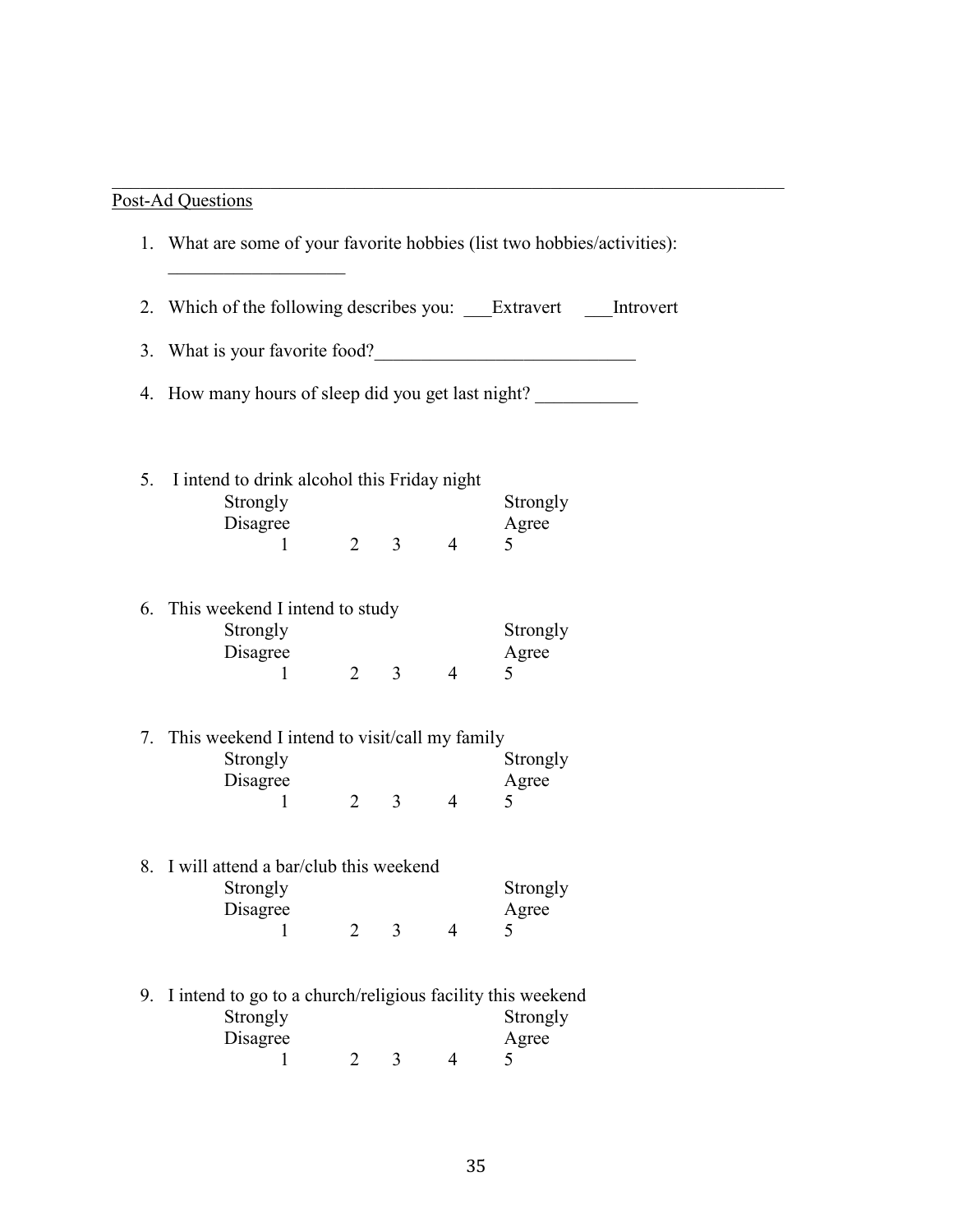| 10. I intend to pray later today<br>Strongly |                |   |                | Strongly               |
|----------------------------------------------|----------------|---|----------------|------------------------|
| Disagree<br>1                                | 2              | 3 | $\overline{4}$ | Agree<br>5             |
| 11. I am confident in the way I look         |                |   |                |                        |
| Strongly<br>Disagree<br>1                    | $\overline{2}$ | 3 | $\overline{4}$ | Strongly<br>Agree<br>5 |
| 12. I feel I am a good person                |                |   |                |                        |
| Strongly<br>Disagree<br>1                    | $\overline{2}$ | 3 | $\overline{4}$ | Strongly<br>Agree<br>5 |
|                                              |                |   |                |                        |
| 13. My life has meaning<br>Strongly          |                |   |                | Strongly               |
| Disagree<br>1                                | 2              | 3 | 4              | Agree<br>5             |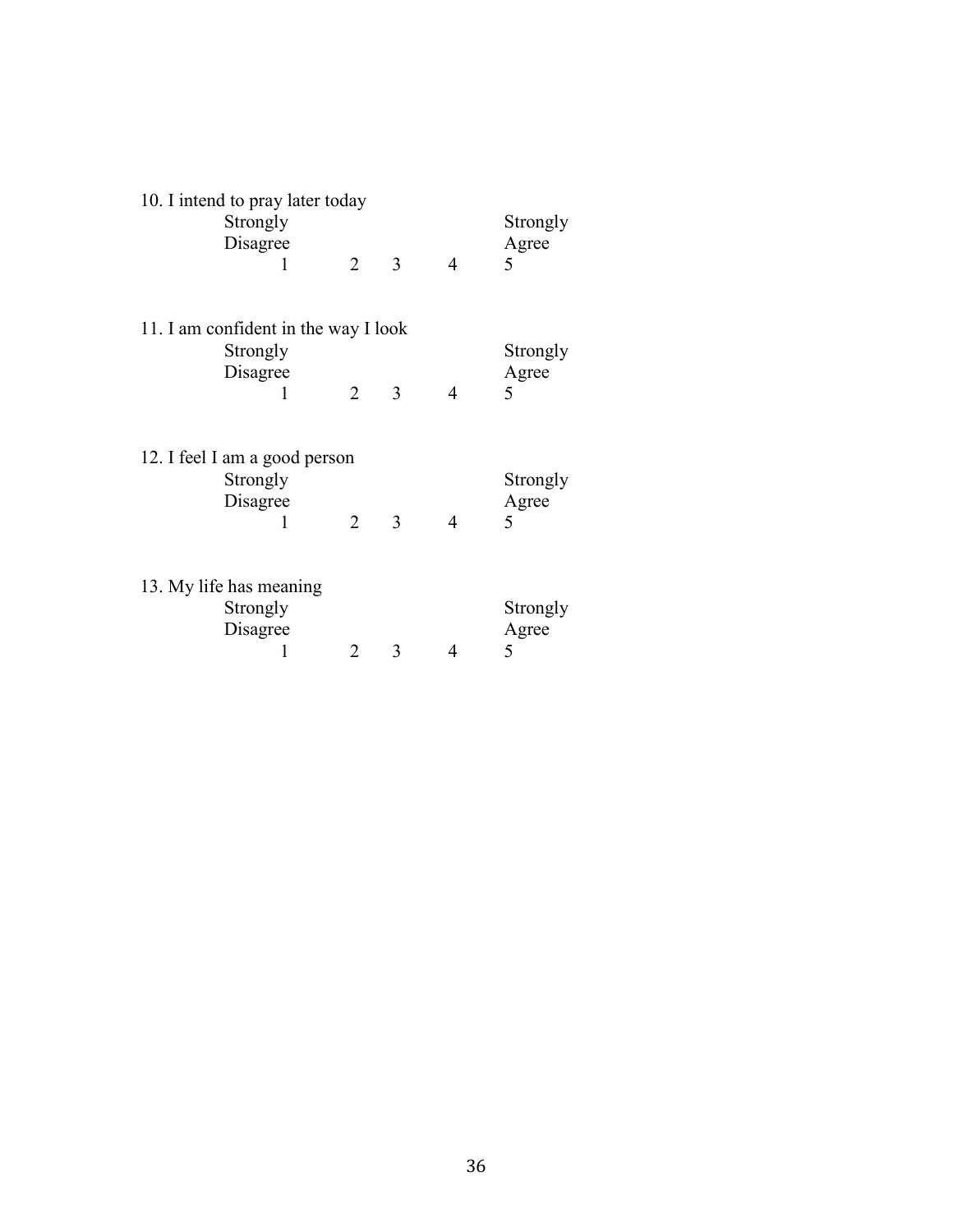## Survey 4

<span id="page-44-0"></span>INTRODUCTION: Thank you choosing to participate in this study. In this study, you have the opportunity to share your opinion about specific advertisements. You do not have to answer every question or complete every task. You will not lose any benefits if you skip questions or tasks. Thank you again for sharing your thoughts.

#### Pre-Ad Questions

| 1. What is your Gender? (please circle)<br>Male<br>Female |  |  |  |  |  |
|-----------------------------------------------------------|--|--|--|--|--|
| 2. What is your Age?<br>years                             |  |  |  |  |  |
| 3. What is your religion /faith?                          |  |  |  |  |  |
| 4. What is your country of origin (where were you born)?  |  |  |  |  |  |
| 5. What is your primary language?                         |  |  |  |  |  |

Please view the following ad: http://www.youtube.com/watch?v=nNsr7Eugrjk

Describe the ad and thoughts that come to your mind when viewing it. You do not have to use complete sentences. Phrases and words are fine:

 $\mathcal{L}_\text{max}$  , and the contribution of the contribution of the contribution of the contribution of the contribution of the contribution of the contribution of the contribution of the contribution of the contribution of t

 $\mathcal{L}_\text{max}$  , and the contribution of the contribution of the contribution of the contribution of the contribution of the contribution of the contribution of the contribution of the contribution of the contribution of t

 $\mathcal{L}_\text{max}$  , and the contribution of the contribution of the contribution of the contribution of the contribution of the contribution of the contribution of the contribution of the contribution of the contribution of t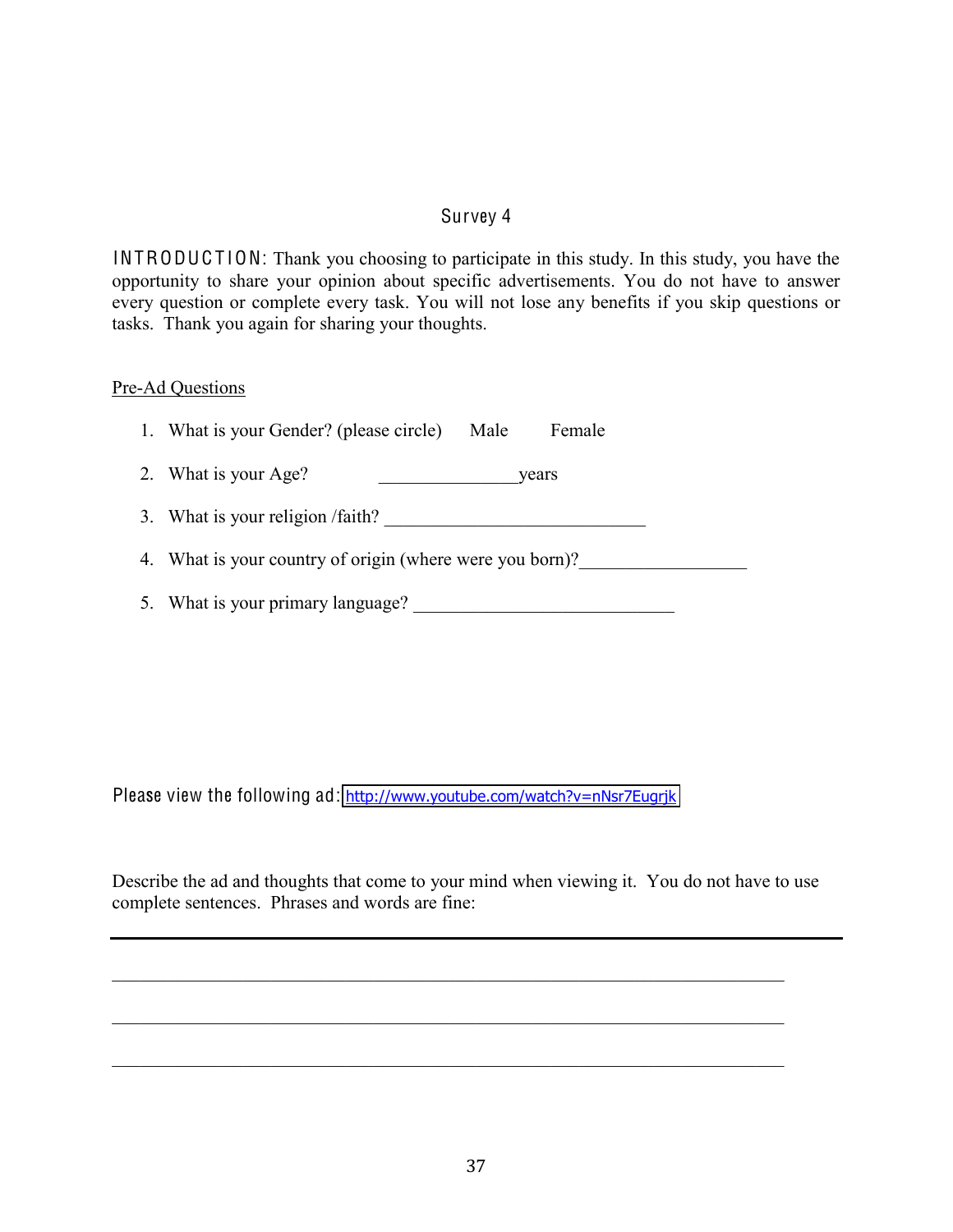## Post-Ad Questions

|    | 1. What are some of your favorite hobbies (list two hobbies/activities):                |                |                |                |                                                              |  |
|----|-----------------------------------------------------------------------------------------|----------------|----------------|----------------|--------------------------------------------------------------|--|
|    |                                                                                         |                |                |                | 2. Which of the following describes you: Extravert Introvert |  |
|    | 3. What is your favorite food?                                                          |                |                |                |                                                              |  |
| 4. | How many hours of sleep did you get last night?                                         |                |                |                |                                                              |  |
|    | 5. I intend to drink alcohol this Friday night<br>Strongly<br>Disagree<br>1             | $\overline{2}$ |                | $3 \qquad 4$   | Strongly<br>Agree<br>5                                       |  |
|    | 6. This weekend I intend to study<br>Strongly<br>Disagree<br>1                          | $\overline{2}$ | $\overline{3}$ | $\overline{4}$ | Strongly<br>Agree<br>5                                       |  |
|    | 7. This weekend I intend to visit/call my family<br>Strongly<br>Disagree<br>1           | $\overline{2}$ | 3 <sup>7</sup> | $\overline{4}$ | Strongly<br>Agree<br>5                                       |  |
|    | 8. I will attend a bar/club this weekend<br>Strongly<br>Disagree<br>$\mathbf{1}$        | $\overline{2}$ | 3              | 4              | Strongly<br>Agree<br>5                                       |  |
| 9. | I intend to go to a church/religious facility this weekend<br>Strongly<br>Disagree<br>1 | 2              | 3              | 4              | Strongly<br>Agree<br>5                                       |  |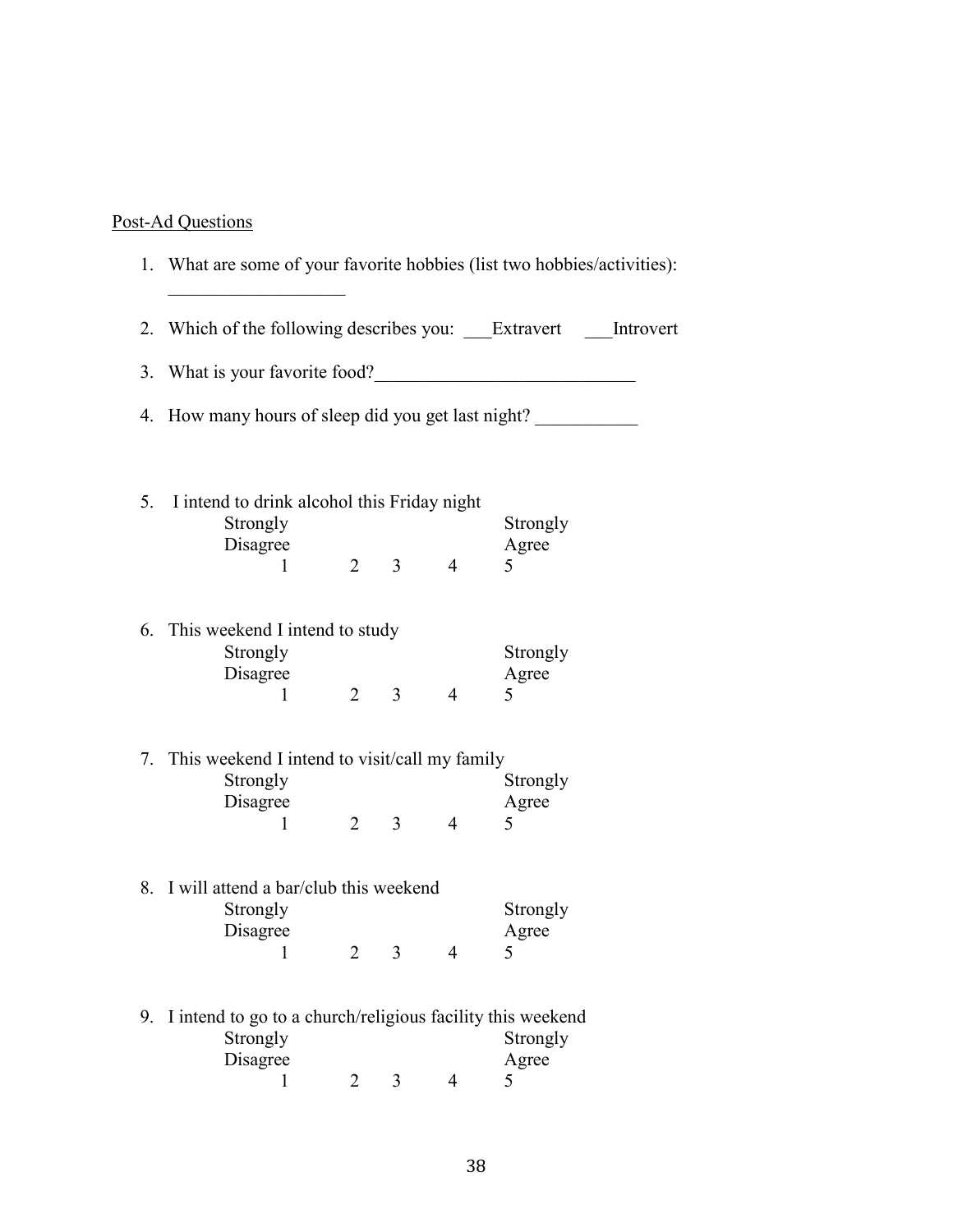| 10. I intend to pray later today |                                      |                |   |                |          |  |  |
|----------------------------------|--------------------------------------|----------------|---|----------------|----------|--|--|
|                                  | Strongly                             |                |   |                | Strongly |  |  |
|                                  | Disagree                             |                |   |                | Agree    |  |  |
|                                  | 1                                    | 2              | 3 | $\overline{4}$ | 5        |  |  |
|                                  |                                      |                |   |                |          |  |  |
|                                  | 11. I am confident in the way I look |                |   |                |          |  |  |
|                                  | Strongly                             |                |   |                | Strongly |  |  |
|                                  | Disagree                             |                |   |                | Agree    |  |  |
|                                  | 1                                    | 2              | 3 | $\overline{4}$ | 5        |  |  |
|                                  |                                      |                |   |                |          |  |  |
|                                  | 12. I feel I am a good person        |                |   |                |          |  |  |
|                                  | Strongly                             |                |   |                | Strongly |  |  |
|                                  | Disagree                             |                |   |                | Agree    |  |  |
|                                  | 1                                    | $\overline{2}$ | 3 | $\overline{4}$ | 5        |  |  |
|                                  |                                      |                |   |                |          |  |  |
|                                  |                                      |                |   |                |          |  |  |
|                                  | 13. My life has meaning              |                |   |                |          |  |  |
|                                  | Strongly                             |                |   |                | Strongly |  |  |
|                                  | Disagree                             |                |   |                | Agree    |  |  |
|                                  |                                      | $\overline{2}$ | 3 | 4              | 5        |  |  |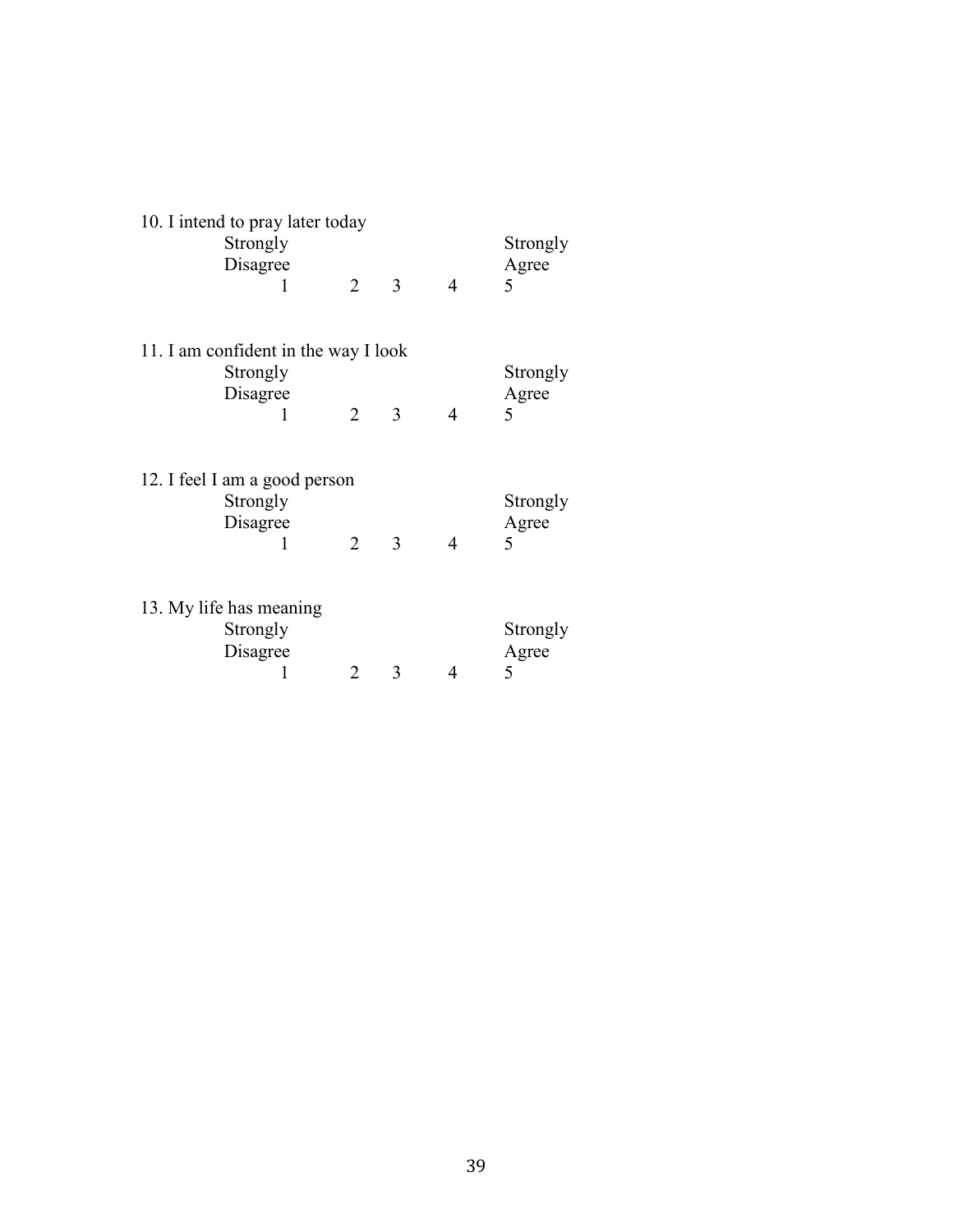# Survey 5

<span id="page-47-0"></span>INTRODUCTION: Thank you choosing to participate in this study. In this study, you have the opportunity to share your opinion about specific advertisements. You do not have to answer every question or complete every task. You will not lose any benefits if you skip questions or tasks. Thank you again for sharing your thoughts.

#### Pre-Ad Questions

| 1. What is your Gender? (please circle)<br>Female<br>Male |  |  |  |  |  |
|-----------------------------------------------------------|--|--|--|--|--|
| 2. What is your Age?<br>vears                             |  |  |  |  |  |
| 3. What is your religion /faith?                          |  |  |  |  |  |
| 4. What is your country of origin (where were you born)?  |  |  |  |  |  |
| 5. What is your primary language?                         |  |  |  |  |  |

Please view the following ad: http://www.youtube.com/watch?v=Nkr5st7hWU0

Describe the ad and thoughts that come to your mind when viewing it. You do not have to use complete sentences. Phrases and words are fine: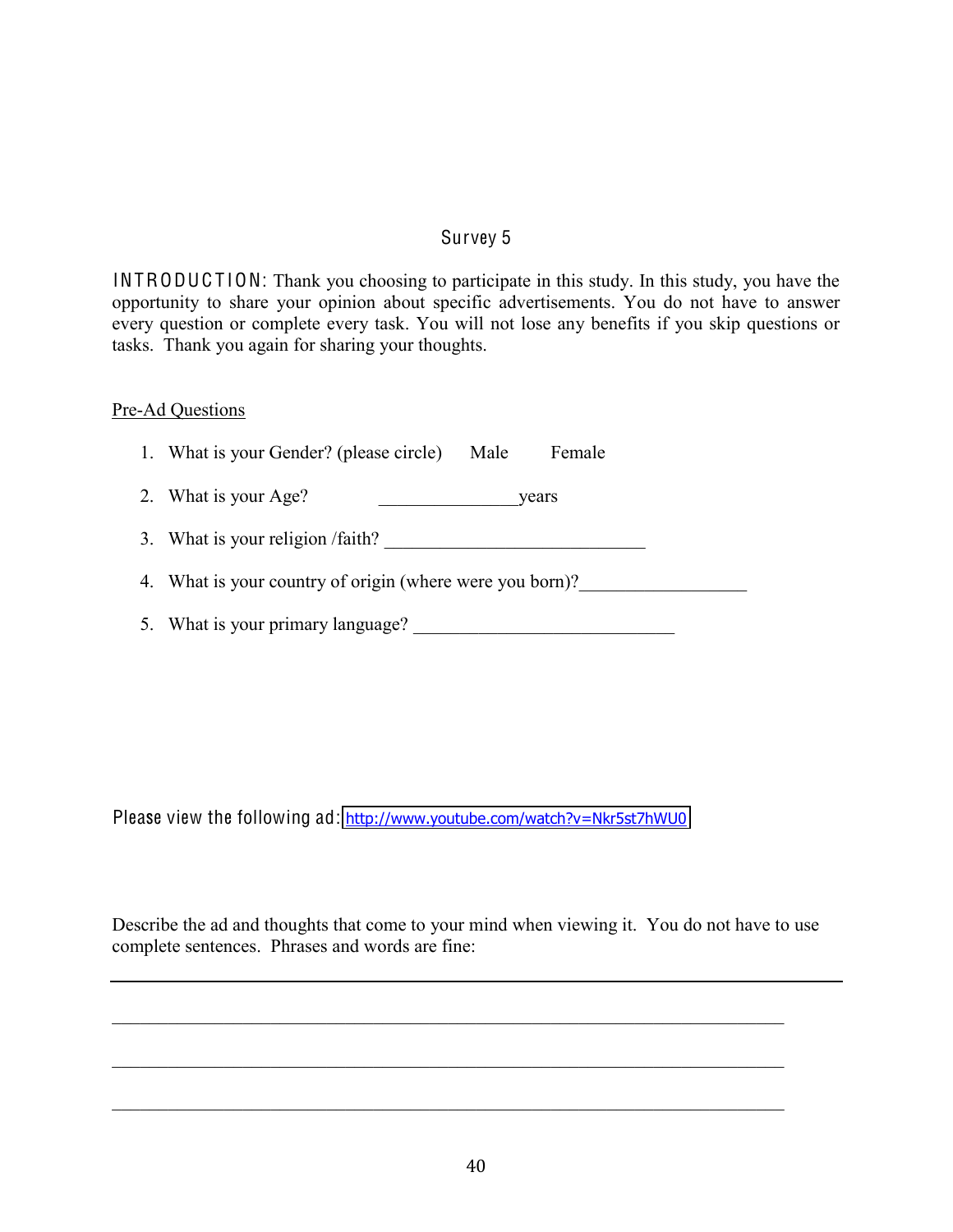# Post-Ad Questions

|    |                                                                                    |   |                     |                | 1. What are some of your favorite hobbies (list two hobbies/activities): |
|----|------------------------------------------------------------------------------------|---|---------------------|----------------|--------------------------------------------------------------------------|
|    |                                                                                    |   |                     |                | 2. Which of the following describes you: ___Extravert ____Introvert      |
|    | 3. What is your favorite food?                                                     |   |                     |                |                                                                          |
|    | 4. How many hours of sleep did you get last night?                                 |   |                     |                |                                                                          |
| 5. | I intend to drink alcohol this Friday night<br>Strongly<br>Disagree                |   |                     |                | Strongly<br>Agree                                                        |
|    | 1                                                                                  |   | $2 \quad 3 \quad 4$ |                | 5                                                                        |
|    | 6. This weekend I intend to study<br>Strongly<br>Disagree<br>1                     |   | $2 \quad 3$         | $\overline{4}$ | Strongly<br>Agree<br>5                                                   |
|    | 7. This weekend I intend to visit/call my family<br>Strongly                       |   |                     |                | Strongly                                                                 |
|    | Disagree<br>1                                                                      |   | $2 \quad 3$         | $\overline{4}$ | Agree<br>5                                                               |
|    | 8. I will attend a bar/club this weekend<br>Strongly                               |   |                     |                | Strongly                                                                 |
|    | Disagree                                                                           | 2 | 3                   | $\overline{4}$ | Agree<br>5                                                               |
| 9. | I intend to go to a church/religious facility this weekend<br>Strongly<br>Disagree |   |                     |                | Strongly<br>Agree                                                        |
|    | 1                                                                                  | 2 | 3                   | $\overline{4}$ | 5                                                                        |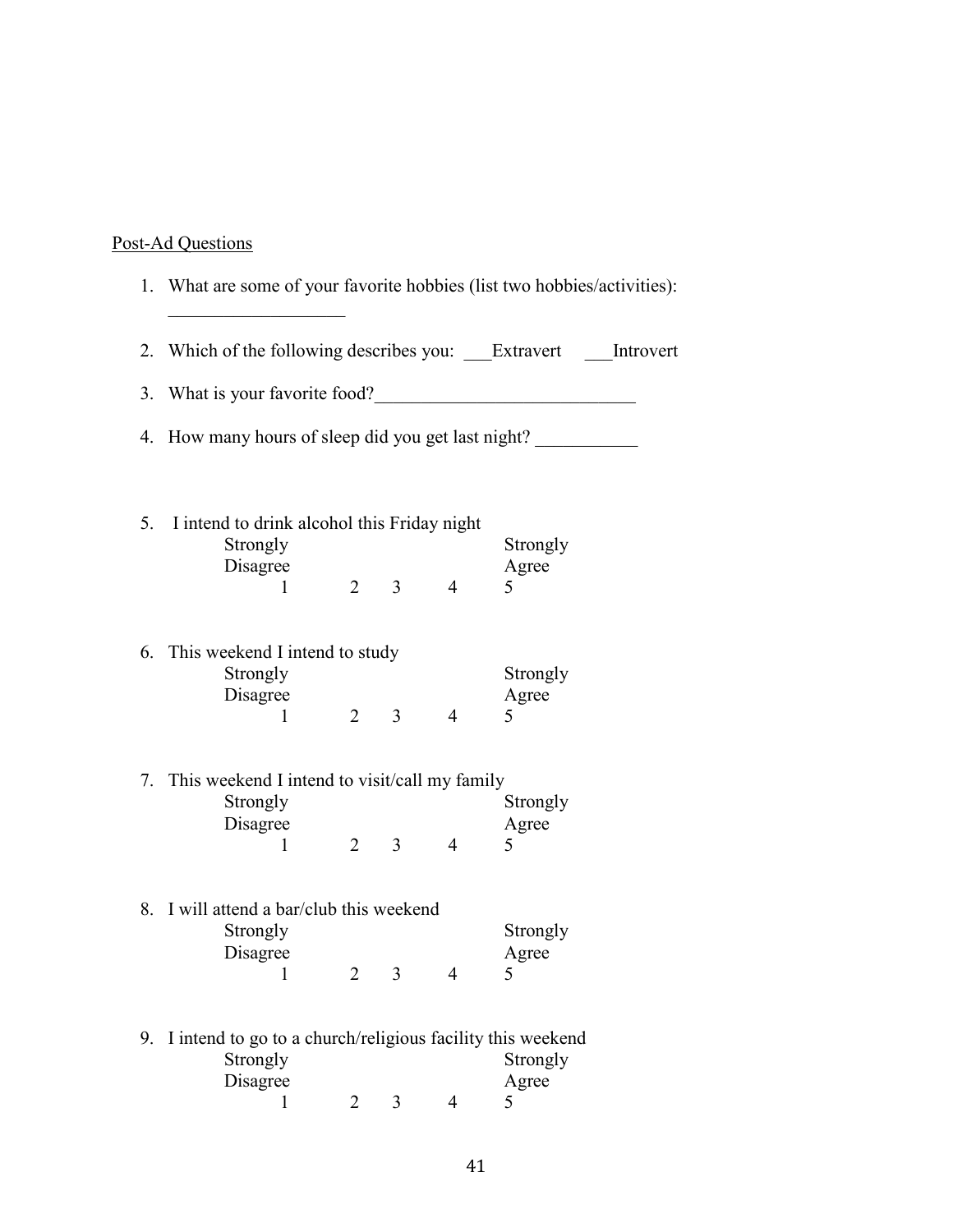| 10. I intend to pray later today<br>Strongly<br>Disagree<br>1 | $\overline{2}$              | 3 | $\overline{4}$ | Strongly<br>Agree<br>5 |
|---------------------------------------------------------------|-----------------------------|---|----------------|------------------------|
| 11. I am confident in the way I look                          |                             |   |                |                        |
| Strongly                                                      |                             |   |                | Strongly               |
| Disagree                                                      |                             |   |                | Agree                  |
| 1                                                             | $\mathcal{D}_{\mathcal{L}}$ | 3 | 4              | 5                      |
|                                                               |                             |   |                |                        |
| 12. I feel I am a good person                                 |                             |   |                |                        |
| Strongly                                                      |                             |   |                | Strongly               |
| Disagree                                                      |                             |   |                | Agree                  |
| 1                                                             | $\overline{2}$              | 3 | 4              | 5                      |
|                                                               |                             |   |                |                        |
| 13. My life has meaning                                       |                             |   |                |                        |
| Strongly                                                      |                             |   |                | Strongly               |
| Disagree                                                      |                             |   |                | Agree                  |
|                                                               | 2                           | 3 | 4              | 5                      |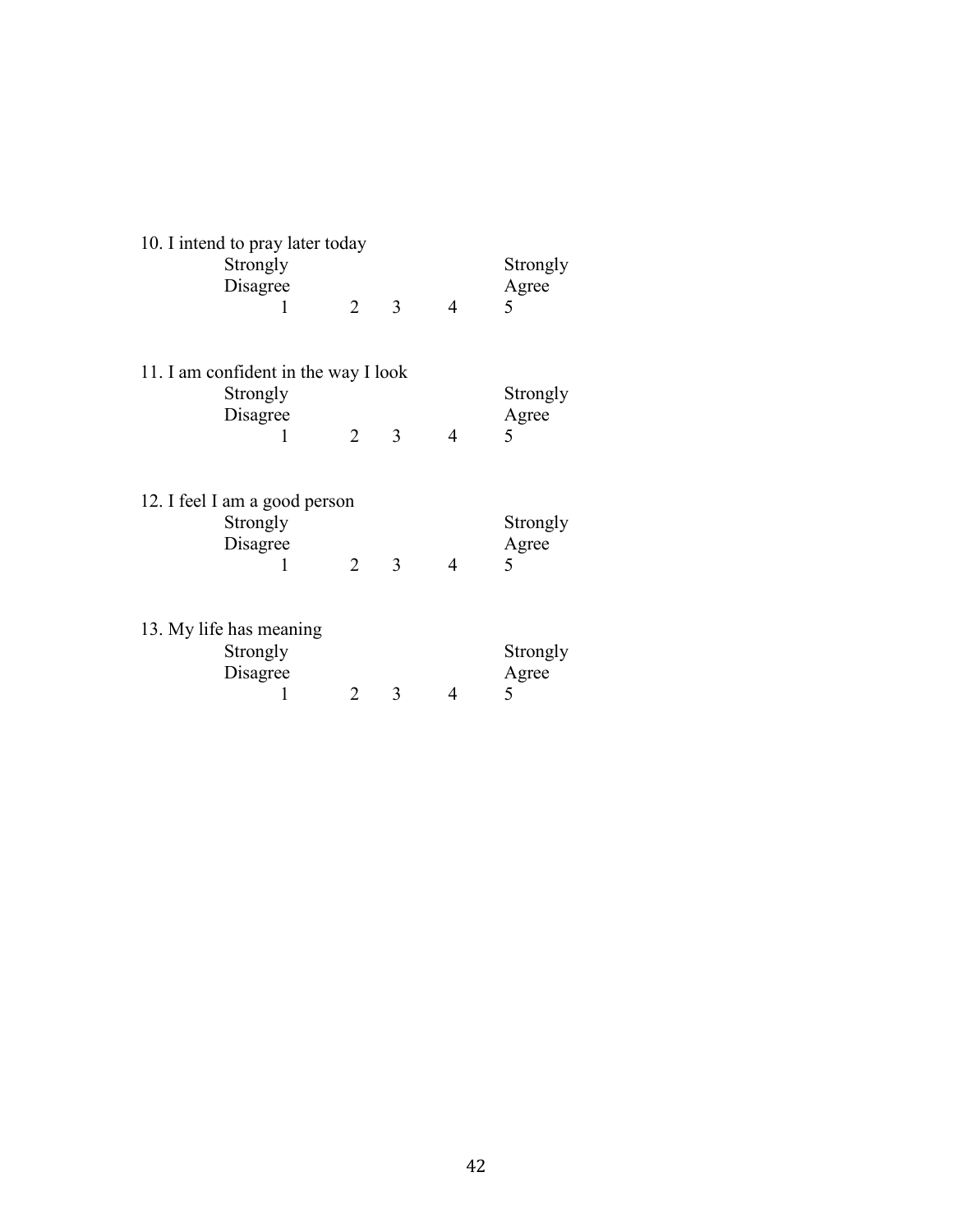#### Survey 6

<span id="page-50-0"></span>INTRODUCTION: Thank you choosing to participate in this study. In this study, you have the opportunity to share your opinion about specific advertisements. You do not have to answer every question or complete every task. You will not lose any benefits if you skip questions or tasks. Thank you again for sharing your thoughts.

#### Pre-Ad Questions

1. What is your Gender? (please circle) Male Female

- 2. What is your Age? \_\_\_\_\_\_\_\_\_\_\_\_\_\_\_years
- 3. What is your religion /faith?  $\overline{\phantom{a}}$

4. What is your country of origin (where were you born)?

5. What is your primary language?

Please view the following ad: http://www.youtube.com/watch?v=btfbIVGES1I

Describe the ad and thoughts that come to your mind when viewing it. You do not have to use complete sentences. Phrases and words are fine:

 $\mathcal{L}_\text{max} = \mathcal{L}_\text{max} = \mathcal{L}_\text{max} = \mathcal{L}_\text{max} = \mathcal{L}_\text{max} = \mathcal{L}_\text{max} = \mathcal{L}_\text{max} = \mathcal{L}_\text{max} = \mathcal{L}_\text{max} = \mathcal{L}_\text{max} = \mathcal{L}_\text{max} = \mathcal{L}_\text{max} = \mathcal{L}_\text{max} = \mathcal{L}_\text{max} = \mathcal{L}_\text{max} = \mathcal{L}_\text{max} = \mathcal{L}_\text{max} = \mathcal{L}_\text{max} = \mathcal{$ 

 $\mathcal{L}_\text{max}$  , and the contribution of the contribution of the contribution of the contribution of the contribution of the contribution of the contribution of the contribution of the contribution of the contribution of t

 $\mathcal{L}_\mathcal{L} = \{ \mathcal{L}_\mathcal{L} = \{ \mathcal{L}_\mathcal{L} = \{ \mathcal{L}_\mathcal{L} = \{ \mathcal{L}_\mathcal{L} = \{ \mathcal{L}_\mathcal{L} = \{ \mathcal{L}_\mathcal{L} = \{ \mathcal{L}_\mathcal{L} = \{ \mathcal{L}_\mathcal{L} = \{ \mathcal{L}_\mathcal{L} = \{ \mathcal{L}_\mathcal{L} = \{ \mathcal{L}_\mathcal{L} = \{ \mathcal{L}_\mathcal{L} = \{ \mathcal{L}_\mathcal{L} = \{ \mathcal{L}_\mathcal{$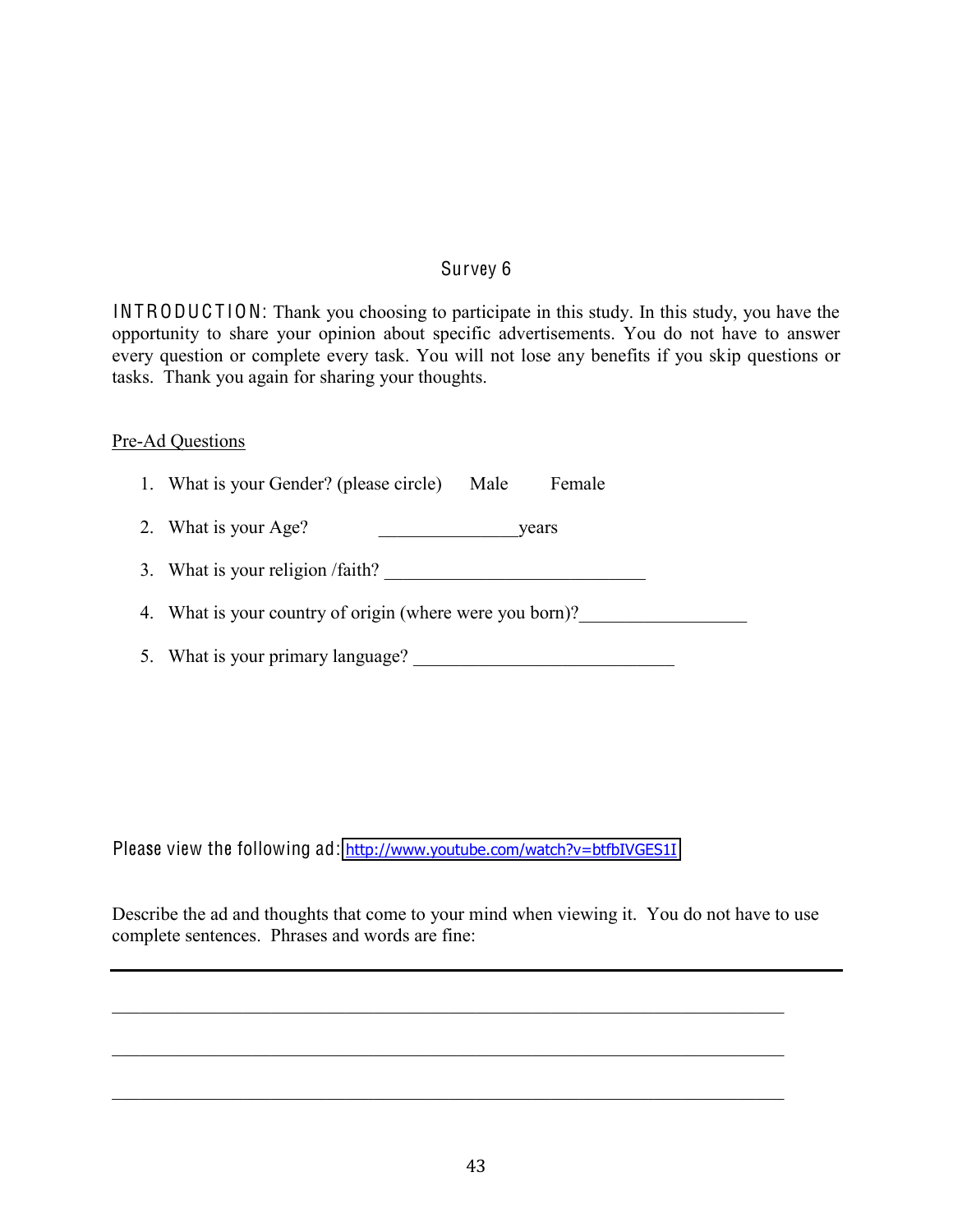# Post-Ad Questions

|    |                                                                          |                |                |                | 2. Which of the following describes you: Extravert Introvert |  |  |  |  |  |
|----|--------------------------------------------------------------------------|----------------|----------------|----------------|--------------------------------------------------------------|--|--|--|--|--|
|    | 3. What is your favorite food?                                           |                |                |                |                                                              |  |  |  |  |  |
|    |                                                                          |                |                |                | 4. How many hours of sleep did you get last night?           |  |  |  |  |  |
| 5. | I intend to drink alcohol this Friday night<br>Strongly<br>Disagree      |                |                |                | Strongly<br>Agree                                            |  |  |  |  |  |
|    | 1                                                                        | $\overline{2}$ | 3 <sup>1</sup> | $\overline{4}$ | 5                                                            |  |  |  |  |  |
|    | 6. This weekend I intend to study<br>Strongly<br>Disagree<br>1           | $\overline{2}$ | 3 <sup>7</sup> | $\overline{4}$ | Strongly<br>Agree<br>5                                       |  |  |  |  |  |
|    |                                                                          |                |                |                |                                                              |  |  |  |  |  |
|    | 7. This weekend I intend to visit/call my family<br>Strongly<br>Disagree |                |                |                | Strongly<br>Agree                                            |  |  |  |  |  |
|    | 1                                                                        | $\overline{2}$ | 3 <sup>1</sup> | $\overline{4}$ | 5                                                            |  |  |  |  |  |
|    | 8. I will attend a bar/club this weekend<br>Strongly                     |                |                |                | Strongly                                                     |  |  |  |  |  |
|    | Disagree<br>1                                                            | 2              | 3              | $\overline{4}$ | Agree<br>5                                                   |  |  |  |  |  |
|    | 9. I intend to go to a church/religious facility this weekend            |                |                |                |                                                              |  |  |  |  |  |
|    | Strongly<br>Disagree                                                     | 2              | 3              | 4              | Strongly<br>Agree<br>5                                       |  |  |  |  |  |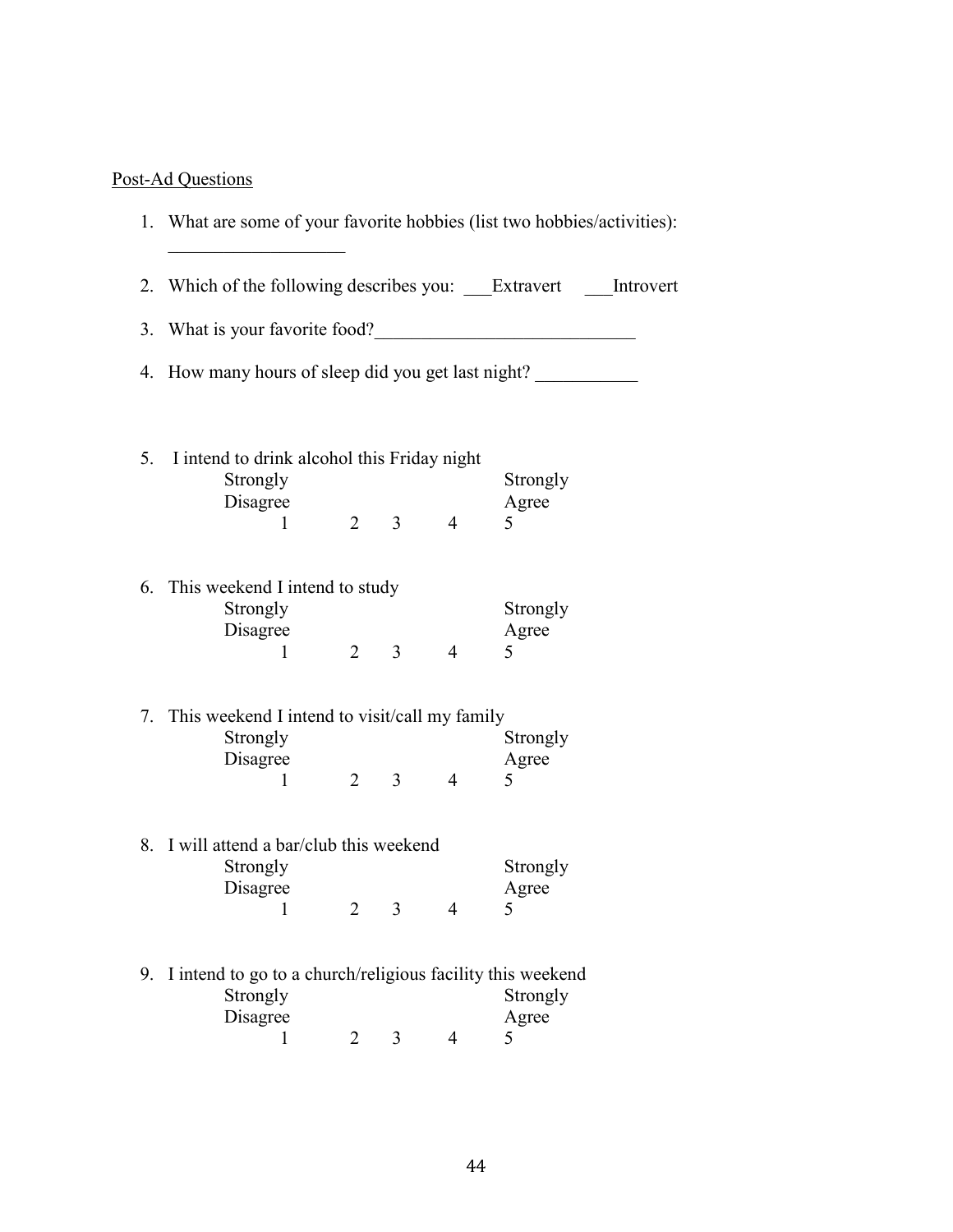| 10. I intend to pray later today     | Strongly<br>Disagree |                |   |                | Strongly<br>Agree |  |  |  |  |
|--------------------------------------|----------------------|----------------|---|----------------|-------------------|--|--|--|--|
|                                      | 1                    | $\overline{2}$ | 3 | $\overline{4}$ | 5                 |  |  |  |  |
|                                      |                      |                |   |                |                   |  |  |  |  |
| 11. I am confident in the way I look |                      |                |   |                |                   |  |  |  |  |
|                                      | Strongly<br>Disagree |                |   |                | Strongly<br>Agree |  |  |  |  |
|                                      | 1                    | $\overline{2}$ | 3 | $\overline{4}$ | 5                 |  |  |  |  |
|                                      |                      |                |   |                |                   |  |  |  |  |
| 12. I feel I am a good person        |                      |                |   |                |                   |  |  |  |  |
|                                      | Strongly             |                |   |                | Strongly          |  |  |  |  |
|                                      | Disagree             |                |   |                | Agree             |  |  |  |  |
|                                      | 1                    | 2              | 3 | 4              | 5                 |  |  |  |  |
|                                      |                      |                |   |                |                   |  |  |  |  |
| 13. My life has meaning              |                      |                |   |                |                   |  |  |  |  |
|                                      | Strongly             |                |   |                | Strongly          |  |  |  |  |
|                                      | Disagree             |                |   |                | Agree             |  |  |  |  |
|                                      |                      | 2              | 3 | 4              | 5                 |  |  |  |  |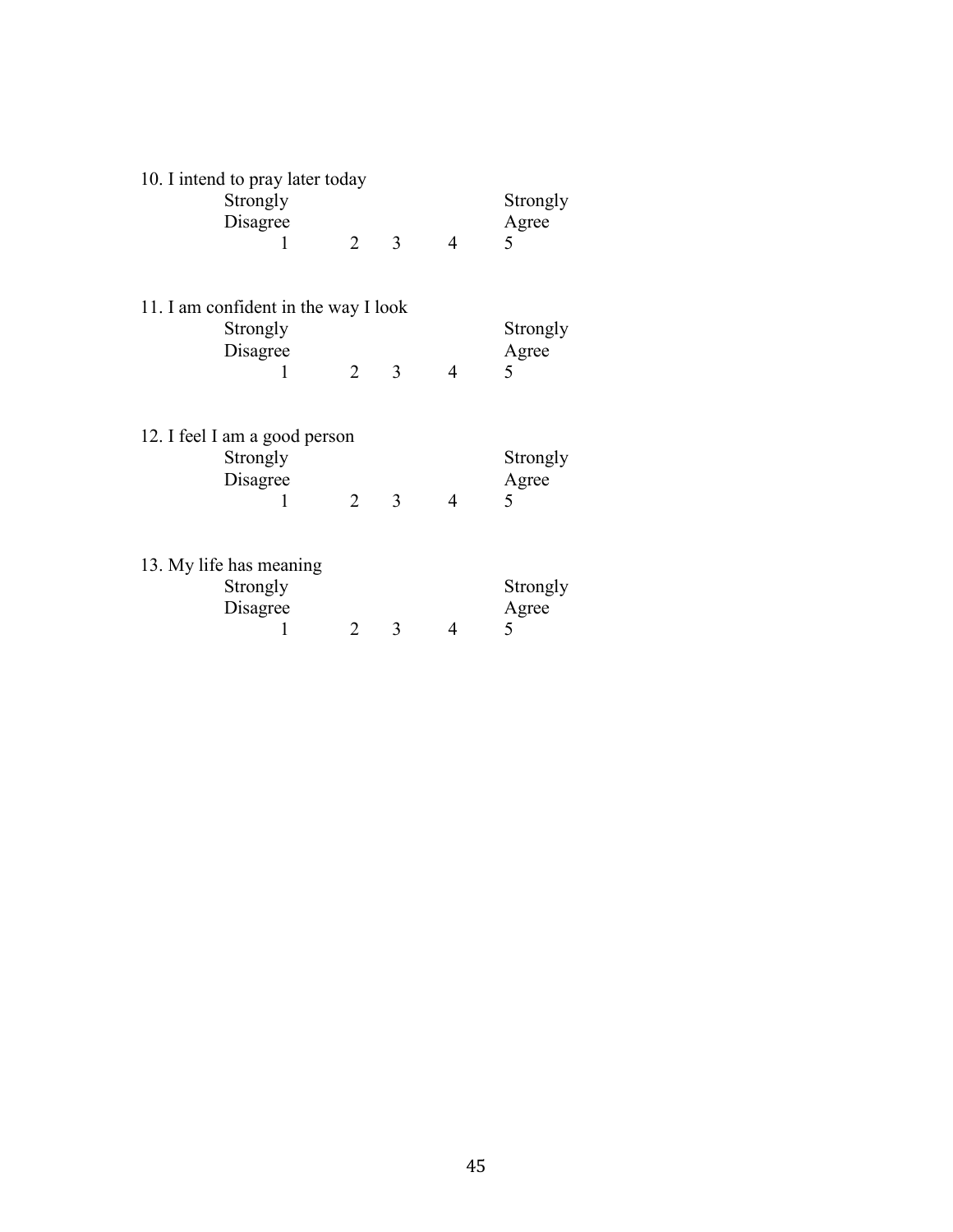# **REFERENCES**

- <span id="page-53-0"></span>Anderson, S., & Palma, A. (2010). Shouting to be heard in advertising.
- Bushman, Brad J. (2005), "Violence and Sex in Television Pro- grams: Do Not Sell Products in Advertisements," Psychological Science, 16 (9), 702–708.
- Capella, M. L., Hill, R. P., Rapp, J. M., & Kees, J. (2010). "The impact of violence against women in advertisements." Journal of Advertising, 39(4), 37-51.
- Chan, K., & Cai, X. (2009). Influence of television advertising on adolescents in china: An urban-rural comparison. Young Consumers,  $10(2)$ , 133-145.
- Dill, Karen E., Brian P. Brown, and Michael A. Collins (2008), "Effects of Exposure to Sex-Stereotyped Video Game Characters on Tolerance of Sexual Harassment," Journal of Experimental Social Psychology,  $44$  (5),  $1402-1408$ .
- Gulas, C. S., & McKeage, K. (2000). Extending social comparison: An examination of the unintended consequences of idealized advertising imagery. *Journal of Advertising, 29*(2), 17-28.
- Martin, M. C., & Gentry, J. W. (1997). Stuck in the model trap: The effects of beautiful models in ads on female pre-adolescents and adolescents. *Journal of Advertising, 26*(2), 19-33.
- Martin, M. C., & Kennedy, P. F. (1993). Advertising and social comparison: Consequences for female preadolescents and adolescents. Psychology & Marketing (1986-1998), 10(6), 513-513.
- Pollay, R. W. (1986). The distorted mirror: Reflections on the unintended consequences of advertising. Journal of Marketing, 50(2), 18-36.

Reichert, Tom, Susan E. Heckler, and Sally Jackson (2001), "The Effects of Sexual Social